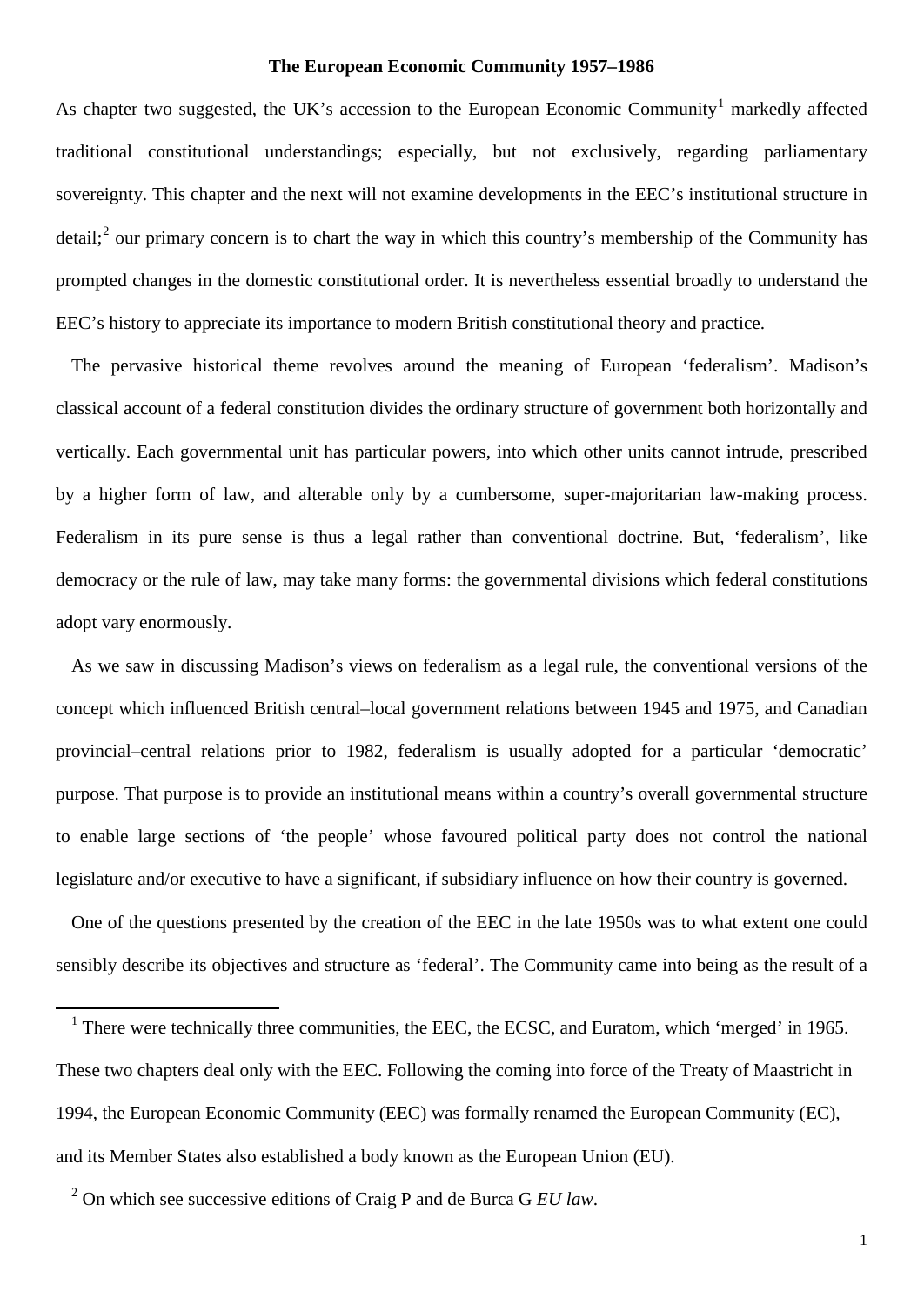treaty agreed between six sovereign nations. Countries had for many years signed treaties with each other, promising to respect particular undertakings. But treaties were traditionally seen as agreements between countries. They could not therefore create 'federal' legal orders in the strict sense. For constitutional theorists, the crucial questions raised by the EEC are: firstly, is its legal system 'different' from those created by all other treaties; secondly, what impact does the EEC's legal system have on its Member States' constitutions; and thirdly, is that impact sufficient to demand that we now attach a new meaning to the concept of 'federal' government?

## I. **The Treaty of Rome 1: founding principles**

The European Economic Community was created in 1957 by six countries which signed the Treaty of Rome (West Germany, Italy, France, Holland, Belgium, and Luxembourg). The EEC's immediate origins can be traced to the foundation by the same six states of the European Coal and Steel Community (ECSC) under the Treaty of Paris in 1951. The most basic concern of the founders of the ECSC was to prevent another war between France, Germany, and Italy. The ECSC was intended to integrate its member countries' coal and steel industries so closely that war between the states would become impossible. The ECSC was also motivated by a belief among many politicians that co-ordinated rebuilding of these basic industries would hasten the Member States' economic recovery from the devastation inflicted by World War II. More amorphously, the ECSC offered a means for Italy and Germany to demonstrate that they could function as civilised, democratic societies.[3](#page-1-0)

The Treaty of Rome appeared to be intended to push the idea of political co-operation through economic integration several steps further. The preamble to the Treaty began by asserting that the signatory States were; 'determined to lay the foundations of an ever closer union among the peoples of Europe'. The preamble continued by identifying a series of economic policy objectives which it was felt would promote that purpose. The Treaty's primary concern (outlined in Arts 2 and 3) was to create a 'common market' between the members of the European Economic Community. The common market would eventually require free movement of goods, workers, services, and capital across national boundaries; a common policy

<span id="page-1-0"></span><sup>3</sup> For an overview see Craig and de Burca (op cit) ch 1; Pinder J (2nd edn, 1995) *European Community* ch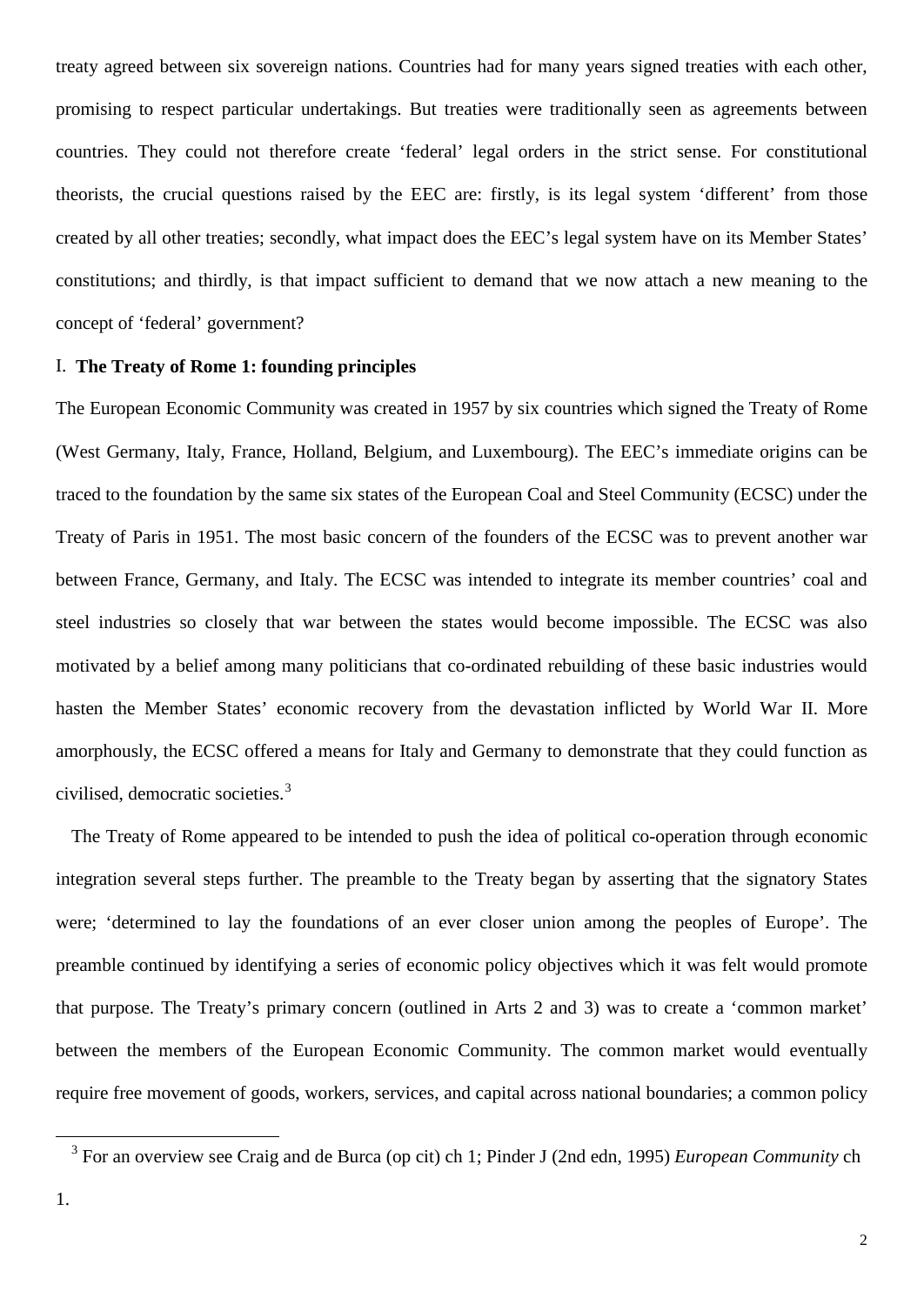on agriculture; uniform rules governing competition law; and community rules regulating imports of goods from non-Member States. It seems plausible that the Treaty's architects envisaged that increased economic interdependence would slowly lead to some kind of political union, but quite how widely such sentiments were shared within the six original Member States is a matter for speculation.<sup>[4](#page-2-0)</sup>

The organisation established by the Treaty of Rome was not a single country, and thus not 'federal' in the orthodox, de jure, sense. However, we have seen in previous chapters that constitutional behaviour may owe more to issues of practical politics than to legal theory. It may therefore be defensible to suggest that 'federalism' can be a de facto construct, and that specific allocations of powers between different organs of government might be of sufficient significance for us to conclude that a federal system has indeed emerged.

We will draw a fuller picture of the EC's substantive role in the next two chapters. At this introductory stage, there are five essentially procedural issues to address. These are: firstly, the various types of EEC law; secondly, the various types of law-making process within the EEC; thirdly, the status of EEC laws compared with the domestic laws of the six Member States; fourthly, the ways in which EEC laws are enforced; and, fifthly, the relationship between law and politics (or, to use familiar terminology, between legal and conventional rules) within the EEC's constitution.

## **The types of EEC law and law-making processes**

-

This book has suggested that most modern democracies accept the principle that their constitutions should recognise a hierarchy of laws. The more important the political value at stake, the more difficult it should be for the value to be changed. That principle is clearly expressed within the Treaty of Rome.

The Treaty itself is the original source of EEC law. In the context of the EEC's own legal order, the Treaty is a constituent document. The various governmental organisations which the Treaty created are bodies of limited competence; they can only do those things the Treaty permits. There is no doctrine equivalent to parliamentary sovereignty available to any EEC institution. The 'sovereign law-maker' within the EEC was identified by Art 236 of the Treaty. Article 236 provided for a process through which the Treaty could be amended. Amendment entails cumbersome procedures, involving an Inter-Governmental Conference

<span id="page-2-0"></span><sup>4</sup> On which there is now a vast body of literature. For an introduction see Pinder op cit; Urwin D (1995) *The community of Europe: a history of integration*.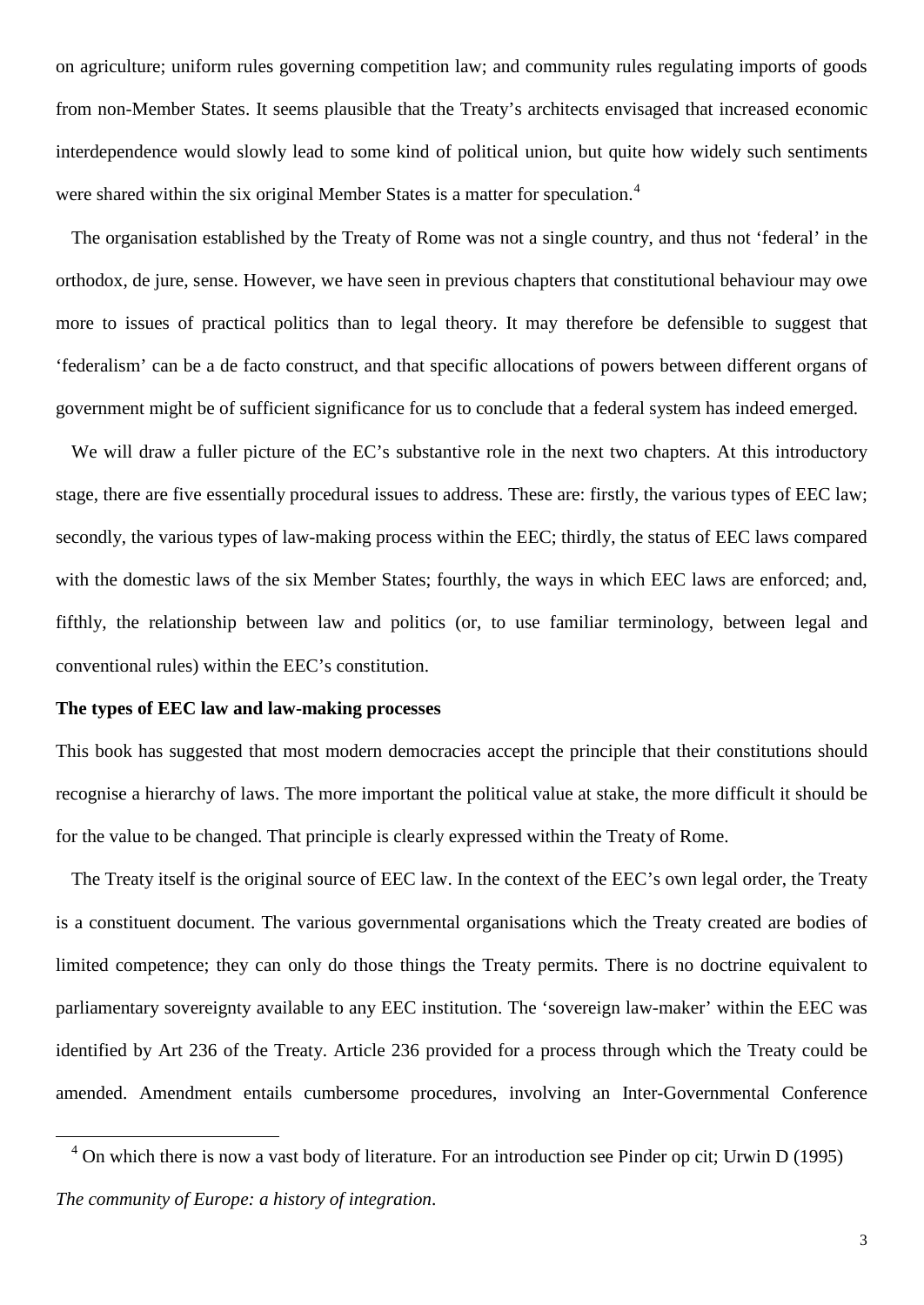between the signatory nations, and their unanimous support in accordance with their respective constitutional amendment mechanisms for any changes. So there was no possibility of a tyranny of a majority, or even of an overwhelming majority, concerning the basic scope of EEC law. Even tiny Luxembourg had a power of veto on Treaty amendment. The terms of the Treaty are therefore deeply entrenched in a procedural sense. The Treaty is often referred to as 'primary legislation' within the EEC's legal order. From a British perspective, that label can be misleading. A better characterisation might be to describe the Treaty as the Community's 'fundamental law'.

Many of the Treaty's provisions are drafted in loose terms. The Treaty is a 'traite cadre' rather than a 'traite loi'. Its text contains broadly framed objectives and basic principles about institutional structures and law-making procedures, rather than precise rules detailing what the Community can do and exactly how it must do it. Consequently, most EEC law is made without the need for Treaty Amendment. But within the Treaty, there is a clear hierarchy (or, perhaps more accurately, heterogeneity) of laws.

## **The Council of Ministers**

-

Most EEC laws are in formal terms made by a body called the Council of Ministers. Each Member State has one representative on the Council of Ministers. This is generally the Minister whose domestic responsibilities coincide with the issue the Council is addressing.<sup>[5](#page-3-0)</sup> The Council was empowered (per Art 148) to make laws through three types of voting system. In some areas of EEC activity, the Treaty required unanimous Member State approval. In other fields, the Council may proceed by a qualified majority, in which each Member State's voting power is (crudely) adjusted according to its population size. Thirdly, the Treaty also permits some laws to be made by a simple majority system, which gives all Member States equal weight.

<span id="page-3-0"></span><sup>5</sup> This would obviously mean that the personnel on the Council would constantly be changing; or, in practical terms, that the 'Council' would always exist in a multiple form; see Pinder op cit, pp 30–31. To enable the Member States to maintain a 'permanent' presence on the Council, Art 151 allowed the Council to create a Committee of Representatives to perform whatever tasks the Council thought appropriate. The body established is known by the acronym COREPER. Each State's delegation to COREPER is staffed by domestic civil servants and headed by each country's Ambassador to the Community.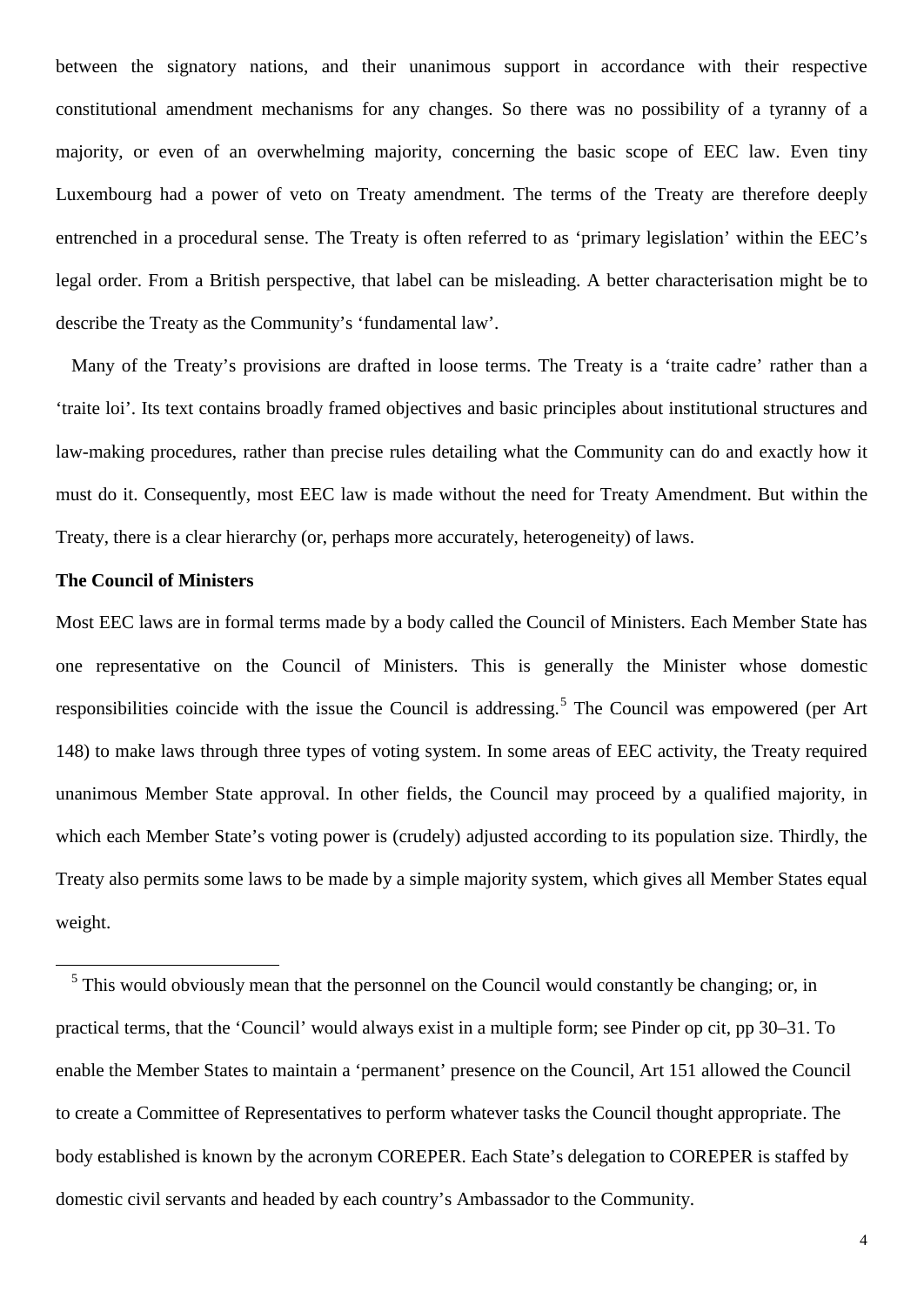These differential voting systems illustrate a theme pervading the EEC's institutional structure; namely a tension between inter-nationalism and supra-nationalism. A purely inter-national Community, in which every action required the consent of all Member States, would permit short-term national interests (or temporary political pressures within a particular country) to frustrate achievement of Community policy. In contrast, too strong an emphasis on supra-national objectives and law-making processes might have dissuaded some countries from joining the EEC at all, or alternatively have convinced Member States that they could not adequately protect their national interests within the Community, and would therefore have to leave it.

In crude terms, we might conclude that the more important an issue was to the national interests of Member States, the more likely it was that the Treaty would require unanimous voting—the most international law-making process. Qualified majority voting originally weighted the Member States' votes according to the following formula: Germany 4; France 4; Italy 4; Luxembourg 1; Netherlands 2; Belgium 2. Twelve votes were required to pass the law. This is a more supra-national process than unanimity, but nevertheless permitted one big state plus one other to invoke shared national interests to block integrationist legislation. Simple majority voting is clearly the most supra-national of the three processes—perhaps unsurprisingly it was rarely provided for in the EEC's initial development.

But the Treaty did not envisage that the inter/supra-national balance within the Council's voting process would be static. Its framers presumed that as the EEC became more firmly established as an essential part of each Member State's constitutional structure, national suspicion of supra-national sentiment would diminish, in turn permitting a gradual move from the unanimous voting system towards qualified majority and ultimately simple majority voting. Consequently, the Treaty set out several phases in the Community's development (transition periods) by which certain EEC objectives were to be achieved. At the expiry of these periods, unanimous voting would be replaced with either the qualified or simple majority system in certain areas of Community activity. This provided an incentive for Member States to reach unanimous agreement—a failure to legislate might mean a less desirable law would subsequently be imposed on a recalcitrant member. However, the complex balance of international and supra-national forces within the law-making processes sketched by the Treaty extends far beyond the Council's voting mechanisms. To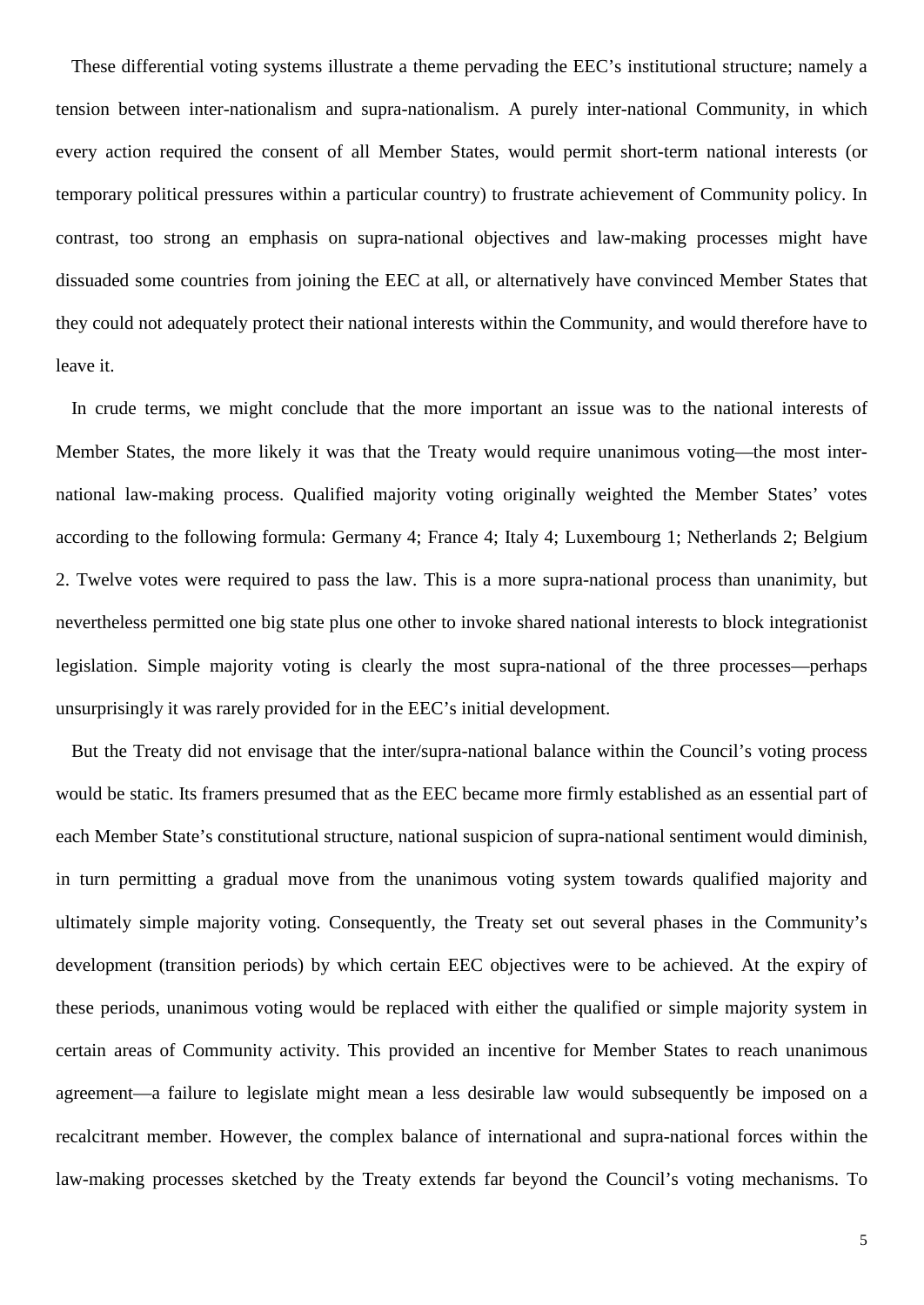appreciate this point, we must consider the roles of two of the Community's three other main<sup>[6](#page-5-0)</sup> institutions: the Commission, and the Parliament.

## **The Commission and the Parliament**

<span id="page-5-0"></span>-

Unlike the Council, the Commission was intended to be an avowedly supra-national body. It had nine members, not more than two of whom could be nationals of the same Member State. Per Art 158, Commissioners were appointed for four-year terms by the common accord of the Member States. One Commissioner, selected by the common accord of the Member States, would serve as President of the Commission. A 'convention' emerged that Member States would approve each other's nominees. The Treaty did not specify how the nominations should be made. However, per Art 157, Commissioners were to be 'chosen for their general competence and of indisputable independence.' This independence was presumably to be from national pressures—whether directly, or indirectly from the Council—for Art 157(2) provided that Commissioners 'shall not seek or accept instructions from any Government or other body.' Per Art 163, the Commission would act by a simple majority. It also adopted a principle of collective responsibility—arguments among Commissioners were not made public.<sup>[7](#page-5-1)</sup>

Article 155 charged the Commission with various powers of promoting, implementing, and monitoring measures: 'with a view to ensuring the functioning and development of the Common Market.' It was also the Commission's task to introduce much of the legislation on which the Council would vote: the Council had little power of legislative innovation. Thus the supra/inter-national complexities of the Council's various voting systems would be applied to measures which had themselves passed through the supra-national filter of the Commission's collective decision-making process. The Commission was also endowed with a limited amount of autonomous legislative power which could be exercised without reference to the Council. Legislation of this sort clearly had a very supra-national character.

The Parliament (originally styled the 'Assembly') was composed of delegates chosen by each Member

<sup>&</sup>lt;sup>6</sup> Since these chapters deal with the EEC only in broad terms, its minor institutions are not examined here.

<span id="page-5-1"></span> $<sup>7</sup>$  The 'reason' presumably being to stop the Council or Member States exploiting divisions among the</sup> Commissioners.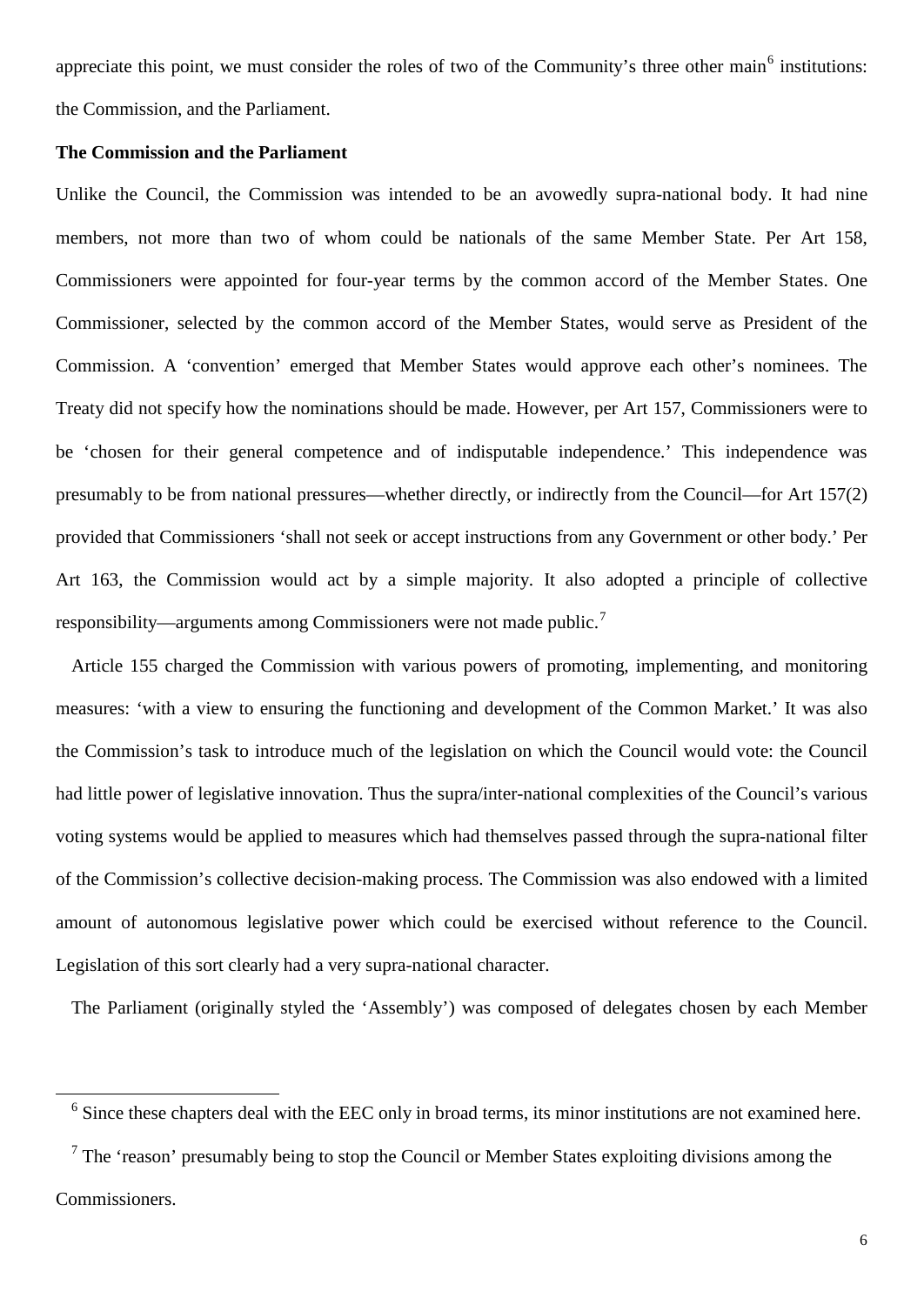State from their own legislatures in approximate proportion to their population size.<sup>[8](#page-6-0)</sup> It had few powers. Some parts of the Treaty specified that the Council had to consult the Parliament before enacting legislation, but the Treaty did not compel the Council to take any notice of the Assembly's opinions. The Parliament also had to be consulted by the Council over the Community's budgetary process, but again its views did not bind the Council's eventual decisions.<sup>[9](#page-6-1)</sup>

Under Art 144, the Assembly could sack the entire Commission if two thirds of the members present so voted.<sup>[10](#page-6-2)</sup> It could not, however, dismiss individual Commissioners, which further strengthens the presumption that the framers anticipated that the Commission should act as a collective body. The dismissal power was so crude an instrument that it was unlikely ever to be used.

## **The forms of EEC 'law': Article 189**

The Treaty's sensitivity to supra- and inter-national tensions is further evidenced in Art 189, which empowers the EEC to produce various types of secondary legislation to fill in the gaps left by the Treaty's nature as a traite cadre. Article 189's text identified five types of 'law.'

'Regulations' would be made by the Council in response to a proposal from the Commission. Regulations were to be 'binding in their entirety.' They were also to have 'general application', a concept which presumably meant that they would bind not just governmental bodies in Member States, but also citizens and companies. Regulations were also 'directly applicable', a concept initially taken to mean both that they acquired legal force as soon as they emerged from the EEC's law-making process, and that Member States need take no steps to incorporate them into domestic law. These legal characteristics of 'universality' and

<span id="page-6-1"></span><span id="page-6-0"></span><sup>9</sup> Article 200 initially required the following contributions from the Member States to the EC budget: Germany 28%; France 28%; Italy 28%; Belgium 7.9%; Netherlands 7.9%; Luxembourg 0.2%. It was expected that the Community would eventually be self-financing from the tax revenues placed on imported goods; but initially, the budget was an area of potentially significant inter-state disagreement. Anticipating this problem, Art 203 provided that the budget could be approved by a qualified majority.

<span id="page-6-2"></span><sup>10</sup> And this comprised an absolute majority.

<sup>8</sup> Germany 36; France 36; Italy 36; Netherlands 14; Belgium 14; Luxembourg 6.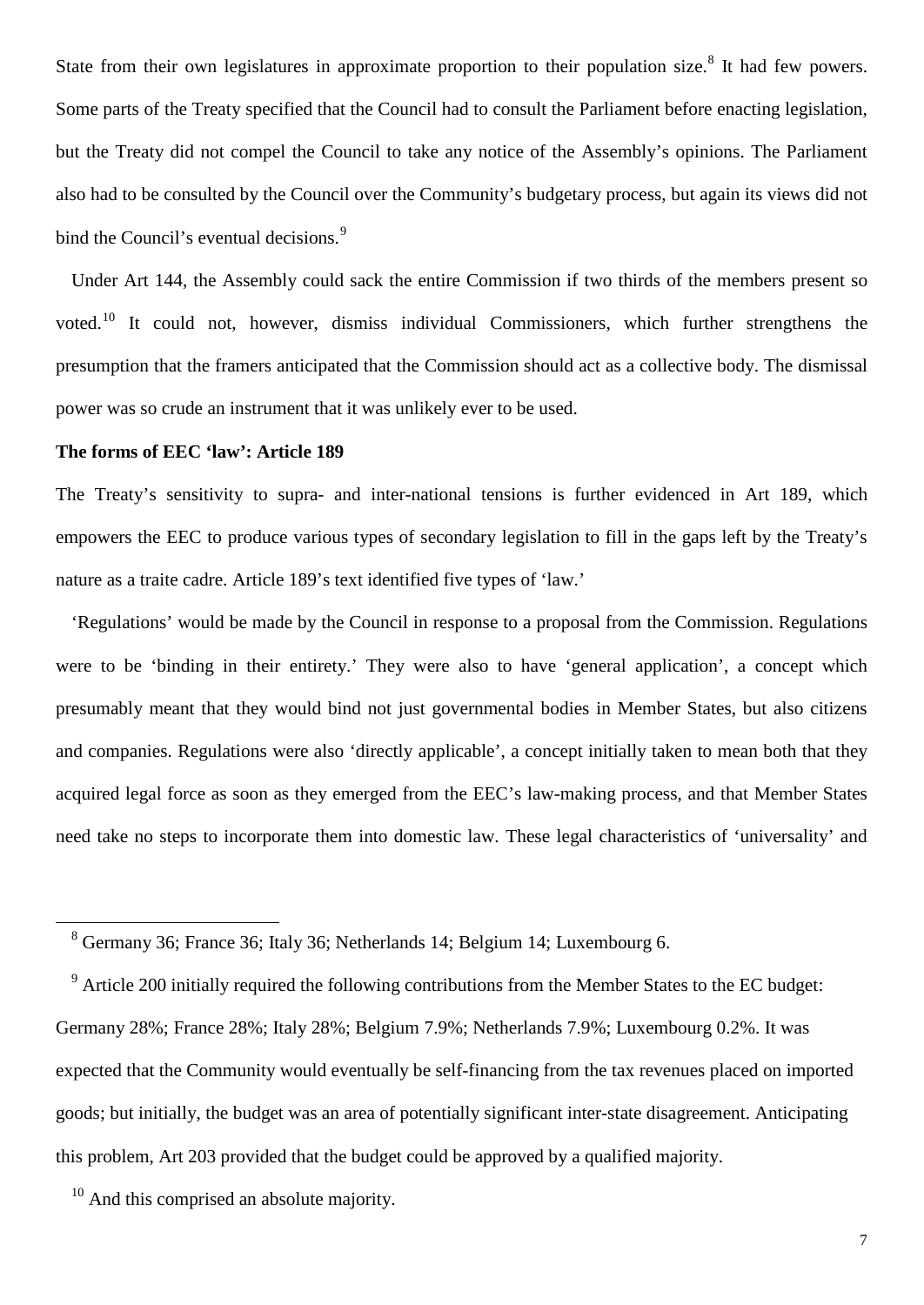'completeness' suggest that regulations would be the most supra-national form of EEC legislation.<sup>[11](#page-7-0)</sup>

The second form of secondary legislation—which Art 189 referred to as 'directives'—made more concessions to inter-national sentiment. Like regulations, directives would be enacted by the Council following a proposal from the Commission. Article 189 provided that directives would not be generally applicable, but could be addressed only to Member States. Directives would bind Member States, but only as to the result the EEC sought; the means of achieving that result would be left to each Member State's discretion. Article 189 does not expressly say that directives could be directly applicable. This suggests that the Treaty would permit Member States either simply to incorporate a directive verbatim into domestic law, or to 'translate' it through their own law-making processes into the form of a domestic legal instrument.

'Decisions' were to be more supra-national in character than directives. They were to bind their addressee, and were unlikely to give Member States any discretion in implementation. However unlike regulations, decisions would not be generally applicable: they would bind only the individual, company, or Member State to whom/which they were addressed.<sup>[12](#page-7-1)</sup> Most of the Commission's autonomous legislative power was to be exercised in this way.

The Treaty's individual articles specified the type of legislation to be used for particular EEC objectives. If one links this heterogeneity with the Council's tripartite voting system and with the Commission's initiatory role and the Parliament's consultative powers, it is clear that the Treaty of Rome created a very elaborate law-making structure, with many checks and balances curbing the powers of the EEC's own institutions and of its Member States.

Since that elaborate structure could be amended only by the cumbersome Art 236 procedure, the EEC established a very complex separation of powers within its constitutional structure. But this separation does not comfortably correspond to orthodox British understandings of that concept. No part of any of the EEC's institutions was directly elected by the Member States' citizens, which clearly raises some questions as to

<span id="page-7-0"></span><sup>&</sup>lt;sup>11</sup> See Winter J (1972) 'Direct effect and direct applicability: two distinct and different concepts . . .' *CML Rev* 425.

<span id="page-7-1"></span><sup>&</sup>lt;sup>12</sup> Article 189 also identified two 'legislative' measures, recommendations and opinions, which, according to the text of the Treaty, were not to have binding effect.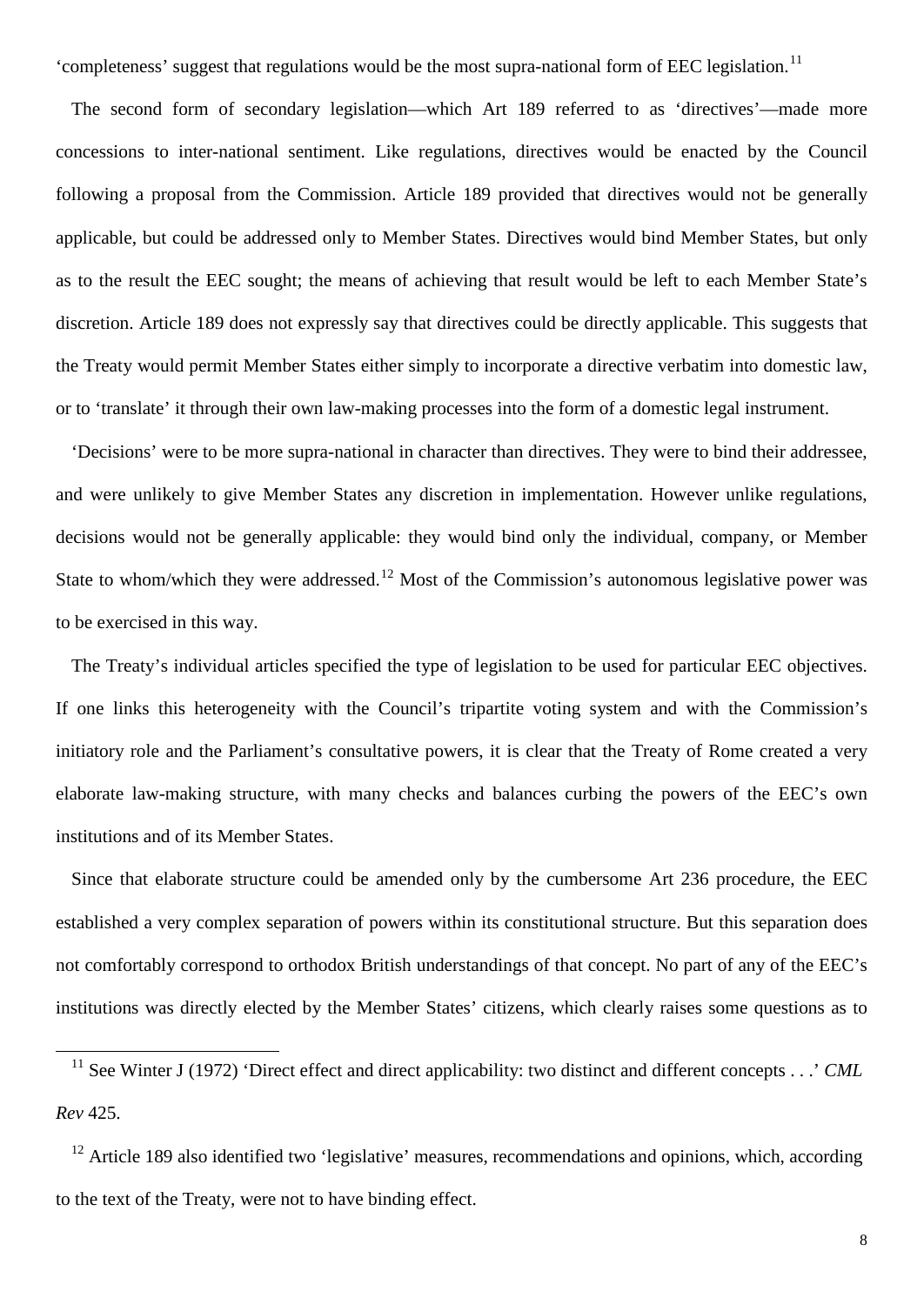the Community's democratic base. Such electoral control as citizens of Member States exercised on EEC law-making would pass through the indirect filter of their respective government's representative on the Council of Ministers, and their governments' nominees to the Commission and Assembly. But we should resist the temptation of adopting an over-simplistic definition of democracy. For in another sense, the EEC could be seen as bolstering democratic principles, by creating the possibility that citizens of a Member State who did not vote for their own government would find that other governments on the Council would more accurately reflect their own preferences on matters within the EEC's competence, and thereby block or dilute a national government's majoritarian or minoritarian preferences.

In British terms, the Commission appears to serve as the executive branch of the Community's government, but one should qualify this in several ways. As already noted, it has some legislative powers which it may exercise independently of the Council. More significantly, the Commission was (and remains) a small organisation and, consequently, could not realistically be involved in the detailed implementation of Community law. For that task, the EEC was to rely primarily on Member State governments.

The EEC Parliament was obviously not comparable to Parliament in the British sense. That it was not an elected body would seem of little import, given that it had no significant powers. But this perhaps raised the longer-term question of whether the EEC should contain a powerful, directly elected legislative branch. Quite where the Parliament would stand on the supra/inter-national axis was initially unclear. Its members' status as governmental appointees, rather than directly elected representatives, suggested it might simply reproduce inter-national tensions on the Council. But there was also the possibility that its members would form alliances according to political ideology rather than national origin, so that it might evolve into a pan-European forum. Article 138(3) required the Parliament to draw up proposals for an electoral system to choose its members. The proposals had to be approved unanimously by the Council, which seemed in no hurry to do so.<sup>[13](#page-8-0)</sup> This is perhaps unsurprising, since endowing the Parliament with elected status may have enhanced its legitimacy in democratic terms, and thereby strengthened the case for increasing its powers, and so shifting the institutional balance within the Community firmly in a supra-national direction.

<span id="page-8-0"></span><sup>13</sup> Lasok D and Bridge J (1991) *Law and institutions of the European Communities* pp 246–253.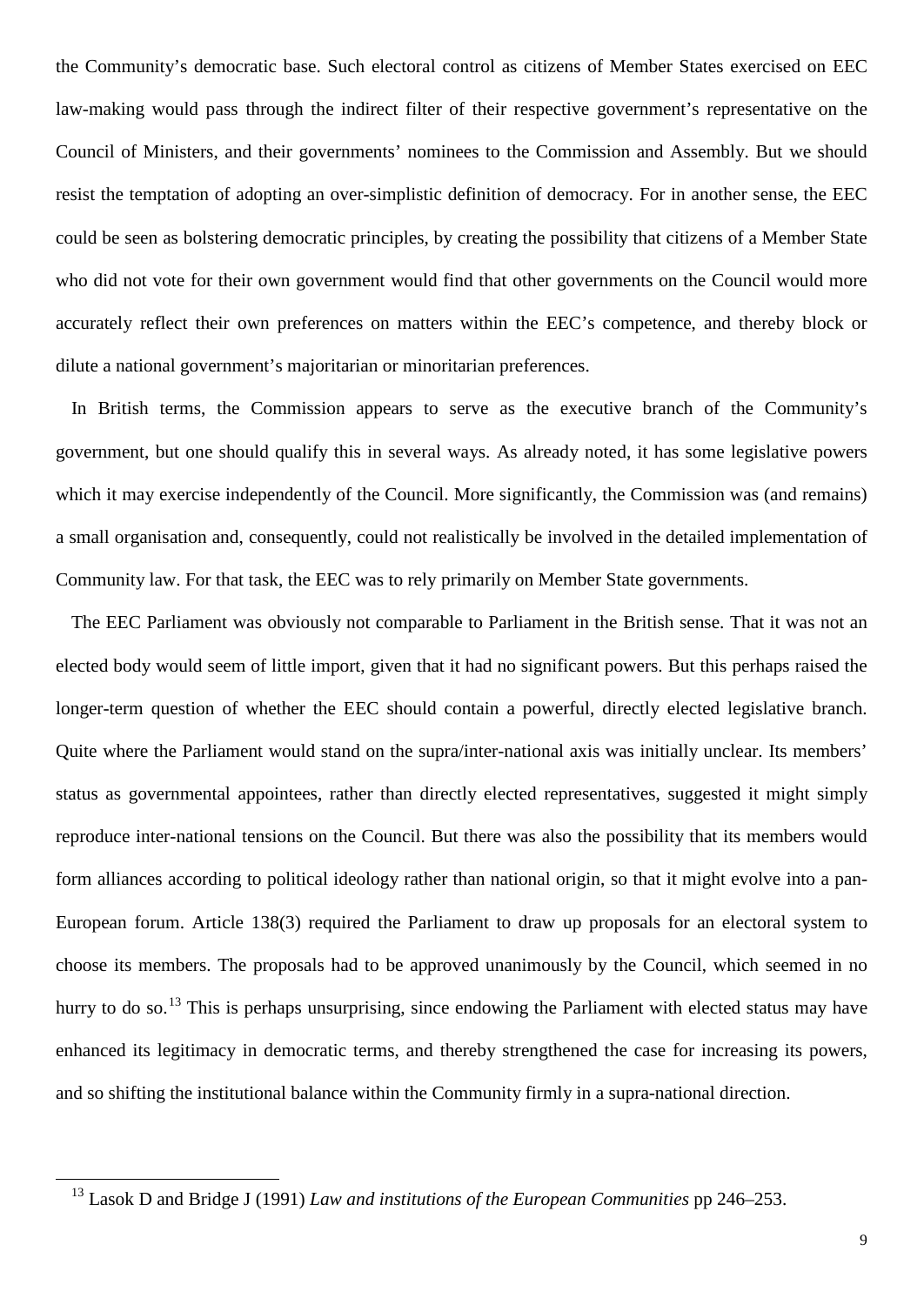### **The roles of the European Court of Justice (ECJ)**

As stressed earlier, the Treaty is a constituent document. It was thus necessary that its framers devise some mechanism to ensure; firstly that the substance of the laws made via Art 189 and the processes by which those laws were made respected the limits imposed by the Treaty; and secondly that all the other activities of the EEC's institutions had a defensible legal base, either in the Treaty's text, or in secondary legislation lawfully passed under its authority.

Under Art 164, the ECJ was to ensure that 'in the interpretation and application of this Treaty the law is observed'. The ECJ initially had seven judges. They were (like Commissioners) to be people whose 'independence is beyond doubt', and who would be eligible for high judicial office in their own countries or were eminent legal scholars. The judges were to be appointed by common accord of the Member States for six-year terms. The Court would be assisted by officials known as Advocates-General, who would offer the judges a non-binding opinion on the merits of the cases brought before them.

The Treaty appeared to give the ECJ two distinct jurisdictions. The first might be styled as 'internal': its concern being to ensure that the Community's institutions and officials acted within the boundaries of the powers given to them by the Treaty. The second jurisdiction is best characterised as having an 'external' character; its focus was on the question of whether Member States and their respective domestic legal systems were giving proper effect to their Community obligations.

The internal jurisdiction had two main elements. The most important arose under Art 173. Article 173 empowered the ECJ—as a court of first instance<sup>14</sup>—to review the legality of acts of the Council or Commission at the instigation of the Council, Commission, or a Member State. Article 173 also seemed to enable individuals in certain circumstances to initiate such proceedings. The grounds of illegality against which the acts of the EEC's institutions should be measured were also laid out in Art 173. Per Art 174, the ECJ could declare illegal acts void. This is obviously consistent with the notion that the Treaty should be regarded as 'fundamental law', and that the EEC's institutions could exercise only those powers granted to them by the Treaty. The second element of the internal jurisdiction arose under Art 215. This empowered the ECJ to impose tortious liability on the Community's institutions or officials for losses they caused to

<span id="page-9-0"></span><sup>&</sup>lt;sup>14</sup> And of final instance as well, as the Treaty did not subject ECJ judgments to any appellate jurisdiction.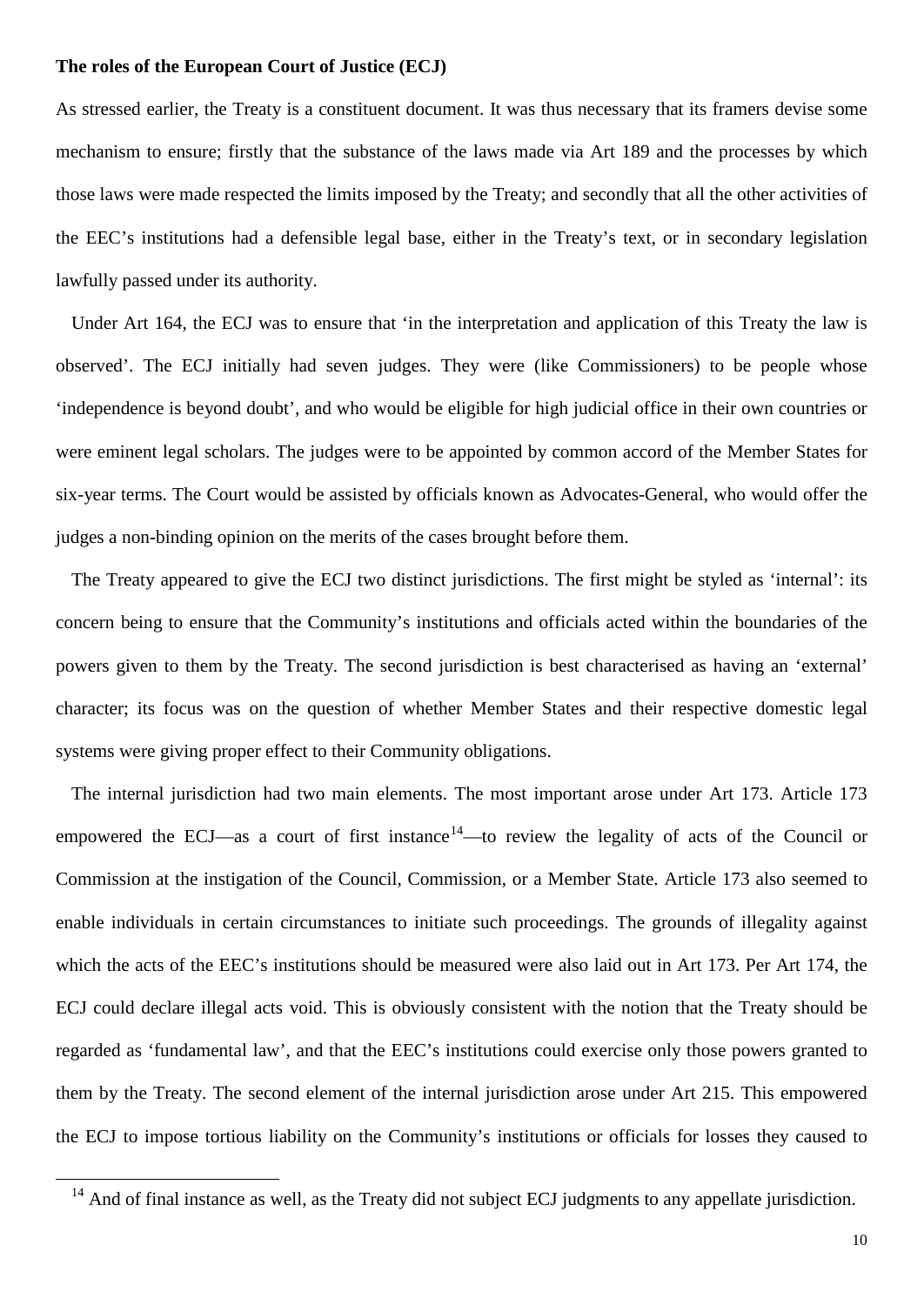individuals or companies.

The Court's 'external' jurisdiction also had two elements. Articles 169–170 empowered the ECJ, if requested by the Commission or a Member State respectively, to determine if a Member State had breached its Treaty obligations. Such a power would in itself appear rather confrontational. The potential for conflict was softened by requiring the Commission to seek a negotiated settlement before passing the matter to the ECJ, and by the absence of any measure forcing an errant state to comply with a judgment against it. Any conclusion that the ECJ reached would have only declaratory status. The judgment's efficacy as a means to ensure that the relevant Member State complied with EEC law would be wholly dependent on the Member State being willing to do so. Neither Arts 169–170 nor any other provision of the Treaty empowered the ECJ to quash domestic legislation or executive action.

The second element of the Court's external jurisdiction was less clearly spelled out. Article 177 indicated that some role would be played by national courts to litigation which raised questions as to the meaning of EEC law. Article 177 granted to the ECJ alone the power to interpret the Treaty or to decide upon the meaning or validity of any EEC secondary legislation; (and so by implication denied any such power to national courts). Article 177 also indicated that national courts and tribunals could in certain circumstances ask 'questions' of the ECJ concerning issues of EEC law, relating to the meaning of a treaty provision or the validity and meaning of secondary legislation, which arose in the course of domestic proceedings. This 'preliminary reference' procedure did not, de jure, present the ECJ as exercising an appellate jurisdiction over national courts. The procedure evidently envisaged that a domestic court would suspend or adjourn its proceedings pending the ECJ answering the question raised, whereupon the domestic legal proceedings would resume. Quite what effect and impact Art 177 was intended to have was far from clear; neither Art 177 nor any other Treaty provision revealed what should happen if the 'preliminary reference' procedure produced an answer which suggested EEC law was incompatible with domestic law.

## **The status of EC law within the legal systems of the Member States**

The Art 169–170 jurisdiction replicated what was then regarded as an orthodox international law dispute settlement mechanism. A treaty creates a set of laws operating in the sphere of international law. Many treaties also create a specialised forum—again operating in the sphere of international law—for the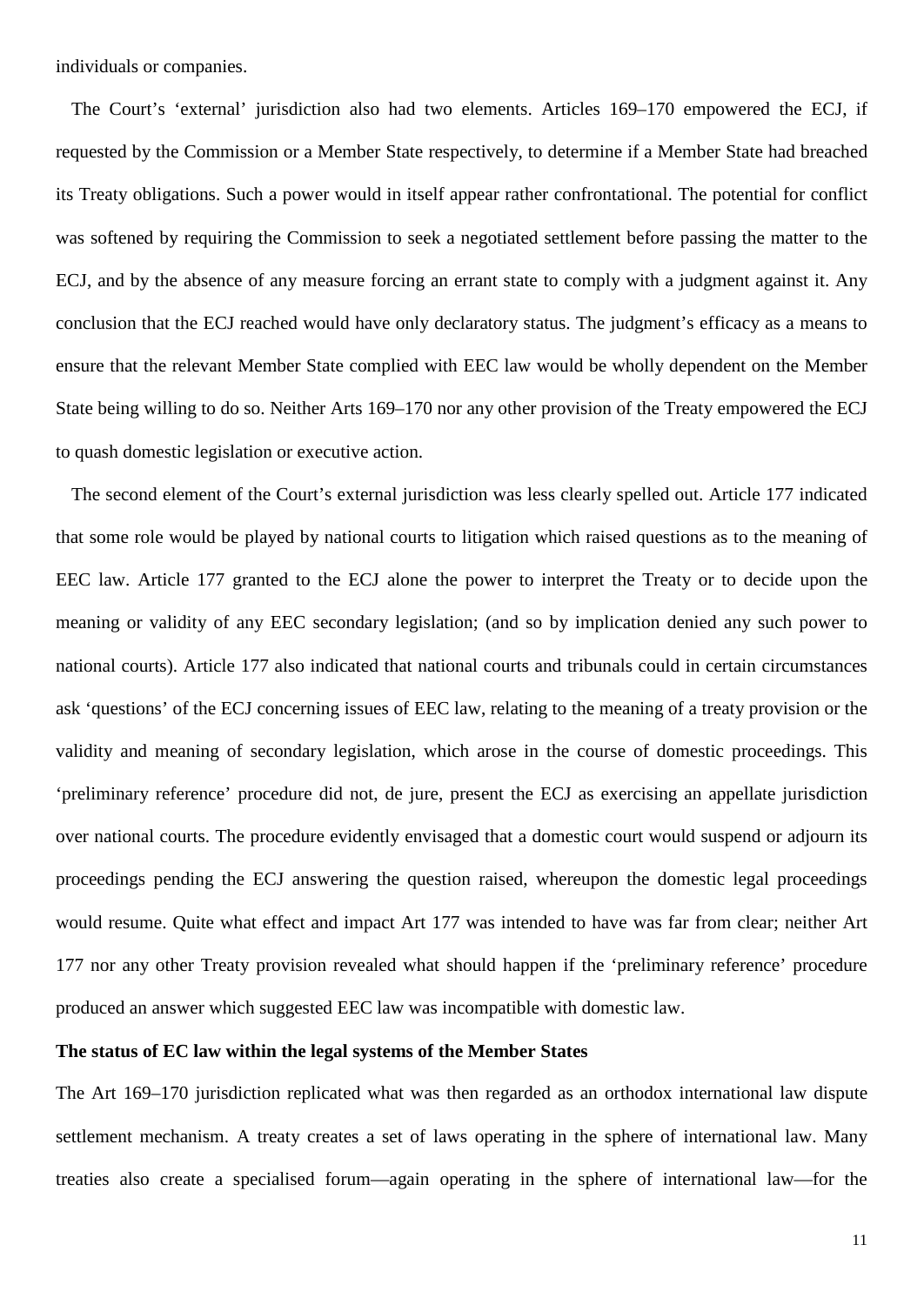resolution of disputes; and grants to signatory States or specially created enforcement bodies the power to initiate proceedings. To state the matter very simply, international law is taken to create legal relationships between countries but not within them. A treaty's terms are not presumptively enforceable in the domestic courts of a signatory State by or between individuals. Signatory States might wish a particular treaty to have such an internal legal effect. This would entail them making such an intention clear in the terms of the treaty which they create; and/or organising their own constitutions in a fashion which automatically gave international law an enforceable status within their respective territories.

To frame the matter more simply still, the dominant view at the time that the Treaty of Rome was created was that the status of international law within the legal system of a nation state was a matter for each nation state to determine.<sup>[15](#page-11-0)</sup> Within this notion of the domestic 'status' of international law, three essential questions arise.

# **'Accessibility', 'hierarchy', and 'interpretive competence'**

-

The first might be classed as one of 'accessibility'; and is itself divisible into several component parts. Which domestic courts would be competent to apply international law norms to control legal relationships within the domestic territory? Who (or what) would be permitted to invoke international law rules before national courts; ie who could be a claimant? And whom (or what) could those rules be invoked against; ie who could be a defendant?

The second question is one of 'hierarchy'. Assuming that some or all domestic courts can apply all or parts of a particular body of international law in domestic litigation, which rule of law should a domestic court apply if it finds that international law and domestic rules demand different solutions to the case before it?

The third question—which perhaps logically precedes the first two—might be styled as one of 'interpretive competence.' Which body has the power to give authoritative answers to questions concerning the accessibility and hierarchical position of international law within a country's domestic legal system?

<span id="page-11-0"></span><sup>&</sup>lt;sup>15</sup> For a helpful introduction to a topic far more contentious than suggested here, see inter alia, Brownlie I (4th edn, 1990) *Principles of public international law* ch 2: Jackson J (1992) 'Status of treaties in domestic legal systems' *American Journal of International Law* 310.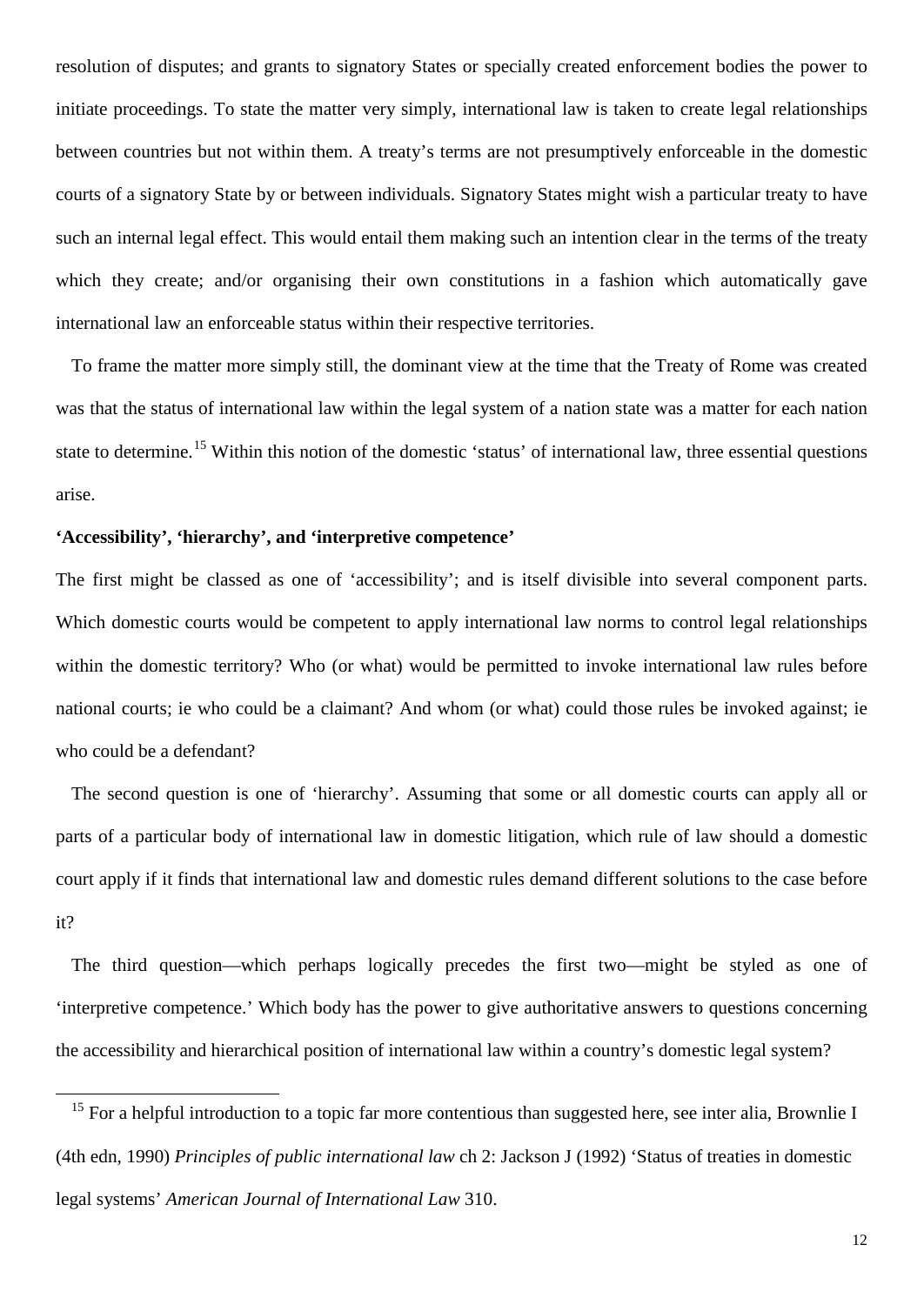It is readily defensible to conclude that in 1957 most politicians and lawyers in the six founding States of the EEC (indeed in all western nations) would have concluded that the answer to the third question was: 'Whichever body is given such power by the respective constitution of each signatory State'. But while one might find widespread transnational agreement on that issue of legal competence, the ways in which individual States used that competence to answer questions relating to the accessibility and hierarchal position of international law within their particular constitutional order were remarkably variegated. Even among the six founding States of the EEC, constitutional orthodoxies as to the domestic status of international law were profoundly different.<sup>[16](#page-12-0)</sup>

In 1957, the constitution of the Netherlands<sup>[17](#page-12-1)</sup> afforded an extremely high status to international law agreements to which the Netherlands was a party. If an international law rule protected the rights of an individual, the Dutch constitution provided both that the rule had a higher status than any rule of domestic law and that the rule was automatically and immediately enforceable by any claimant against any defendant in any national court.

The then extant Belgian constitution granted international law a much lowlier internal status. A treaty's provisions became accessible in domestic courts only to the extent to which they were expressly incorporated by an Act of the Belgian Parliament. It would be for the Belgian Parliament to determine by whom, against whom, and in which domestic courts the incorporated Treaty provisions could be invoked, and what other provisions of domestic law the incorporated terms would override. The Belgian Parliament

<span id="page-12-0"></span><sup>&</sup>lt;sup>16</sup> And of course could be altered at any time in accordance with whichever amendment procedure the relevant constitution required. Furthermore, a country's constitution might also provide that different treaties (or parts thereof) could have different internal legal effects.

<span id="page-12-1"></span><sup>&</sup>lt;sup>17</sup> Articles 65–66 of the Constitution, as amended in 1953. See Claes M and DeWitte (1998) B 'Report on the Netherlands', in Slaughter A, Stone Sweet A and Weiler J (eds) *The European courts and national courts*. For present purposes, it suffices to say that the Dutch constitution was framed on an American model, with the constitution operating as a fundamental law which limited the competence of the national legislature and executive.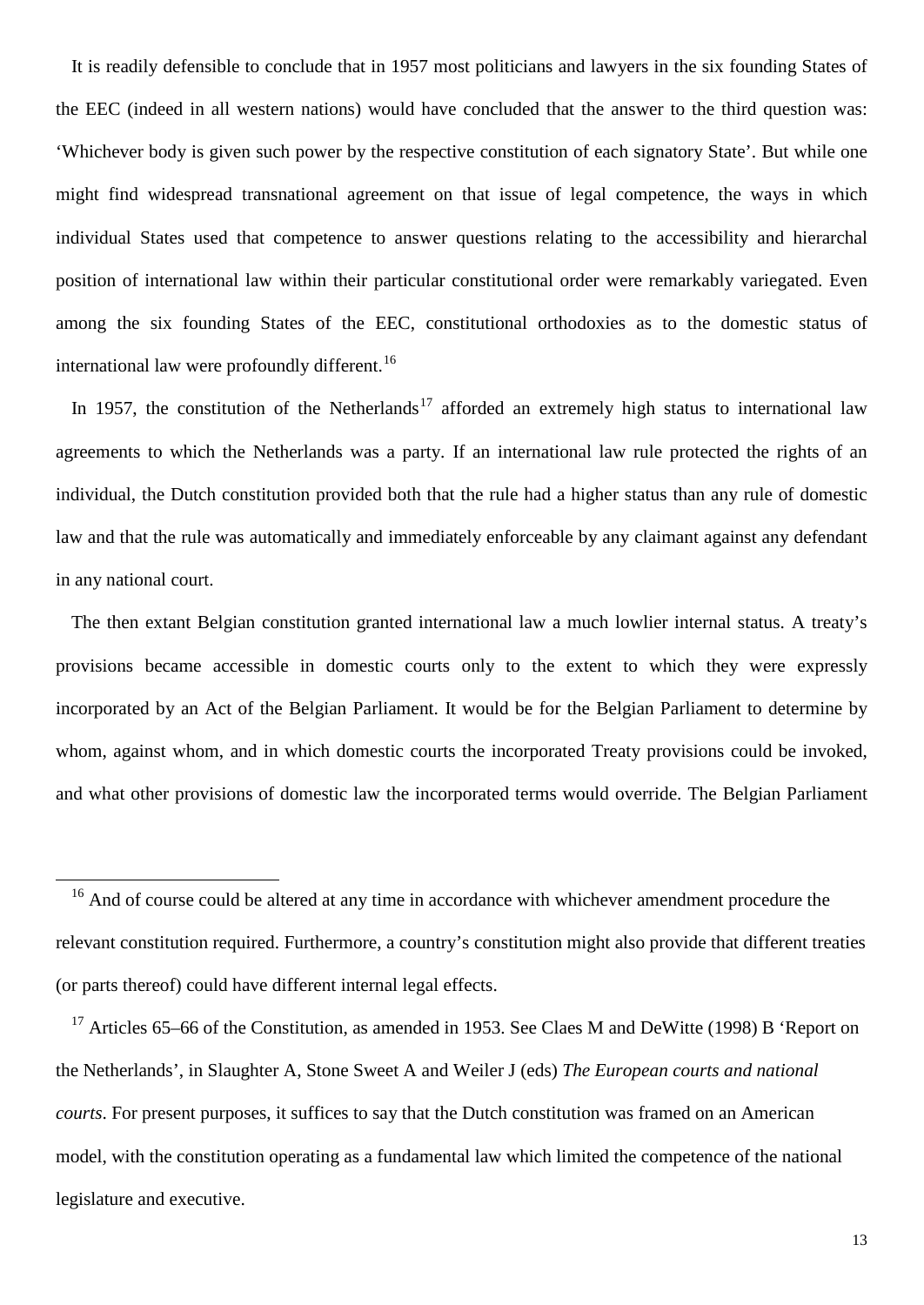had no power however to entrench any such incorporating statute against future repeal.<sup>[18](#page-13-0)</sup>

The other four Member States each had different constitutional arrangements.<sup>[19](#page-13-1)</sup> If the Treaty of Rome was simply an orthodox instrument of international law, the legal status of its provisions in the legal systems of Member States would vary substantially from one country to another, as no explicit steps were taken by the six Member States when the Treaty came into force to modify their constitutional arrangements to give EEC law an identical (and entrenched) status within the respective domestic legal systems.

The answers offered by a constitution to questions concerning the internal legal status of international law have profound implications for the allocation of that country's law-making powers. These implications operate in both a trans-national and an intra-national sense. And those implications may acquire an extremely tangled character if either or both of the international law and domestic law arenas contain complicated law-making structures and internal legal hierarchies. This is an issue perhaps better illustrated by a series of concrete examples than by abstract hypothesis, and so it will be returned to at various points later in the chapter.

For the present, we might note that the text of the Treaty of Rome was virtually silent on each of the three 'status' questions. This silence is ostensibly surprising. It must have been appreciated by the framers of the Treaty that—even if all Member State legislatures and governments consistently made bona fide attempts to ensure that national law was compatible with EEC law—numerous occasions would arise when the two sources of law were mutually inconsistent. And one would have had to have been remarkably naïve not to have assumed that in some situations Member State governments or legislatures might wilfully seek to contravene EEC law norms.

Almost 200 years earlier, such concerns about inconsistencies between rules of law emanating from different spheres of government had much exercised the minds of the framers of the United States' Constitution. As noted in chapter one, substantial (and potentially overlapping) powers were given by the Constitution to the various branches of the national government and to the States. To Madison and his contemporaries, it was 'self-evident' that conflict would arise between provisions of the Constitution itself,

<span id="page-13-0"></span> $18$  Bribosia H (1998) 'Report on Belgium', in Slaughter et al op cit.

<span id="page-13-1"></span> $19$  See generally the collection of essays in Slaughter et al op cit.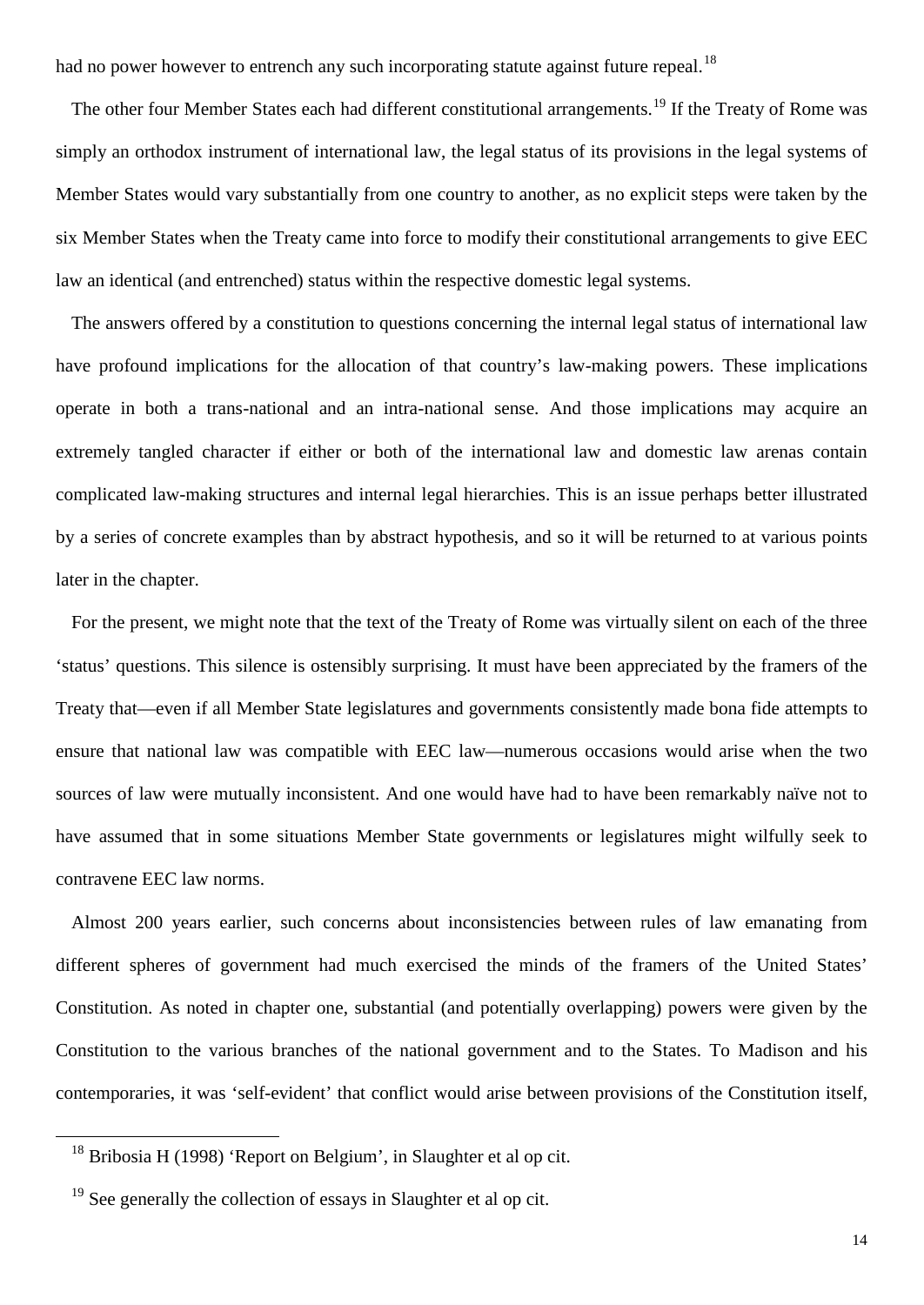laws enacted by Congress, and laws produced by the States. It was equally evident that the Constitution itself should give clear instructions as to according to what hierarchical criteria and in which fora such conflicts should be addressed. Article VI of the Constitution thus provided that:

This Constitution, and the Laws of the United States which shall be made in pursuance thereof; and all treaties made or which shall be made, under the Authority of the United States, shall be the supreme Law of the Land; and the Judges in every State shall be bound thereby, any thing in the Constitution or Laws of any State to the contrary notwithstanding.

Article VI lays out a clear hierarchy of legal norms: the Constitution is superior to laws enacted by Congress, which in turn, if consistent with the Constitution, are superior to any laws produced by a State. Article VI also addresses questions of accessibility; all judges—and thus every court in the country—are bound by the enunciated hierarchy of laws. That principle necessarily entails that litigants in all State courts can invoke and rely upon the Constitution and Congressional legislation to override any inconsistent State law. Article VI is concerned to ensure both the *uniform impact* and the *ready enforceability* of the Constitution and Acts of Congress throughout the United States. No State may 'opt out' of any provision of the Constitution and Acts of Congress. Relatedly, by providing for the enforcement of those legal norms in all courts, Art VI provides individual citizens en masse with a vast number of local and familiar fora in which to protect their entitlements.

Use of the United States' Constitution as a comparator against which to analyse the Treaty of Rome is necessarily of limited utility. The American framers were seeking to create a country. The politicians who designed the Treaty of Rome ostensibly had no such grand ambitions. But both were much concerned with dividing law-making powers between different spheres of government, and—one would assume—with ensuring that the proposed divisions were effective in practice. Why then did the Treaty of Rome not address the three status issues in clear terms? Three explanations might be advanced.

The first is that the framers of the Treaty did not expect EEC law to operate as anything other than international law, and thus pinned their hopes for its uniform and effective application throughout the six Member States on the political goodwill of the countries' respective legislatures and governments. Some support for that presumption is found in Art 5 of the Treaty: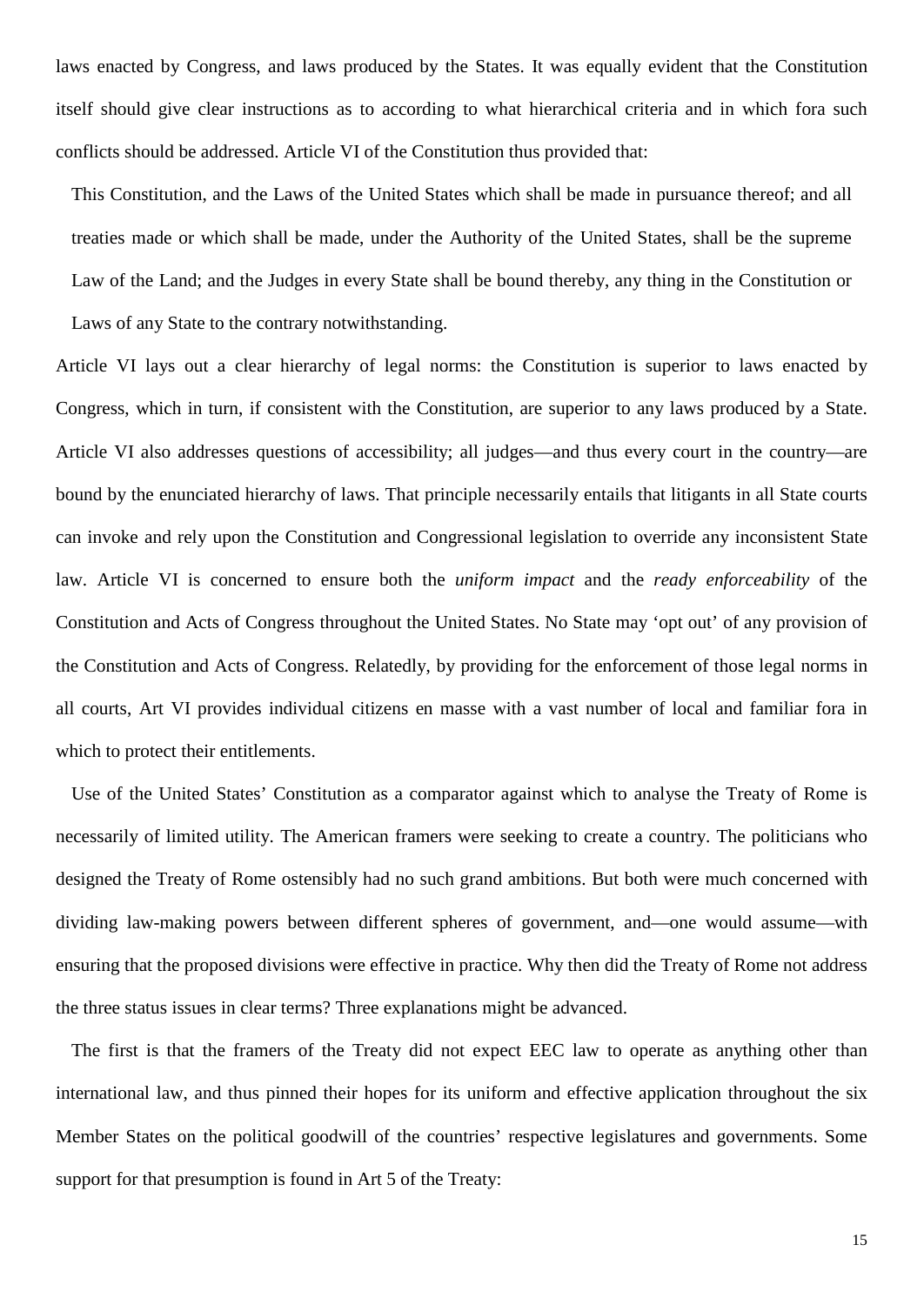Member States shall take all . . . measures which are appropriate for ensuring the carrying out of the obligations arising out of this Treaty or resulting from the acts of the institutions of the Community. They shall facilitate the achievement of the Community's aims.... They shall abstain from any measures likely to jeopardise the attainment of the objectives of this Treaty.

Article 5 makes no express references to domestic legal systems, nor domestic courts, nor to the hierarchical relationship of EEC and domestic law. It appears no more than a declaration of political good faith.

The second—and perhaps the least likely—hypothesis is that the presumptions that EEC law should be hierarchically superior to all domestic law and immediately enforceable in domestic courts were so obviously essential to the effective creation of a 'common market' that there was no need to express them explicitly. They were instead 'taken for granted' principles.

A third explanation is that the framers of the Treaty appreciated the importance of those presumptions, but were unwilling to articulate them clearly in the Treaty for fear that political or public opinion in the intended Member States would find such ideas so unacceptable that support for joining the Community would evaporate. Their hope or expectation may have been that such principles could be expressly accepted by a subsequent amendment to the Treaty and the Member States' respective constitutions, or that the principles might be found to be already present, albeit in hidden and fragmentary form, in the original Treaty itself.

At this point, a further reference to the way in which the United States' Constitution addresses the issue of the status of the country's various types of law is perhaps apposite. Article VI deals with questions of hierarchy and accessibility. It does not broach the issue of interpretive competence: which governmental body had the authority to determine if an Act of Congress conflicted with the Constitution; or if a State law was inconsistent either with the Constitution or an Act of Congress?

Article III of the Constitution provides, inter alia, that: 'the judicial power of the United States shall rest in one Supreme Court. . . .' As noted in chapter one, Alexander Hamilton in *The Federalist Papers No 78* had argued that the Court should have the power to invalidate national or State laws which were inconsistent with the Constitution. There is however no express statement in the text of the Constitution to the effect that the 'judicial power' entitles the Supreme Court to invalidate Acts of Congress or State laws if it considers them to breach the Constitution. The Court itself concluded in a series of cases decided in the early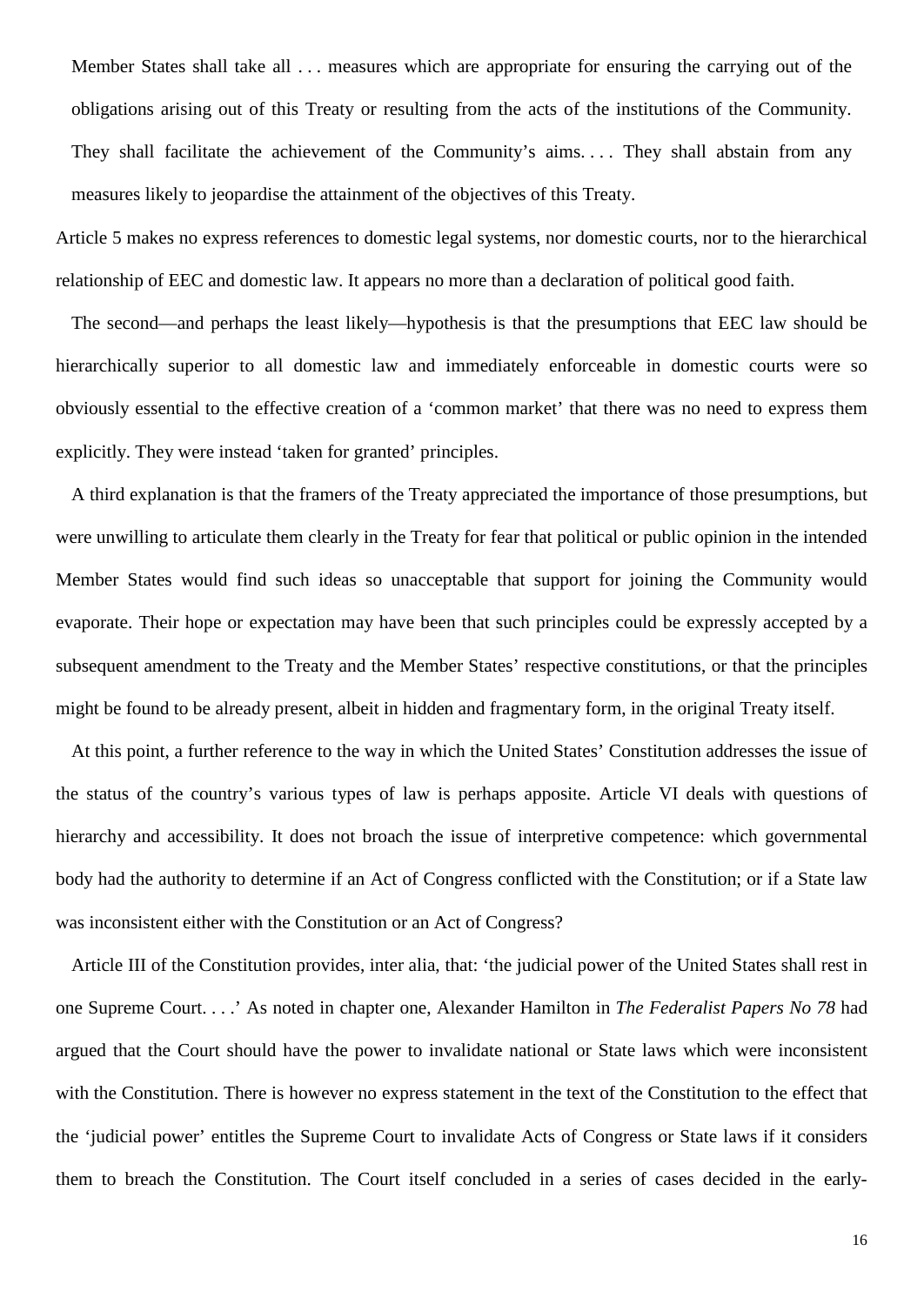nineteenth century that the Constitution implicitly granted it such powers,  $20$  and the 'correctness' of that conclusion was never subject to serious political or legal challenge. Observers of the development of the EEC did not have to wait long to see the European Court of Justice embarking upon a similar jurisprudential journey.

## **Questions of accessibility 1: the 'direct effect' of treaty articles**

The Court's initial response to the question of the accessibility of EEC law within domestic legal systems was to conclude that parts of the Treaty possessed a status which the ECJ termed 'direct effect'. The ECJ first articulated the principle in 1962.

## *Van Gend en Loos* **(1962)**

Article 12 of the Treaty forbade Member States from increasing customs duties on goods imported from other EEC countries. Dutch legislation subsequently redesignated certain chemicals into an already existing tax band which imposed a higher duty. Van Gend challenged the legality of this redesignation before a Dutch court, asking that the court refuse to apply the Dutch law because it amounted to a new tax contravening Art 12. The Dutch court invoked Art 177 to refer two questions to the ECJ. The first concerned the substantive issue of the Netherlands' government's claim that the reclassification was not a tax increase. Unsurprisingly, the ECJ decided against the Netherlands on that point.  $2<sup>1</sup>$ 

The second, more significant issue, was the jurisdictional question of whether the Dutch court could entertain the action at all. As a matter of Dutch constitutional law, the Dutch court could do so if Art 12 created 'rights' for individuals. The ECJ concluded on that point that Art 12 did create individual rights. Although Art 12 was framed in terms of a restraint on governmental power, the corollary of that restraint was an individual entitlement. If governmental authorities cannot levy a new tax, the targeted taxpayer has a right not to pay any such tax.

From the viewpoint of the Dutch court, these answers were all that were required for it to resolve the case before it. As a result of the way in which the Dutch constitution treated international law, Art 12

<span id="page-16-0"></span><sup>20</sup> *Marbury v Madison* (1803) 1 Cranch 137: *Fletcher v Peck* (1810) 109 US 87: *Martin v Hunters Lessee* (1816) 14 US 304: *Cohens v Virginia* (1821) 19 US 264.

<span id="page-16-1"></span><sup>&</sup>lt;sup>21</sup> Case 26/62: [1963] ECR 1.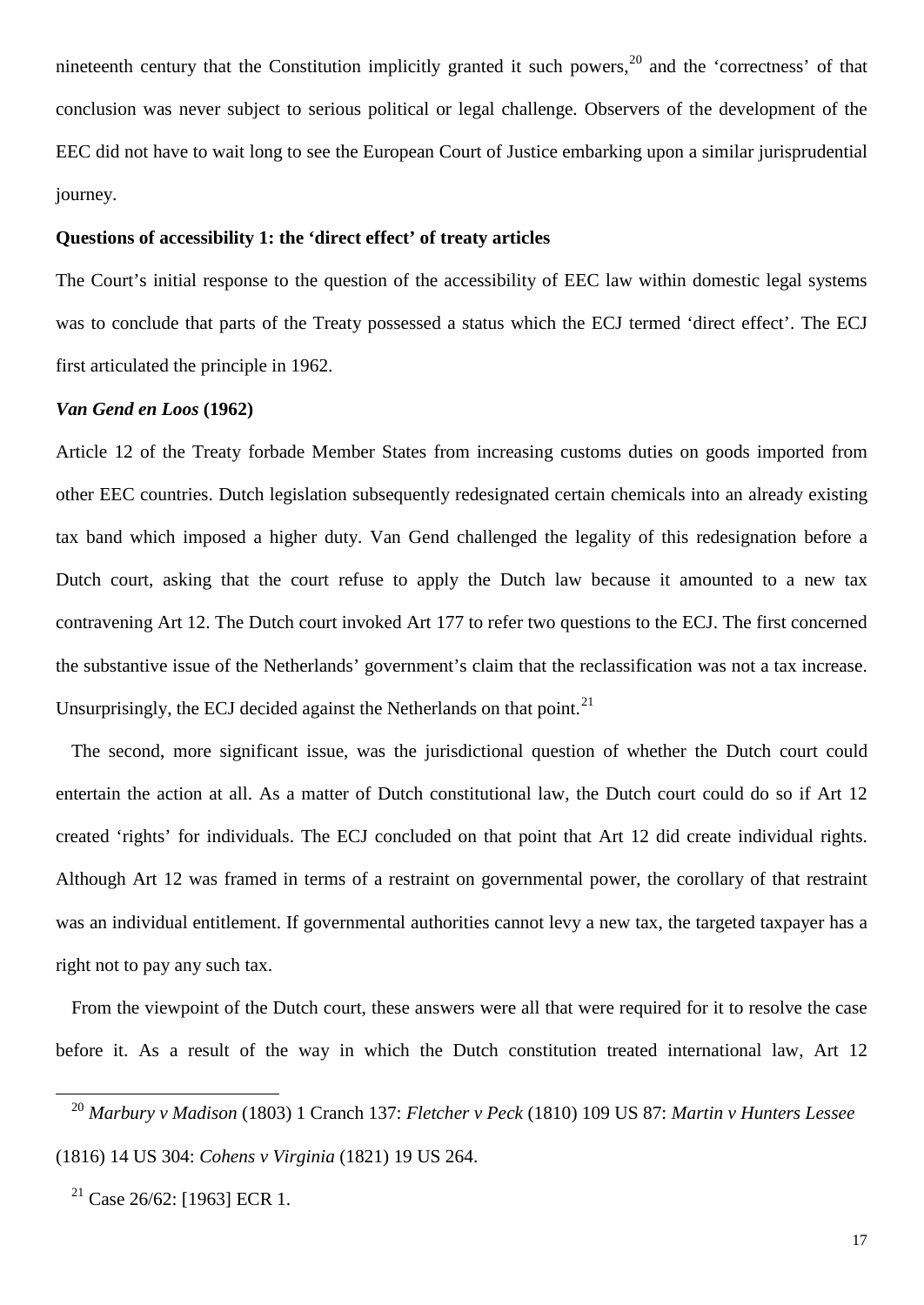immediately overrode the inconsistent provision of the domestic statute. The ECJ's primary concern was, however, with a quite different issue. Manifestly, the Dutch constitutional rule that Art 12 was accessible in Dutch courts would be of no significance in Germany or Italy or any other Member State. The ECJ's concern was therefore whether or not Art 12 of the Treaty was accessible in the domestic courts of all of the Member States simply and solely because of rules of EEC law? This question would seem in turn to raise two issues. Did EEC law require Art 12 to have that characteristic of pan-Community accessibility? And if so, did EEC law override any domestic legal rule to the contrary?

# *A new legal order?*

The ECJ answered the first question in the affirmative. The crucial element of its reasoning for this conclusion was an assertion that the Treaty of Rome was not 'international law' in the orthodox sense:

The Community constitutes a new legal order of international law for the benefit of which the states have limited their sovereign rights, albeit within limited fields, and the subjects of which comprise not only Member States but also their nationals. Independently of the legislation of Member States, Community law therefore not only imposes obligations on individuals but is also intended to confer upon them rights which become part of their legal heritage. $^{22}$  $^{22}$  $^{22}$ 

Several Member State governments had intervened in the ECJ proceedings to argue that the Treaty created only one mechanism to assess the compatibility of domestic legislation with EEC law; that mechanism being an action before the ECJ via Art 169 or 170. The ECJ did not however regard this as a sufficient remedy.<sup>[23](#page-17-1)</sup> It

<span id="page-17-0"></span>-

<span id="page-17-1"></span> $23$  There would be several disadvantages to accepting Arts 169–170 as the only way to challenge the compatibility of domestic laws with EEC law. The first (logistical) problem is that there was only one ECJ, so it could handle only a very limited workload. Secondly, Arts 169–170 only permit actions to be brought by the Commission or another Member State; they do not allow litigation by individual citizens or private companies. Since the Commission and Member States would constantly be co-operating with each other in the EEC's legislative process, it would be plausible to suggest that some breaches of EEC law would be 'overlooked' in order to maintain harmonious political relations. See the incisive article by Craig P (1992) 'Once upon a time in the west: direct effect and the federalisation of EEC law' *Oxford Journal of Legal* 

 $22$  Ibid, at 12.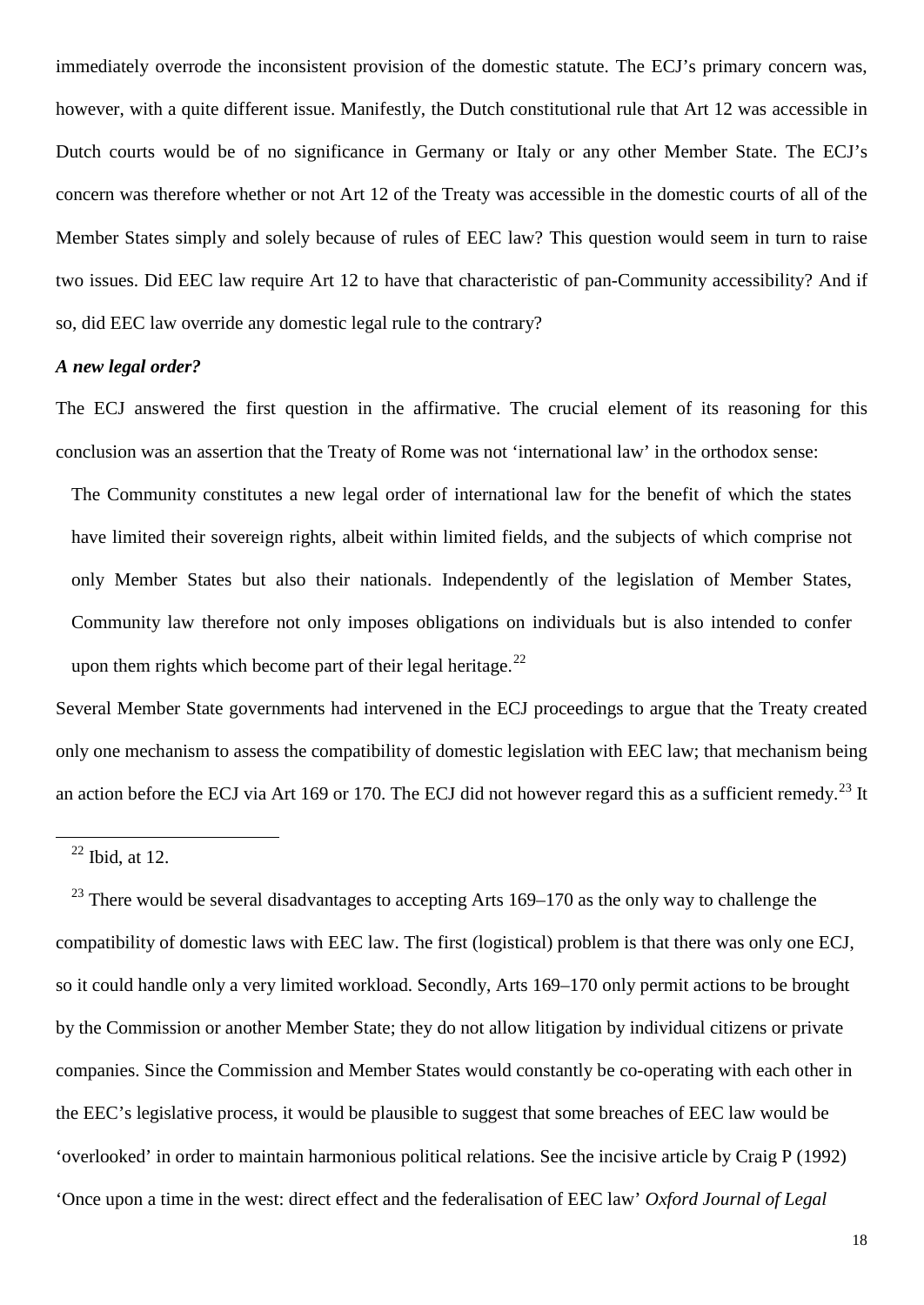reasoned that to restrict legal challenges against Member States to Arts 169–170 actions 'would remove all direct legal protection of the individual rights of [EEC] nationals.<sup>[24](#page-18-0)</sup> If EEC law was to be effectively enforced, the national courts would have to serve as fora where the conformity of a Member State's laws with the Treaty could be gauged at the instigation of individuals; only domestic courts were sufficiently numerous and proximate and familiar to citizens. As well as acting in defence of their own EEC entitlements, citizens invoking direct effect would police Member States' compliance with EEC law.

## *A teleological interpretive technique*

The Treaty has no obvious textual basis to support the existence of the direct effect principle. The Court made two rather unconvincing references to particular provisions in the Treaty's text to buttress its conclusion. The first noted the reference in the preamble to the 'peoples' of the Member States as well as to their respective governments.<sup>[25](#page-18-1)</sup> The second referred to Art 177, and suggested that the very presence of that provision in the Treaty indicated that national courts were expected to have the capacity to apply EEC law.[26](#page-18-2)

The ECJ found the primary justification for its conclusion in what it termed the 'spirit, scheme, and general wording' of the Treaty. The Court's search for the meaning of EEC law was premised on the assumption that the Treaty should be construed in a 'teleological' or 'purposive' manner. The absence of any explicit statement in the Treaty to the effect that some or all EEC law would be accessible in domestic

*Studies* 453. Since the United Kingdom was not a founding member of the EEC, one should be cautious about using ideas drawn from the Anglo-American legal tradition as tools to analyse the ECJ's initial jurisprudence. It is nonetheless helpful to suggest that exclusive reliance on the Arts 169–170 mechanism to resolve disputes as to the compatibility of EEC and domestic law would not satisfy a 'red light', Diceyan model of the rule of law, in which citizens may challenge the legality of government action before the 'ordinary courts of the land', nor even Jones' greenishly-tinged 'meaningful day in court'; see ch 3.

 $^{24}$  [1963] ECR 1 at 13.

-

<span id="page-18-1"></span><span id="page-18-0"></span><sup>25</sup> The ECJ did not however note that the great majority of principles laid out in the preamble made no overt reference to individuals.

<span id="page-18-2"></span> $26$  A more modest interpretation would be that Art 177 does no more than indicate that the preliminary reference procedure would be available to those Member States which wished to use it.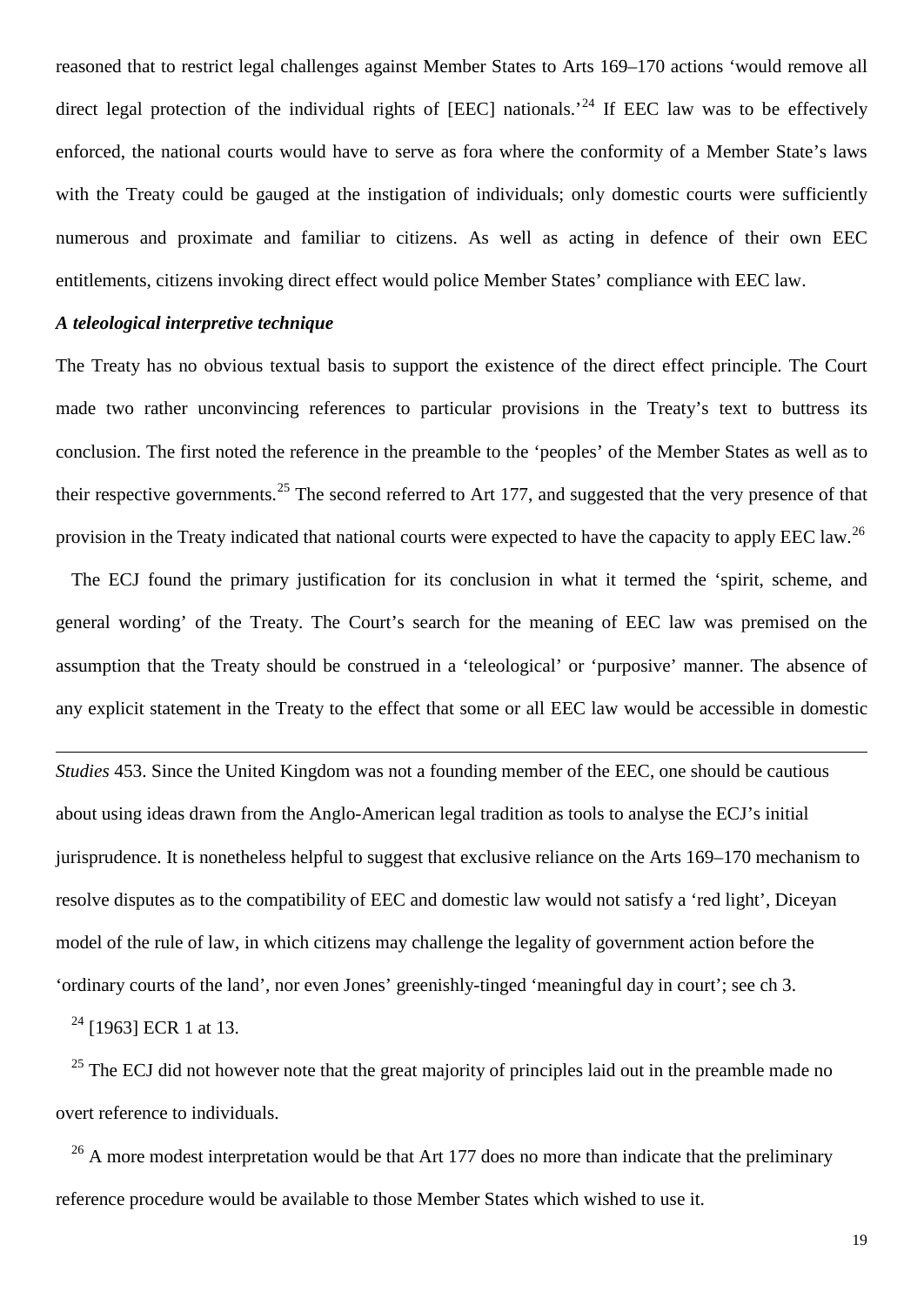courts was not an insuperable barrier to the conclusion that the Treaty did actually contain that requirement. Such an interpretive strategy was quite foreign to then accepted principles of statutory interpretation within Britain's constitutional tradition,  $27$  but it was not uncommon in the contexts of either the constitutional law of continental European countries or dominant tenets of international law.

At the core of the ECJ's judgment lies the assumption that the effectiveness ('l'effet utile') of EEC law was substantially dependent upon there being a multiplicity of mechanisms and fora through which the law might be enforced. Legal rules which were impossible or very difficult to enforce would be of little value to the persons/organisations who/which were presumptively supposed to benefit from or be controlled by them.

## *A principle of limited or wide scope?*

The principle of direct effect initially seemed to have limited scope. *Van Gend* itself concerned a Treaty article, rather than secondary legislation produced under Art 189. Thus it might sensibly have been assumed that direct effect would only apply to the Treaty itself, and not to Art 189 measures. The ECJ also implied that a Treaty article would only be directly effective if it had certain characteristics:

The wording of Article 12 contains an unconditional prohibition, which is not a positive but a negative obligation. This obligation is not qualified by any reservation on the part of states which make its implementation conditional upon a positive legislative measure enacted under national law. The very nature of this prohibition makes it ideally adapted to produce direct effect in the legal relationship between Member States and their subjects.<sup>[28](#page-19-1)</sup>

These criteria seem to establish a form of justiciability test—a concept we met in the British context in *GCHQ*. As noted in chapter four, 'justiciability' is a vague concept; it would have been rash in 1962 to predict how the ECJ would use it. A broad construction of *Van Gend* would suggest that all EEC law—both Treaty articles and the various types of secondary legislation produced under Art 189—had the capacity to be directly effective if it possessed a sufficiently justiciable character.

<span id="page-19-0"></span><sup>&</sup>lt;sup>27</sup> See the discussion of *Magor and St Mellens RDC* at 'Purposive (or "teleological") interpretation', ch 3, pp 68–69.

<span id="page-19-1"></span> $28$  [1963] ECR 1 at 13.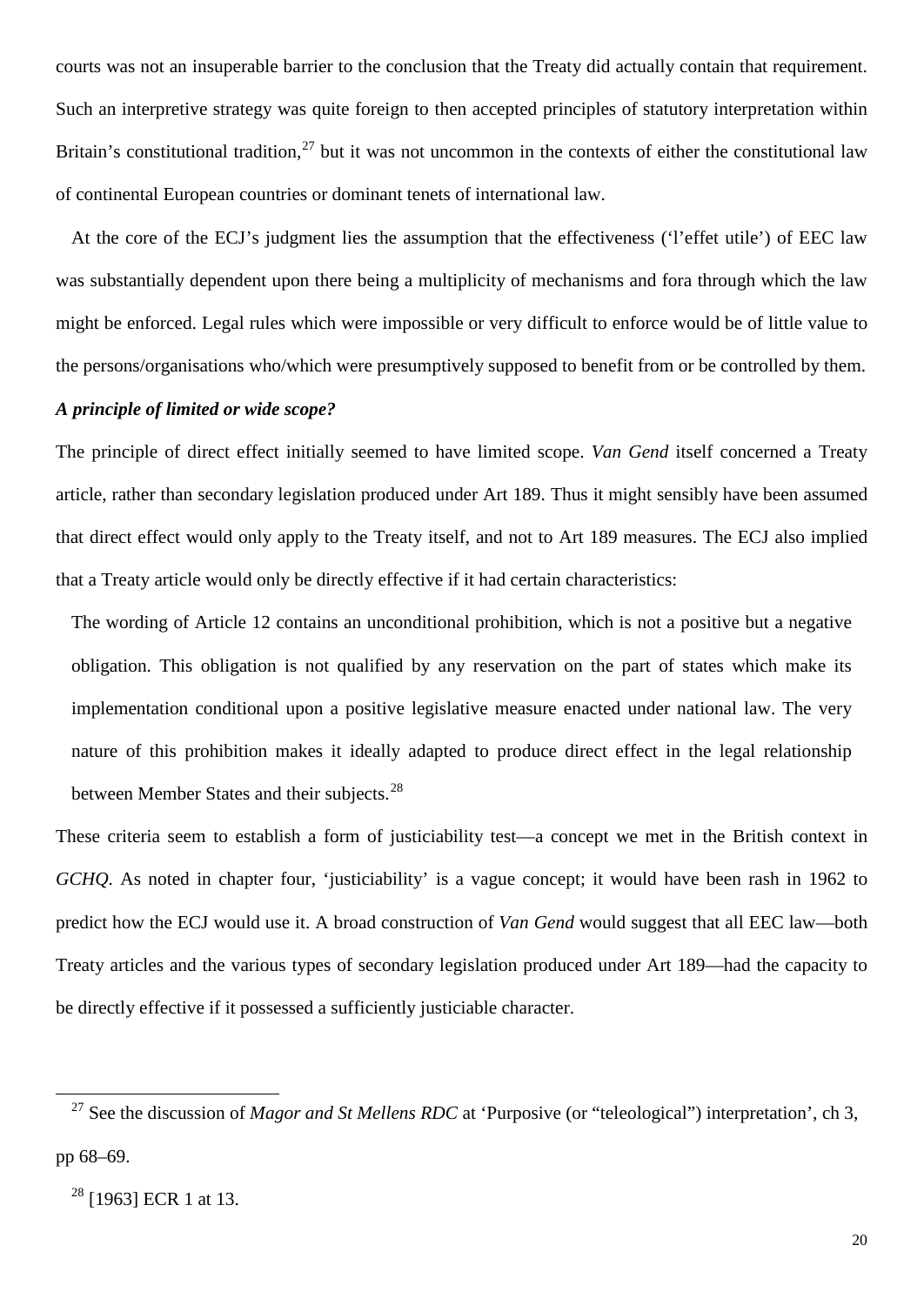## *EEC law as an autonomous legal force*

But perhaps the most significant element of the *Van Gend* judgment is one that can easily be missed on a first reading. The ECJ asserted that Art 12 acquired its status as directly effective law '*independently of the legislation[29](#page-20-0)* of Member States' (emphasis added). In other words, the status of EC law within national legal systems was a matter for EEC law to determine. National constitutional rules as to the domestic status of 'international law' would apparently not apply to EEC law. The law of the Community, throughout the Community, was an autonomous legal force.

Shortly after *Van Gend* was decided, the ECJ underlined its view that EEC law was a quite distinct creature from ordinary international law. Its judgment in *Commission v Luxembourg and Belgium (Dairy Products*<sup>[30](#page-20-1)</sup>—an Art 169 action—concluded that the public international law principle of reciprocity had no place in EEC law. The reciprocity principle provides that a State's breach of an international law rule vis-àvis another State is excusable if that other State is also in breach. In *Dairy Products*, the ECJ indicated that this concept had no general application in the EEC law context. $31$ 

# **Questions of hierarchy 1: the 'precedence' or 'supremacy' of treaty articles over domestic legislation**

It would seem sensible to suggest that if the Treaty of Rome was to create a 'common market' among the six Member States, then Community law (whether it be in the form of Treaty articles or secondary legislation)

<span id="page-20-0"></span> $^{29}$  Ibid, at 12. The term 'legislation' here is perhaps best construed as referring to law in a generic sense (ie any law) rather than to a statute as we would understand that term in the context of the hierarchy of laws within the United Kingdom's constitution.

 $30$  Case 90, 91/63 [1964] ECR 625.

-

<span id="page-20-2"></span><span id="page-20-1"></span> $31$  'In fact, the Treaty is not limited to creating reciprocal obligations between the different natural and legal persons to whom it is applicable, but establishes a new legal order which governs the powers, rights and obligations of the said persons, as well as the necessary procedures for taking cognizance of and penalizing any breach of it. Therefore, except where otherwise expressly provided, the basic concept of the Treaty requires that the Member States shall not take the law into their own hands. Therefore the fact that the Council failed to carry out its obligations cannot relieve the defendants from carrying out theirs': ibid, at 629.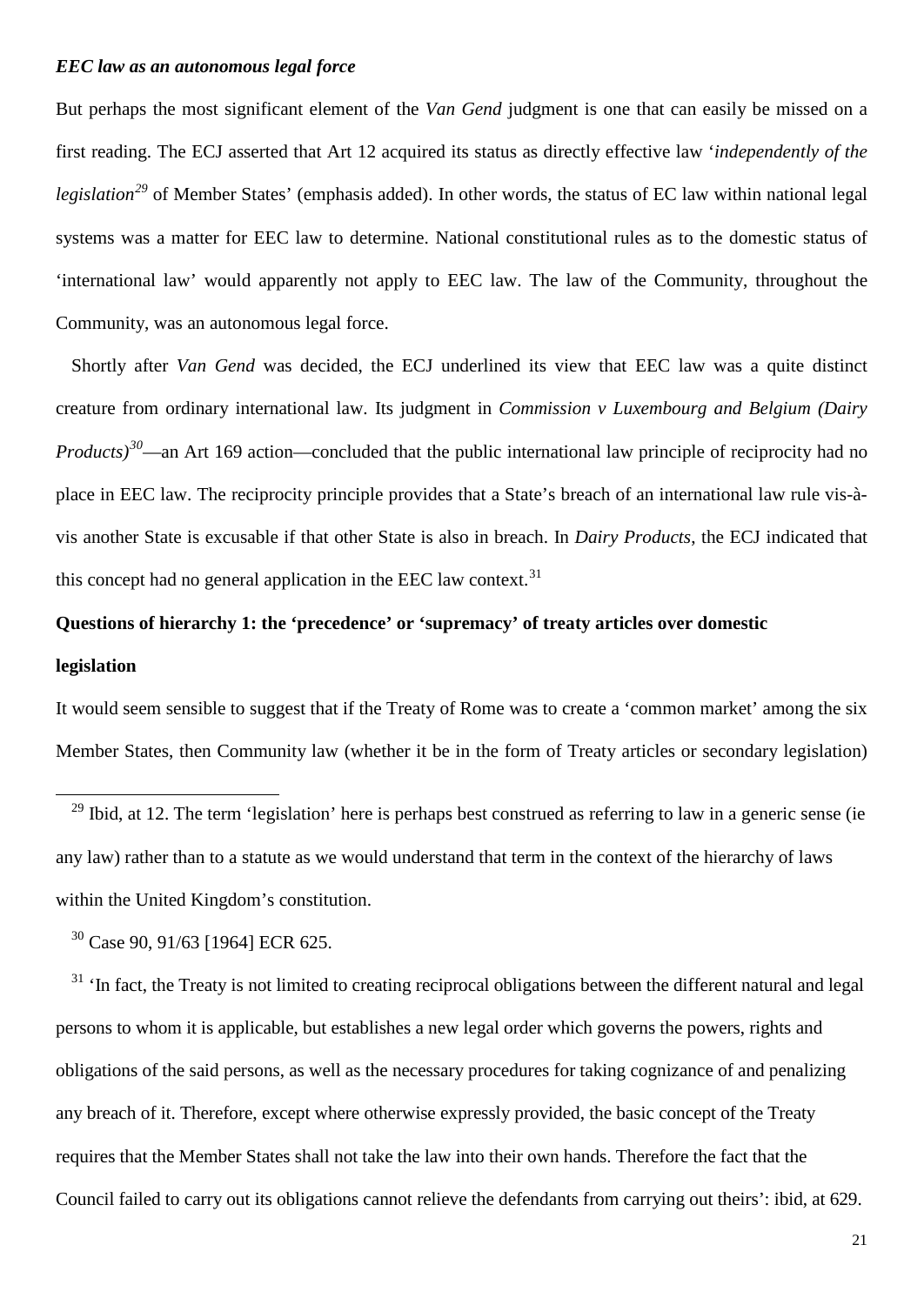on such matters as free movement of goods and persons and on agricultural policy—indeed on all areas of Community activity—would have to override any incompatible domestic laws. As noted earlier, the constitutions of the Member States adopted varying responses to that question of hierarchy. Thus if the question of 'hierarchy' remained one for Member States' own constitutions to determine, EEC law would not have uniform impact throughout the community. If a Member State could apply its own understanding of the hierarchical relationship between (some or all) EEC law and (some or all) domestic law, it could 'opt out' of EEC law and maintain its own laws in areas where the Treaty gave powers to the EEC. The practical basis of a 'common market' would therefore be substantially undermined. And if one Member State could do this, presumably all the others could as well.

That a Treaty article might be 'directly effective' in the domestic legal systems did not in itself address this problem. Direct effect is concerned with accessibility, not with hierarchy. If a domestic court could apply a provision of EEC law, but that provision was—according to the given Member State's own constitution—of inferior hierarchical status to an inconsistent domestic law, then the EEC law would clearly not determine the outcome of the proceedings.

The question of hierarchy was thus of enormous importance to the functioning of Community law. Yet the text of the Treaty did not make any express statement as to the hierarchical relationship within domestic legal systems of the various provisions of EEC and national law. The nearest literal support within the Treaty for that proposition is found in Art 5. As suggested earlier, it is difficult to extract from this text any strong argument that provisions of EEC law—be they Treaty articles or secondary legislation—were to be regarded as normatively superior to incompatible provisions of domestic law. Nor had the ECJ been prepared squarely to address this matter in *Van Gend*. In that judgment, the Court offered at best an oblique hint that (certain types of) EEC law might be superior to (certain types of) domestic law in its observation that; 'the Community constitutes a new legal order of international law for the benefit of which the states have limited their sovereign rights, albeit within limited fields.<sup>[32](#page-21-0)</sup> Some two years later, the ECJ took a clearer position on this essential question.

<span id="page-21-0"></span> $32$  [1963] ECR 1 at 12. Under Dutch law, of course, Art 12 automatically took precedence over the inconsistent national legislation.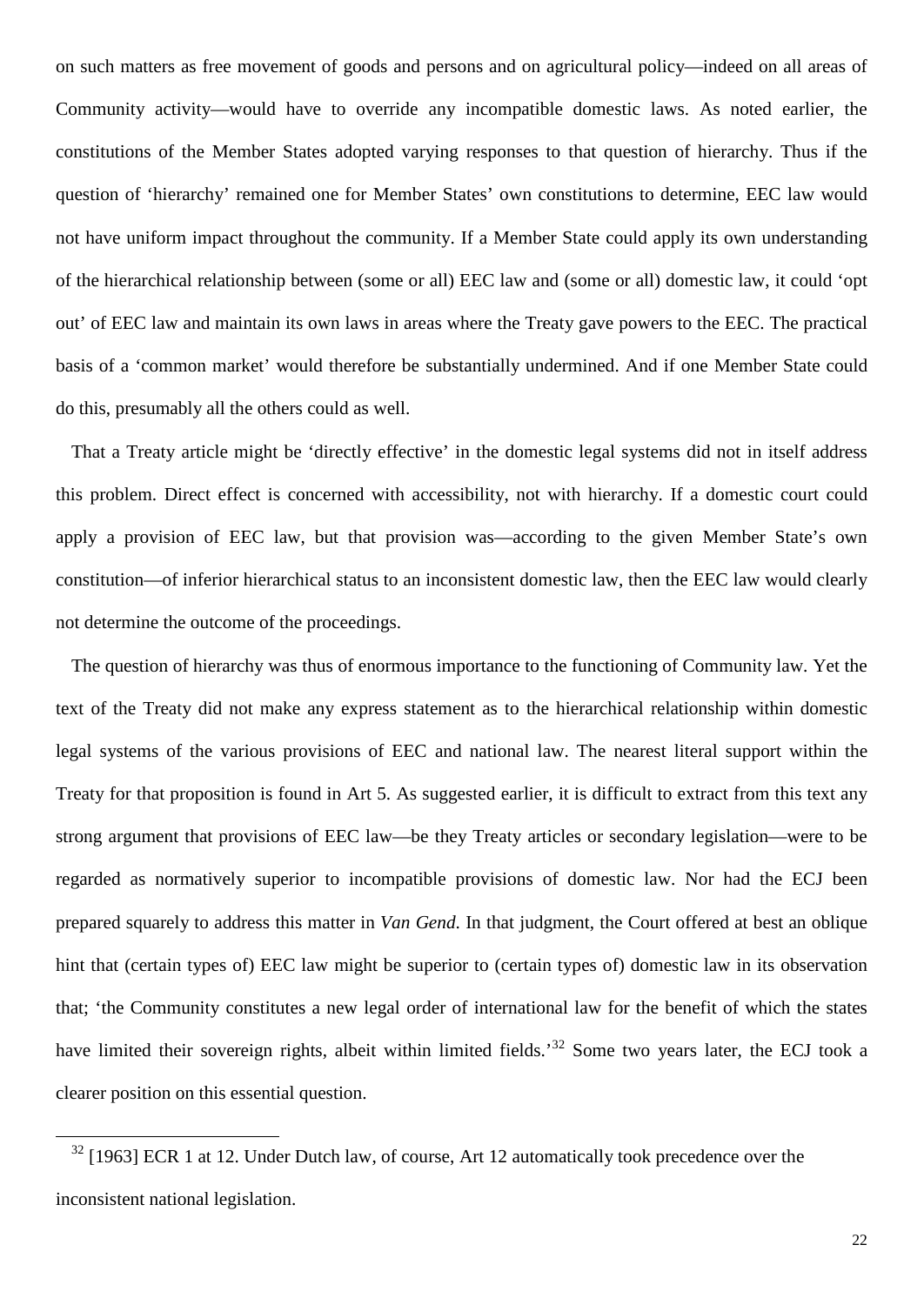#### *Costa v ENEL* **(1964)**

Signor Costa was a political activist in Italy who was much opposed to recent Italian legislation which had brought Italy's electricity supply industry under direct government control. The opponents of the legislation had invoked various political and legal challenges to the policy. Signor Costa's part in the episode involved a refusal to pay a trifling sum of his electricity bill on the basis that: firstly, the relevant legislation was incompatible with various Treaty articles; secondly, the articles concerned were directly effective; and thirdly, that the articles possessed a superior status in domestic law to the legislation. If these three propositions were correct, the outcome would be that the Italian courts would be obliged to refuse to apply the Italian legislation to the extent that it was consistent with EEC law.

That outcome was not required by Italian constitutional law at the time. As a matter of Italian law, the Treaty of Rome had the status of an ordinary statute passed by the national legislature. While it would override pre-existing statutes and lesser forms of domestic law, it was in turn inferior both to provisions of the Italian constitution and to subsequently enacted statutes. The Italian Constitutional Court had held in Signor Costa's case that the Treaty of Rome had not altered this basic principle of domestic law.<sup>[33](#page-22-0)</sup> Both the accessibility of the Treaty articles concerned and their hierarchical status were matters for Italian law to determine. And as a matter of Italian law, the Treaty articles simply did not exist in the domestic legal system if they were inconsistent with subsequently enacted Italian legislation:

There is no doubt that the State is bound to honour its obligations, just as there is no doubt that an international treaty is fully effective in so far as a Law has given execution to it. But with regard to such Law, there must remain inviolate the prevalence of subsequent laws in accordance with the principles governing the succession of laws in time; it follows that any conflict between the one and the other cannot give rise to any constitutional matter. From the foregoing we reach the conclusion that for present purposes there is no point in dealing with the character of the EEC.<sup>[34](#page-22-1)</sup>

<span id="page-22-0"></span><sup>&</sup>lt;sup>33</sup> The Constitutional Court's judgment is reproduced with the judgment of the ECJ in [1964] CMLR 425. For a detailed treatment see Ruggeri Laderchi P (1998) 'Report on Italy', in Slaughter et al op cit.

<span id="page-22-1"></span><sup>&</sup>lt;sup>34</sup> [1964] ECR 585 at 593.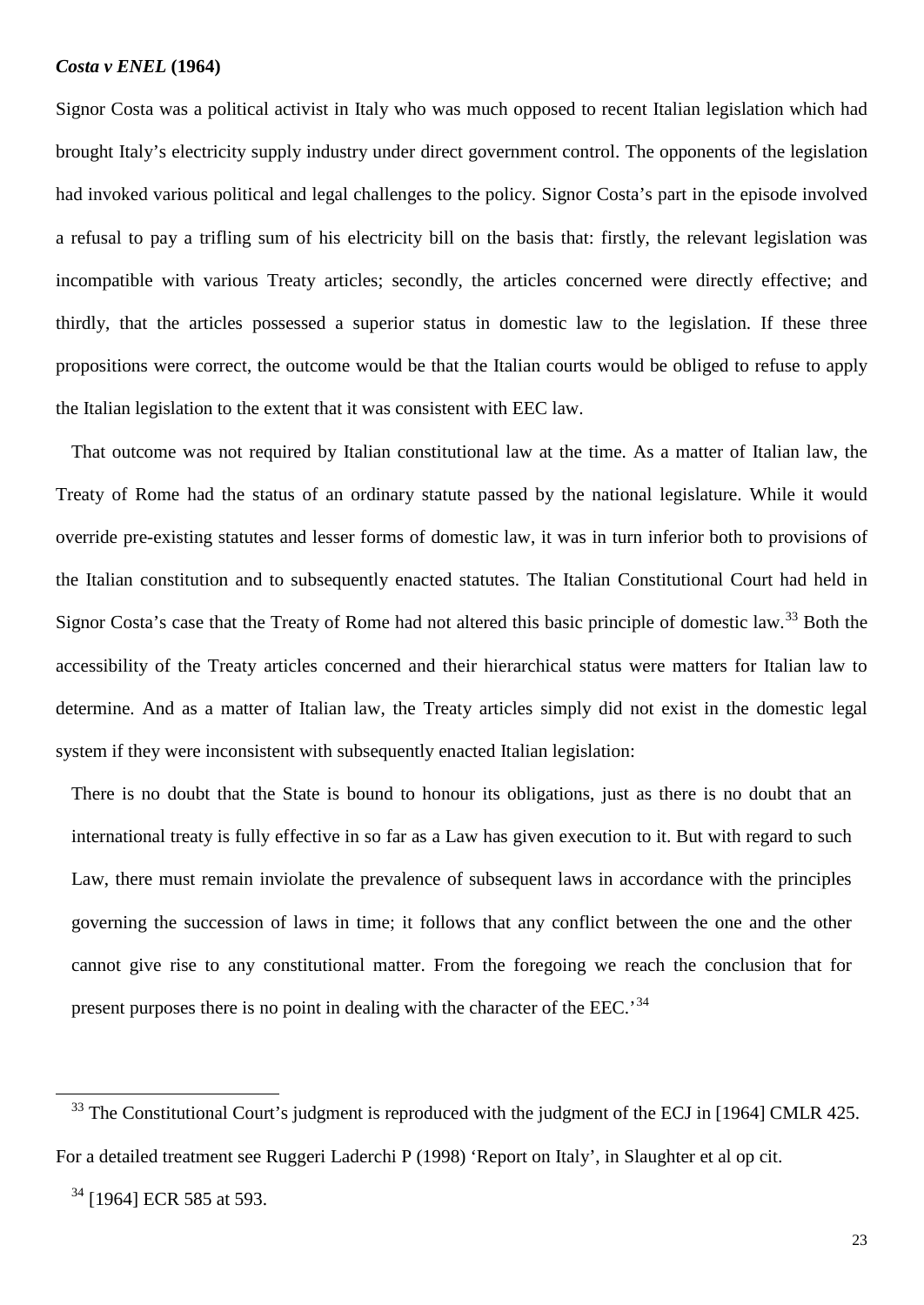## *The irrelevance of national law*

-

Following the position it had laid out in *Van Gend*, the ECJ, in contrast, evidently proceeded on the basis that there was 'no point in dealing with the character of Italian law'; the requirements of Italian constitutional law were irrelevant to the question of the status of EC law in the Member States:

. . . By contrast with ordinary international treaties, the EEC Treaty has created its own legal system which, on the entry into force of the Treaty, became an integral part of the legal systems of the Member States and which their courts are bound to apply.<sup>[35](#page-23-0)</sup>

The ECJ then turned to consider the nature of that 'independent source of law':

The transfer by the States from their domestic legal systems to the Community legal system of rights and obligations arising under the Treaty carries with it a permanent limitation of their sovereign rights, against which a subsequent unilateral act incompatible with the concept of the community cannot prevail.<sup>[36](#page-23-1)</sup>

The reason that such 'subsequent unilateral acts' could not prevail over Community law had an obvious, teleological, basis. If Member States were able to 'opt out' of Community laws which they found unpalatable, there would be no 'common market' in a legal sense. A common market would require that Community law had uniform effect throughout the Community: 'The executive force of Community law cannot vary from one State to another in deference to subsequent domestic laws, without jeopardising the

<span id="page-23-1"></span> $36$  Ibid. The ECJ's reference to 'permanency' is obviously problematic. It perhaps meant that the limitation applies while the country remained in the EEC, not that a Member State must stay in the EEC forever. The Treaty made no explicit arrangements for a country to leave the Community. That result could have been 'legally' achieved through the Art 236 amendment process. But it might be thought that the 'ultimate political fact' was that a Member State could leave unilaterally if it wished.

<span id="page-23-0"></span> $35$  Ibid. An alternative way of framing this point—which leads to the same substantive result—is that the creation of the Community automatically and invisibly amended the constitutional laws of all of the Member States and, more importantly, thereafter prevented the Member States from amending their respective constitutions in a way that rejected the primacy of community law.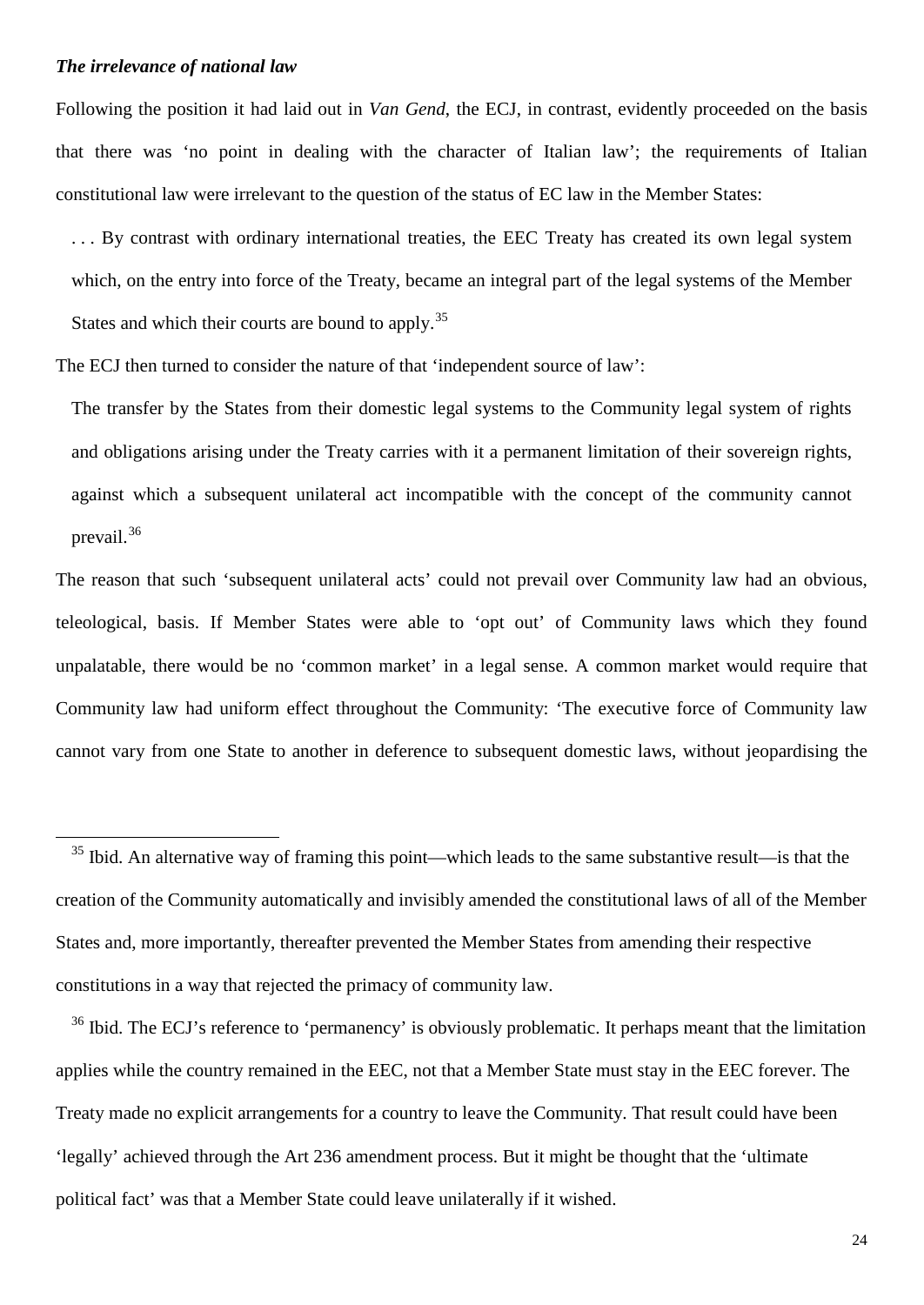attainment of the objectives of the Treaty.'[37](#page-24-0)

The ECJ also offered a textual basis for this assertion, which it found in Art 189 of the Treaty:

The precedence of Community law is confirmed by Art 189, whereby a regulation 'shall be binding and directly applicable in all Member States'. This provision, which is subject to no reservation, would be quite meaningless if a State could unilaterally nullify its effects by means of a legislative measure which could prevail over Community law.[38](#page-24-1)

The Court concluded with the observation that if its reasoning on this point was rejected, the Community simply could not exist in any meaningful sense:

It follows from all these observations that the law stemming from the Treaty, an independent source of law, could not, because of its special and original nature, be overridden by domestic legal provisions, however framed, without being deprived of its character as Community law and without the legal basis of the Community itself being called into question.<sup>[39](#page-24-2)</sup>

# *A principle of limited or wide scope?*

The facts of *Costa* produced an apparent conflict between Treaty articles (ie the highest form of Community law) and domestic Italian legislation (ie a form of domestic law inferior to the provisions of the Italian constitution). If narrowly construed, the ECJ's judgment might be taken to hold only that Treaty articles took precedence over national legislation. From such a perspective, it might be thought that a Treaty article did not take precedence over a national constitutional provision; nor that EEC secondary legislation would take precedence over domestic legislation or constitutional provisions. However, the ECJ's judgment did not—and one assumes by design rather than accident—draw any distinction between different types of Community law or national law. Broadly construed, *Costa* asserts the blanket principle that *all* EEC law takes precedence over *all* national law, regardless of the various laws' respective positions in their own internal normative hierarchy. Given the ECJ's evident concern with ensuring the uniform substantive impact of Community law, and given the heterogeneity of normative legal hierarchies within the domestic legal

<span id="page-24-0"></span><sup>37</sup> Ibid.

<span id="page-24-1"></span><sup>38</sup> Ibid, at 594.

<span id="page-24-2"></span><sup>39</sup> Ibid.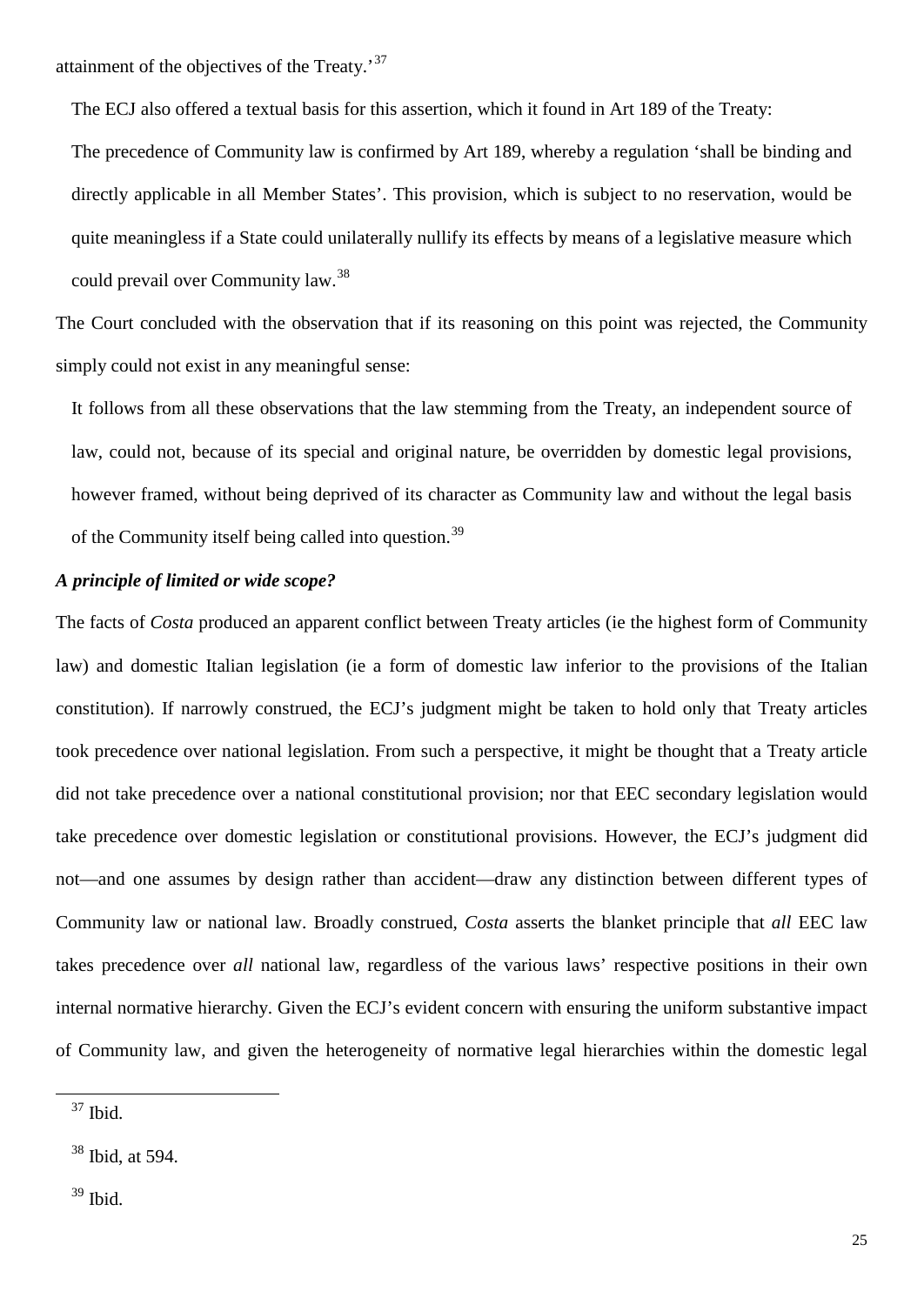systems of the Member States, adopting a blanket approach to the precedence of Community law would make obvious sense.

The judgment did not however seem to require that domestic law incompatible with Community law be quashed or invalidated. The ECJ deployed rather less forceful terminology in identifying the practical way in which the precedence doctrine would be expressed. We are told that the domestic law 'cannot prevail', or that EEC law 'cannot be overridden' by the domestic law. This form of words might have been chosen in part for practical reasons. The ECJ presumably accepted that domestic laws which affected both EC nationals and people or organisations which did not derive any rights from the Treaty could properly be enforced by domestic courts against those non-EC nationals. It also seems likely that the ECJ was searching for a legal formula which—at least in symbolic terms—presented a less blunt challenge to the primacy of national law.

## **The 'revolutionary' implications of** *Van Gend* **and** *Costa*

This latter point might be of considerable significance when one notes that the principle of precedence would be intimately linked with the principle of direct effect. If EEC law took precedence over domestic law *and* the EEC law in issue was directly effective then—in the ECJ's view—the responsibility for not allowing domestic law to 'prevail' over EEC law would rest with the domestic courts. This would not cause any domestic constitutional difficulties in the Netherlands, where the constitution already mandated such a result. But in a country such as Italy, the interactive effect of the precedence and direct effect principles on the facts of a case such as *Costa* were utterly irreconcilable with orthodox constitutional understandings.

The trial judge in *Costa* was presented with a decision of her national Constitutional Court which essentially told her that the EC law in issue was of no effect, while the judgment of the ECJ told her that the national law could not be applied if it was inconsistent with directly effective Community law. The ECJ is telling the trial judge that domestic constitutional law hierarchies are irrelevant to EC law, while the Italian Constitutional Court is saying that EC law doctrine is irrelevant to national law. One might credibly assume that only a very bold judge in a low-level domestic court would follow the rulings of the recently established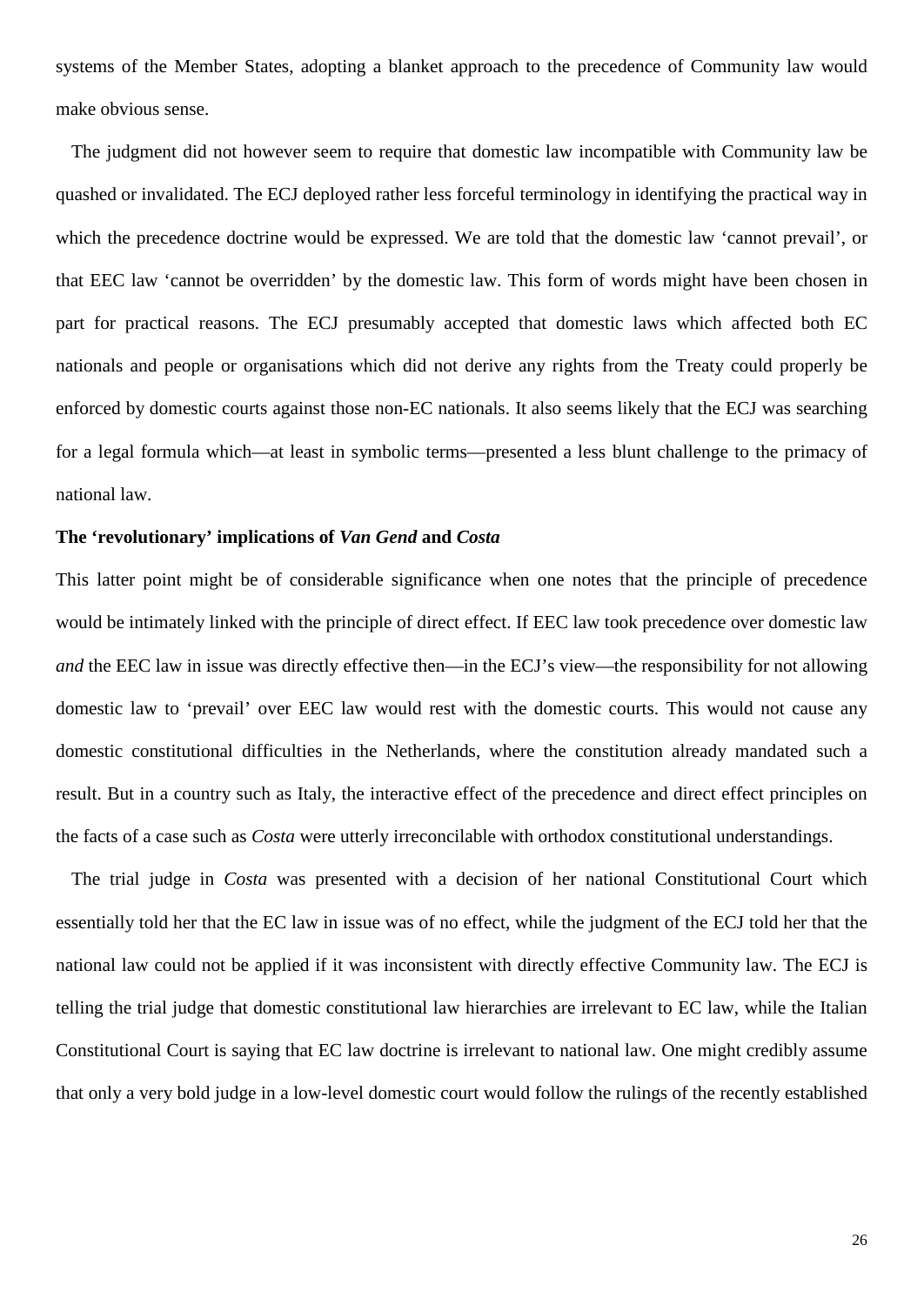and 'foreign' ECJ rather than those of her own country's highest court.<sup>[40](#page-26-0)</sup>

That observation highlights in a prosaic sense a point of much broader significance. In practical terms, *Van Gend* and *Costa* were simply declaratory statements of abstract legal principle. The ECJ's judgments were not backed by any coercive force. If the principles laid out in those cases were to be effective determinants of legal relationships within the Community, those principles would have to be applied by national courts, either with the approval of, or in the face of, opposition from other governmental actors within the various Member States' respective constitutional systems. In the mid-1960s, informed observers might well have doubted that such approval would be forthcoming.

# **Laws, conventions, and 'ultimate political facts': the 'empty chair crisis' and the Luxembourg accords**

The doctrines of precedence and direct effect evidently surprised several Member State governments. *Van Gend* and *Costa* also appeared just as the supra-national acceleration built into the Treaty, in the form of a move towards greater use of majority voting in the Council's legislative process, became an imminent rather than distant reality. For the then French government, headed by General de Gaulle, this supra-national shift represented an unacceptable surrender of national autonomy to France's partner states within the Community. De Gaulle's government was particularly concerned by the prospect of losing its right of veto in the Council of Ministers over certain aspects of the Community's agricultural policy regime. The possibility obviously arose that other Member State governments' Ministers on the Council acting by qualified majority would enact regulations or directives on agricultural issues which the French government opposed.

The unhappy consequences, from De Gaulle's perspective, of this occurring were exacerbated by the

-

<span id="page-26-0"></span><sup>40</sup> The ECJ was presumably alert to this possibility and was anxious to avoid it becoming a reality. A point sometimes overlooked in respect of the *Costa* judgment is that of the four Treaty articles in issue, the ECJ held two not to be directly effective, lent the third a meaning that was essentially irrelevant to the argument Signor Costa raised, and held that the fourth granted the domestic court an extremely wide interpretive discretion. The case could thus be resolved on its facts in a way that accommodated the views of both the ECJ and the Italian Constitutional Court.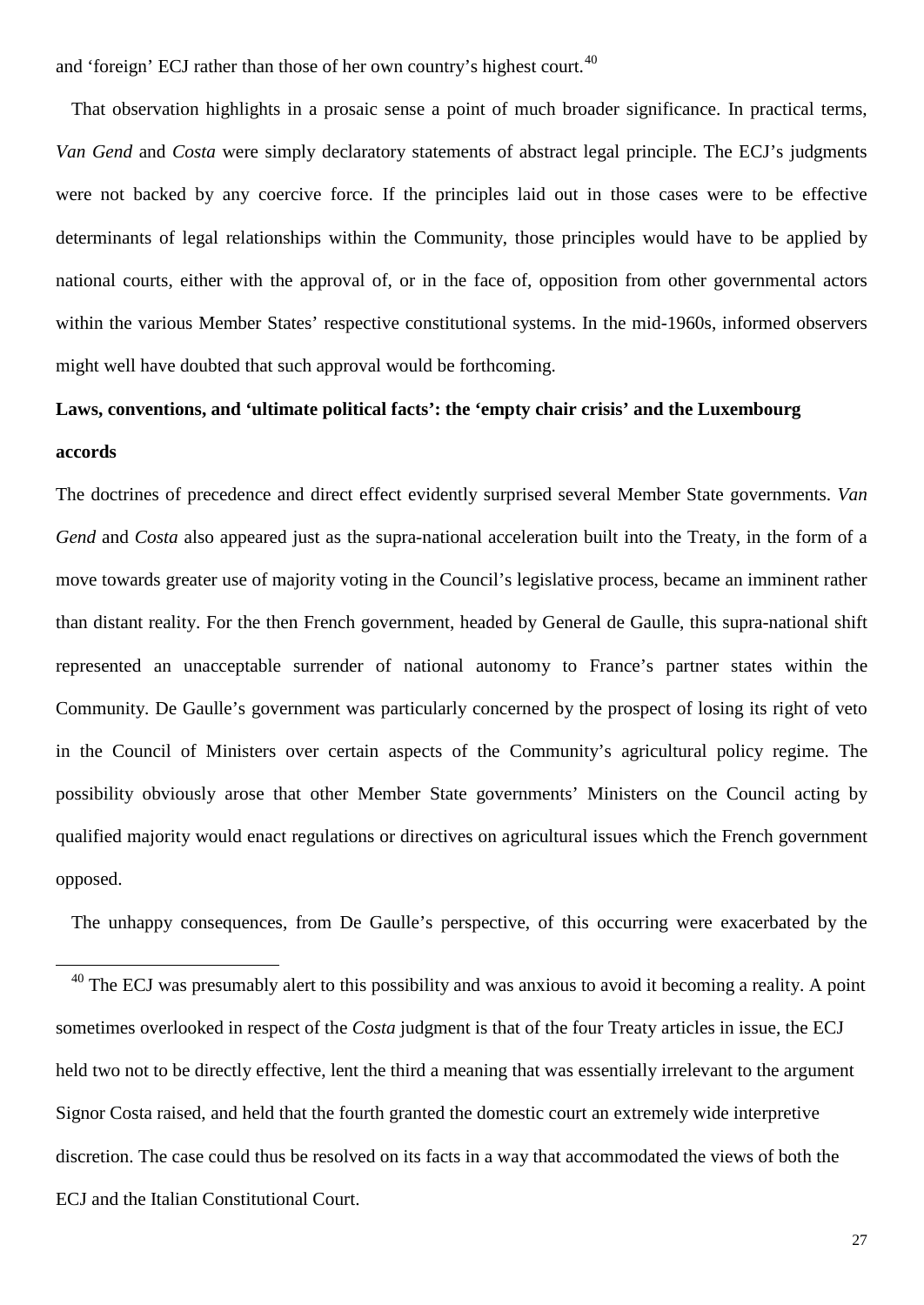additional possibility—albeit remote—that French courts might accept that *Van Gend* and *Costa* required them to give precedence in the domestic legal system to such EEC secondary legislation even if that legislation conflicted with French law. Formally, the French constitution then in force accorded superior hierarchical status to treaties to which France was a party than to domestic law. That formal position had no basis in reality however. It appeared to be an accepted political fact within the French constitutional tradition that no court would ever invalidate or refuse to apply domestic legislation on the basis that it contradicted provisions of international law to which France was a party.<sup>[41](#page-27-0)</sup>

In 1965, in what has become known as 'the empty chair crisis', the French government simply withdrew from the Council, and declined to take part in the Community's legislative process. The French government's wish was that even in respect of issues where the Treaty provided for the replacement of unanimous voting by majority processes, the Council should act only on the basis of unanimity in matters where a Member State's 'vital interests' were at stake.

France's absence from the Council obviously prevented the passage of any EEC legislation requiring unanimous approval. As a matter of EEC law, the other Member States could have continued to pass legislation which required only qualified majority or simple majority support. There would however have been little political point in them doing so if the French government was unwilling for that EEC law to have any effect in France. And even if French courts were to accept, in opposition to the likely view of the French government, that the implication of *Van Gend* and *Costa* was that any such directly effective law should be accorded precedence in domestic law, it would have seemed most unlikely that other Member States would have wished to provoke such internal constitutional conflict in France. It also seems that France's withdrawal from the Council would have breached Art 5, which could in turn have led to an Art 169 or 170 action. Again, however, this would not have been a practical course to pursue: its likely consequence would have been France's departure from the Community.

The French government's position amounted in effect to a denial of the legal basis of the Community and thus of the autonomous force of Community law. The 'empty chair' tactic indicated that the then French government regarded the Community merely as a form of political agreement which could simply be

<span id="page-27-0"></span><sup>41</sup> See Plotner J (1998) 'Report on France', in Slaughter et al op cit.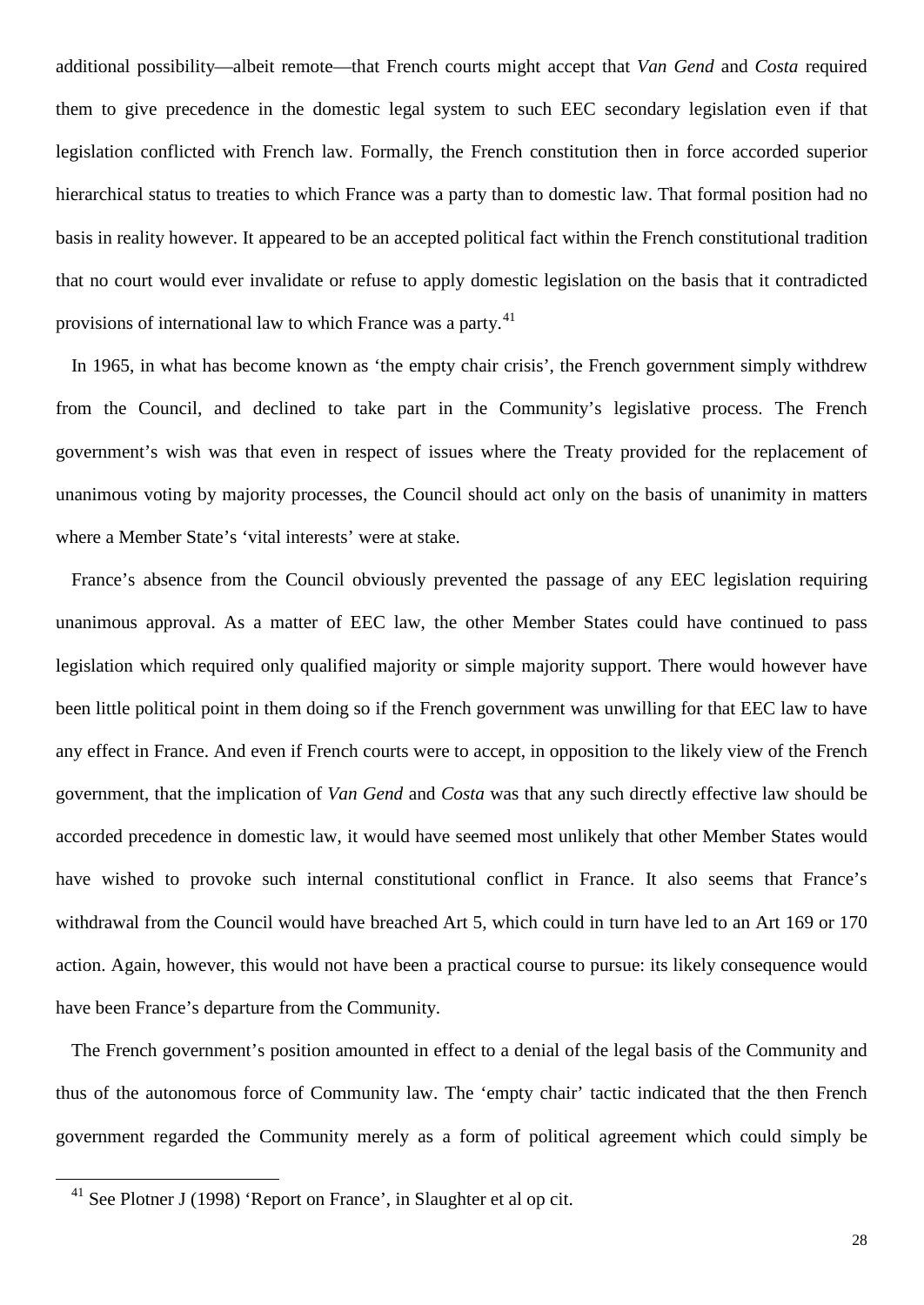ignored whenever a Member State government found particular Community policies unpalatable.

The crisis was resolved in 1966 in a fashion which suggested that the other Member State governments accepted and approved this anti-legal perception of the nature of the EEC. The solution was laid out in the so-called 'Luxembourg Accords.' These 'reforms' to the Council's voting system were not introduced via a Treaty amendment per Art 236. Rather they were agreed by the Member States entirely outside the Treaty's legal structure, and were quite inconsistent with its terms. The nub of the Accords was an agreement that the Council would not invoke qualified or simple majority procedures on matters affecting a Member State's vital interests, but would delay adoption of any Commission recommendation until such time as unanimity could be achieved. The Accords did not clearly define what a 'vital' interest was; nor specify a timescale in which unanimity had to be achieved.<sup>[42](#page-28-0)</sup>

It is tempting to see the Accords as a 'convention' in the British sense. $43$  Whether one can unproblematically apply such terminology is questionable. Yet they clearly amounted to a fundamentally important, but non-legal rule within the EEC's constitutional structure. Equally clearly, they refute the argument that the Treaty initially functioned as a de facto federal construct. France's action indicated that, contrary to the ECJ's statement in *Costa*, it had not 'surrendered' its sovereignty in any meaningful sense. It also suggested that 'sovereignty' might more sensibly be regarded as a political, rather than legal concept. Perhaps more accurately, it might be suggested that by the mid-1960s two distinct visions of the Community existed side by side. One vision, propounded by the ECJ, was of a community of law existing above matters of politics. The other, exemplified by the Luxembourg Accords, was of a community of politics for which law was no more than an optional and dispensable tool.

#### **Questions of accessibility and hierarchy 2: the direct effect and precedence of decisions,**

# **regulations, and directives**

<span id="page-28-0"></span>-

The 'empty chair' crisis did not seem to have any immediate impact on the ECJ's evidently supra-national perception of its constitutional role. We may recall that in *GCHQ* the House of Lords concluded that the

<sup>42</sup> See Nicol W (1984) 'The Luxembourg compromise' *Journal of Common Market Studies* 35.

<span id="page-28-1"></span><sup>&</sup>lt;sup>43</sup> The 'reason' for it presumably being that without it France would leave the EEC, and the Community would collapse if it lost such an important member.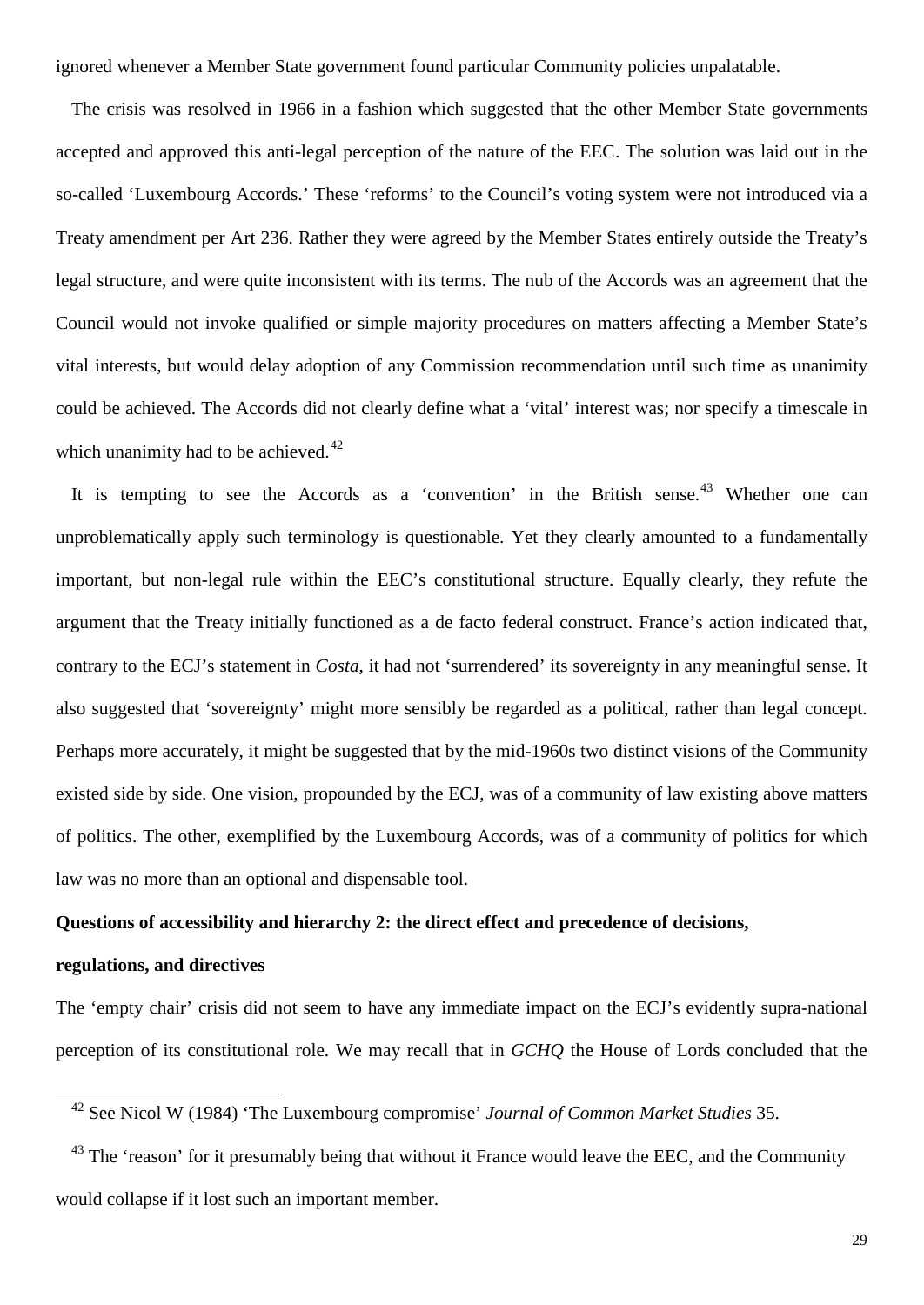amenability of a government power to full judicial review should depend on its nature, not on its source.<sup>[44](#page-29-0)</sup> We can see a similar rationale in the ECJ's subsequent expansion of the reach of direct effect. In cases decided in the late-1960s and early-1970s, the ECJ confirmed in express terms the proposition that *Van Gend* identified a principle of broad application: if a provision of EEC law was 'clear and unconditional' in its nature, then its source was irrelevant to the question of its direct effect.

# *Politi* **(1971)—the direct effect and precedence of regulations**

In *Politi*,<sup>[45](#page-29-1)</sup> the ECJ held that if regulations created clearly defined individual rights, a citizen could invoke such rights before her own country's courts. The ECJ did not rely on the 'effet utile' doctrine, or any other aspect of the controversial teleological interpretive strategy. Rather it simply pointed to the text of Art 189. This provided that regulations were to be 'directly applicable' in the Member States. One might wonder if 'direct applicability' means the same as 'direct effect'. This is a complex legal point, but it need not detain us here, since most courts (including the ECJ) and commentators use the concepts interchangeably.<sup>[46](#page-29-2)</sup> Notwithstanding this technical question, one can readily see why the ECJ might invoke a literalist approach to Treaty interpretation: it is less controversial, from an orthodox separation of powers perspective, for the Court to give a meaning to the Treaty's precise words than to conjure a legal principle from its 'spirit, scheme, and general wording'.

The ECJ also intimated—although in less than perfectly clear terms—that a regulation was a hierarchically superior form of law relative to any domestic legal provision: 'The effect of a regulation, as provided for in Art 189, is therefore to prevent the implementation of any legislative measure, even if it is enacted subsequently, which is incompatible with its provisions.<sup>[47](#page-29-3)</sup> The ECJ's reference to 'any legislative measure' was presumably intended to embrace laws enacted by national or sub-national legislatures. But

<span id="page-29-0"></span>-

<span id="page-29-2"></span><span id="page-29-1"></span> $46$  See Winter J (1972) 'Direct applicability and direct effect: two distinct and different concepts in Community law' *Common Market Law Review* 425; Pescatore P (1983) 'The doctrine of direct effect: an infant disease of Community law' *European Law Review* 155.

<span id="page-29-3"></span> $47$  [1971] ECR 1039 at para 9.

<sup>44</sup> See 'III. Full reviewability—the GCHQ case (1983)', ch 4, pp 107–109.

 $45$  Case  $43/71$ : [1971] ECR 1039.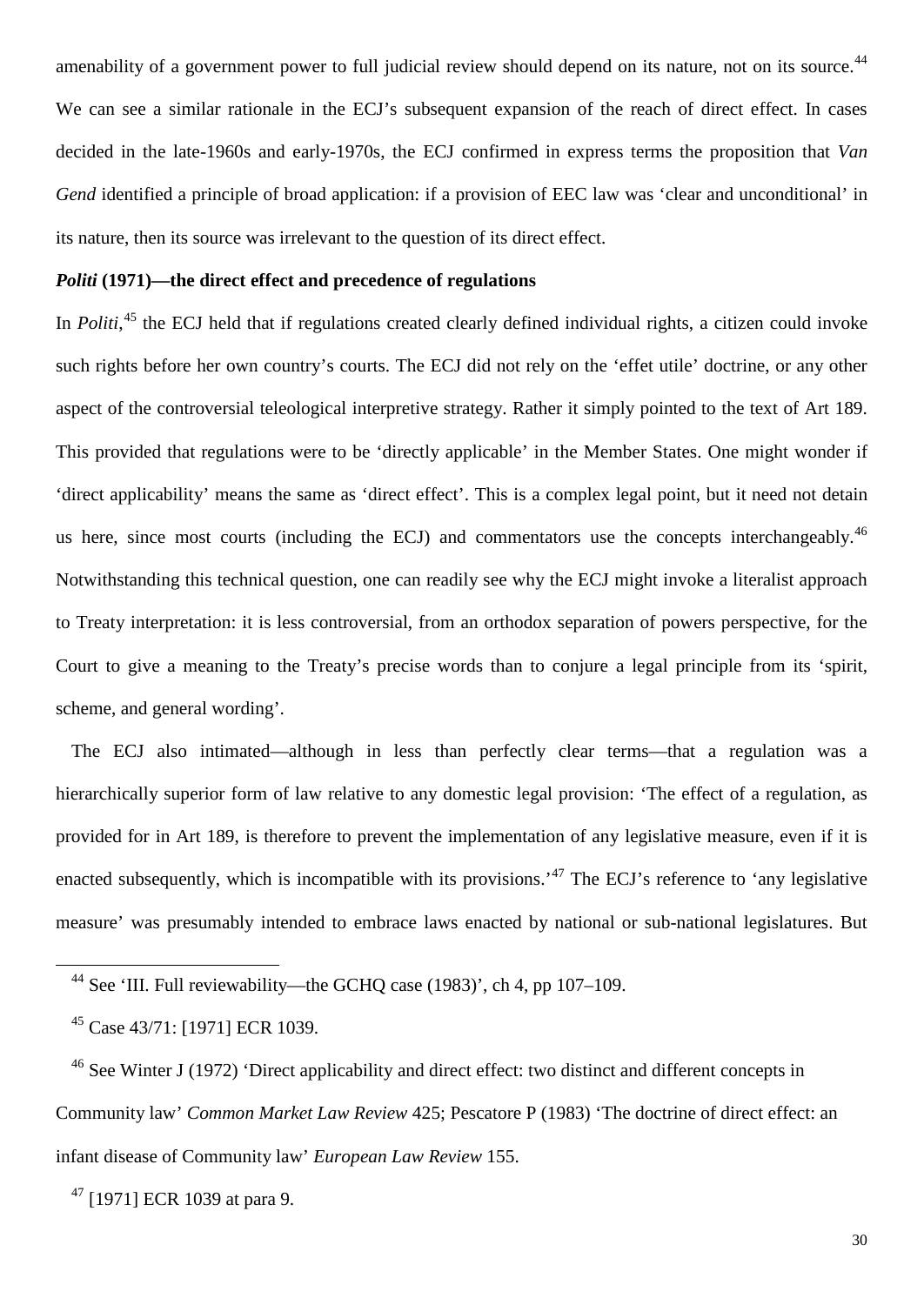would it extend also to the fundamental constitutional laws of the Member States?

As in *Costa*, the Court in *Politi* eschewed the language of 'invalidation' or 'quashing' of domestic law when describing the obligation which was imposed by EEC law on domestic courts. The responsibility of the domestic court would be to refuse to implement the domestic legislation to the extent of its inconsistency with directly effective EEC law.

## *Grad* **(1970)—the direct effect of decisions**

The Treaty text was less helpful in establishing the directly effective potential of decisions. Article 189 did not identify decisions as being directly applicable. Nevertheless, in its 1970 judgment in *Grad*, the ECJ reverted to a teleological form of reasoning to hold a decision could be directly effective:

It would be incompatible with the binding effect attributed to decisions by Article 189 to exclude in principle the possibility that persons affected may invoke the obligation imposed by a decision. Particularly in cases where, for example, the Community authorities by means of a decision have imposed an obligation on a Member State or all the Member States to act in a certain way, the effectiveness ('l'effet utile') of such a measure would be weakened if the nationals of that State could not invoke it in the courts and the national courts could not take it into consideration as part of Community law.[48](#page-30-0)

## *SACE SpA* **(1970)—the direct effect of directives**

At the same time, the ECJ turned its attention to the question of whether a directive could have direct effect. The text of Art 189 did not obviously support that conclusion. Article 189 expressly provides that Member States would have discretion in choosing how to achieve the directive's intended result, which implied that *Van Gend's* criteria of negativity, precision, and unconditionality could not apply to this type of law. Yet in SACE SpA,<sup>[49](#page-30-1)</sup> the ECJ answered the question before it in distinctly teleological terms. In deciding if a directive could be directly effective: 'it is necessary to consider not only the form of the measure at issue, but also its substance and its function in the system of the Treaty.'[50](#page-30-2) The directive at issue in *SACE SpA*

<span id="page-30-2"></span> $50$  Ibid, at 1233.

<span id="page-30-0"></span><sup>48</sup> Case 9/70: [1970] ECR 825.

<span id="page-30-1"></span><sup>49</sup> Case 33/70: [1970] ECR 1213.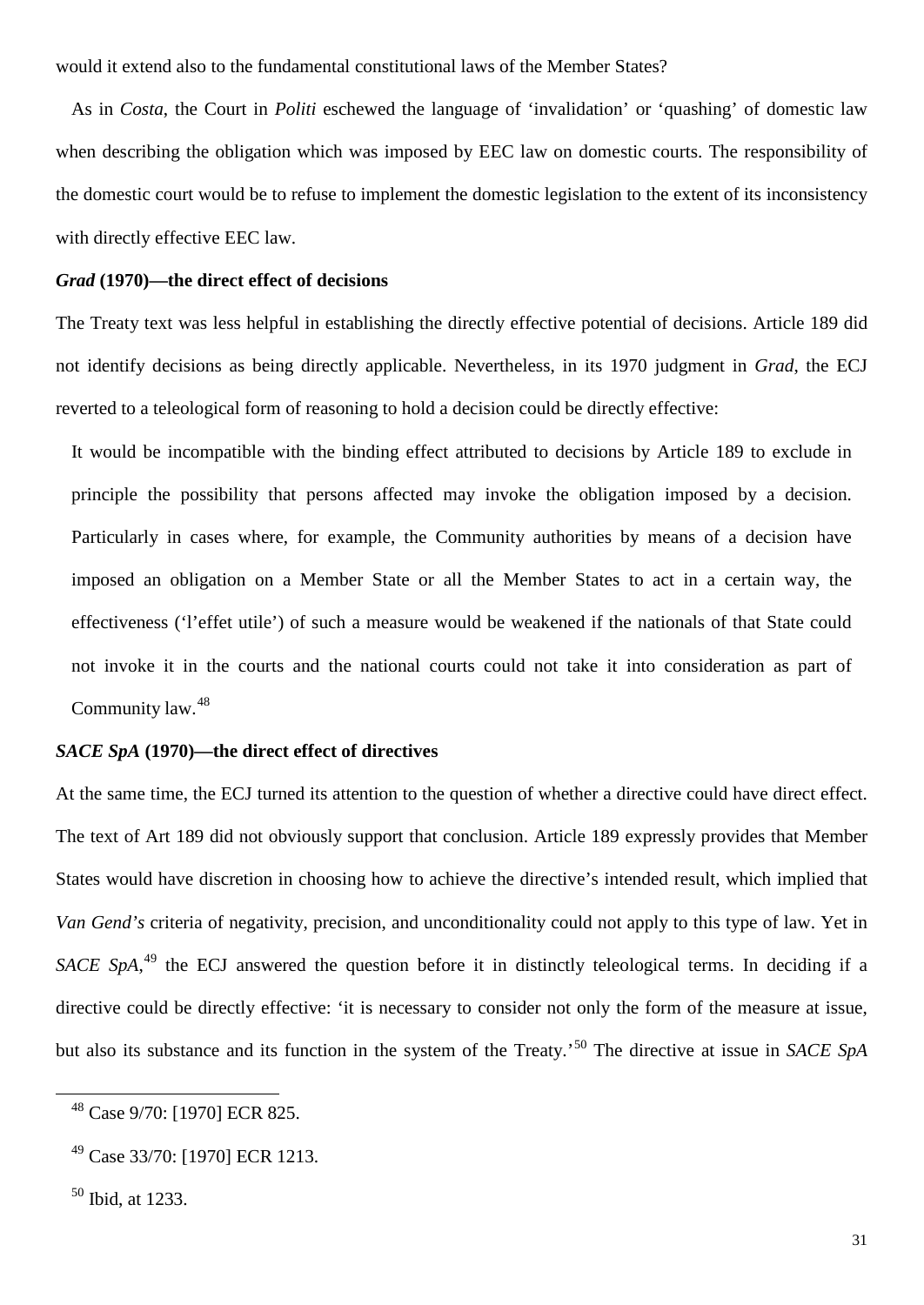identified a date by which certain (clear and unconditional) Treaty obligations had to be fulfilled. The Court held that once that time limit expired, the directive's 'result' element became binding on the Member States to which it was addressed. If that result met the criteria of unconditionality and certainty, it could be directly effective. It did not matter that its source was a directive rather than a regulation or a Treaty article.

Cases like *Grad* and *SACE SpA* further illustrate the ECJ's teleological approach to its task. As well as confirming the 'nature not source' test, *SACE SpA* demonstrated the 'nature' a law must have to be directly effective was not fixed, since the 'result to be achieved' there required positive action by the Member States (ie abolishing all customs duties) rather than simply as in *Van Gend*, the negative restraint of not introducing new customs duties.

## **The precedence of decisions and directives?**

In contrast to the position adopted in *Politi*, the ECJ in *Grad* offered little guidance on the question of whether a decision was hierarchically superior to any or all inconsistent domestic law. The ECJ said no more than that domestic courts should be able 'to take into consideration'[51](#page-31-0) the provisions of the decision in issue. Such phraseology certainly does not connote that the decision was hierarchically superior to domestic law. The Court was similarly evasive in *SACE SpA*, couching its conclusion on the point in minimalist and obscure terms, observing only that the directive concerned conferred 'rights' which the national courts must protect.

## **Ending the uncertainty; the precedence of all EEC law over all domestic law?**

While there was little scope for ambiguity in the ECJ's conclusion that regulations, directives, and decisions were capable of having direct effect, the Court was remarkably inconclusive on the question of whether EEC law also required such EEC measures to possess a superior hierarchical status to some (or all) provisions of domestic law. This abstract jurisprudential question was one of profound political significance. Could it really be the case that EEC law demanded that national courts were required to grant precedence to any directly effective provision of EEC law if that provision was incompatible with a rule of domestic law? To pose the question more starkly: did EEC law require that even a piece of EEC secondary legislation—which a Member State may have opposed in Council, or which (in the case of a decision) might have been created

<span id="page-31-0"></span><sup>51</sup> [1970] ECR 825 at para 5.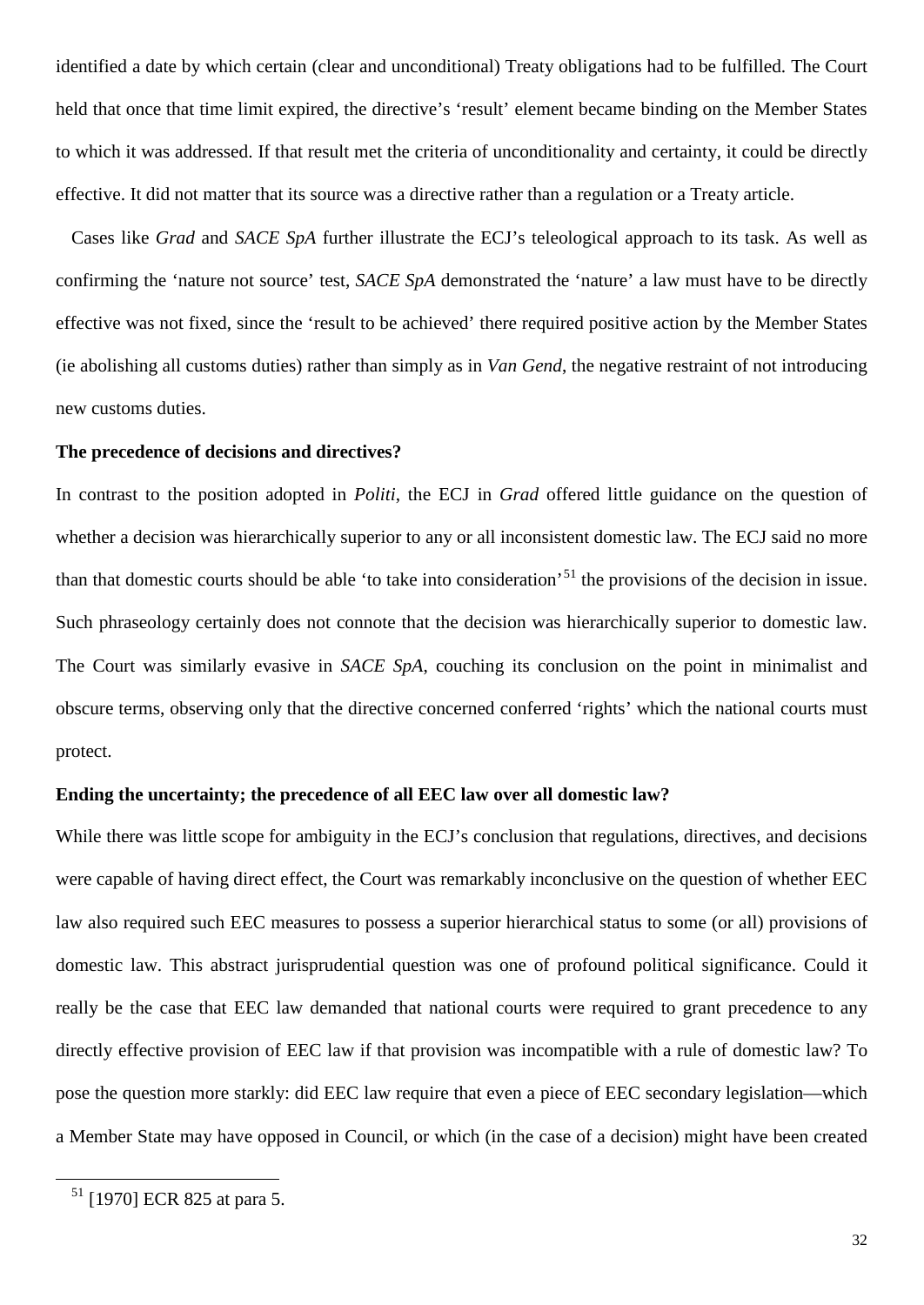solely by the Commission—overrode even a deeply entrenched provision of a Member State's constitution? The ECJ finally offered an answer to that question in 1970 as it encountered an acute conflict between its own effet utile jurisprudence and the provisions of the German constitution.

The German constitution had been radically remodelled after World War II. The country's system of governance was structured on a federal basis, with power divided between a bi-cameral national legislature and executive and a sub-national level of government (the *Lande*). Within the national governmental system, the government would be formed by the political party(ies) which commanded majority support in the lower house (*Bundestag*) of the legislature. As noted in chapter seven, the electoral system adopted for the *Bundestag* guaranteed a high level of congruence between a political party's electoral popularity and its representation in the *Bundestag*. The federal basis of the governmental system was substantively entrenched in the new constitution. The constitution also procedurally entrenched a series of basic human rights norms (the Basic Law) which could not be interfered with by either the national or *Lande* governments acting by simple majority. Such values could be overridden by a two-thirds majority in the national legislature. Echoing the position in the United States, the German constitution created a Federal Constitutional Court which was empowered to invalidate any executive or legislative measure which contravened the provisions of the Basic Law.

The *Internationale Handelsgesellschaft* litigation threw up a conflict between an EEC regulation controlling flour exports, and individual rights protected in Germany's 'Basic Law'. A Frankfurt court refused to enforce the regulations—which were accepted to be directly effective—because it considered them 'unconstitutional' under German law. In an Art 177 reference, the Frankfurt Court asked if it was obliged under EEC law to give precedence to the regulations even if they were inconsistent with the Basic Law. The ECJ's response was a forthright 'Yes':

Recourse to the legal rules of concepts of national law in order to judge the validity of measures adopted by the institutions of the Community would have an adverse effect on the uniformity and efficacy of Community law. The validity of such measures can only be judged in the light of Community law. In fact, the law stemming from the Treaty, an independent source of law, cannot because of its very nature be overridden by rules of national law, however framed, without being deprived of its character as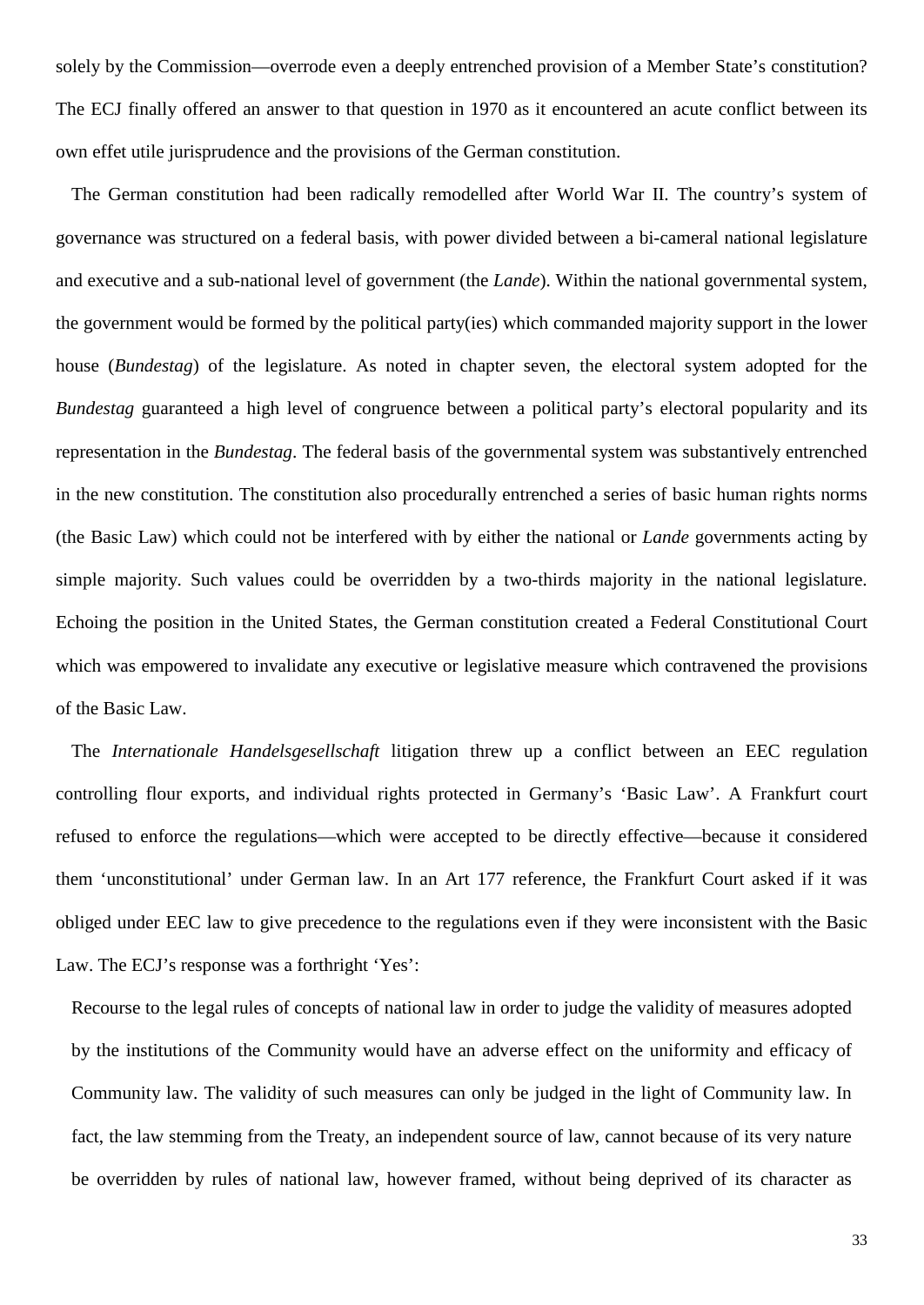Community law and without the legal basis of the Community itself being called in question. Therefore the validity of a Community measure or its effect within a Member State cannot be affected by allegations that it runs counter to either fundamental rights as formulated by the constitution of that State or the principle of a national constitutional structure.<sup>[52](#page-33-0)</sup>

The ECJ softened its judgment by observing that 'the law' it was charged to uphold by Art 164 included respect for fundamental human rights, implying it would invalidate any EEC secondary legislation which transgressed such principles.<sup>[53](#page-33-1)</sup> This in itself is an innovative conclusion. It has an obvious political basis; Member States would be unlikely to remain in a Community in which other members could require them (through majority voting) to enforce laws violating their basic constitutional values. As such, it might be thought to be an essential part of the effet utile strategy. But its legal roots are obscure. There was no express textual human rights code within the Treaty of Rome against which the legality of regulations, directives, or decisions could be measured. Article 119 prohibited gender discrimination in employment, while Art 7 prohibited discrimination based on national origins. However such 'fundamental rights' as freedom of speech, freedom of assembly, or the prohibition of racial discrimination did not feature in the Treaty's text. Given the EEC's initially limited 'common market' focus, the omission is perhaps unsurprising: the community was not (initially) competent in such 'political' matters. For countries such as Germany, whose constitutions safeguarded basic political values from their own legislatures or governments, this was a worrisome lacuna, as some EEC powers might cut across their own 'fundamental rights'.

## **Member State judicial reaction to the direct effect and precedence of EEC law**

The ECJ's judgment in *Internationale* essentially told German courts that they were required by EEC law to refuse to give effect to the German Basic Law whenever that law contradicted a directly effective provision

<span id="page-33-0"></span><sup>52</sup> Case 11/70: [1970] ECR 1125 at para 3.

<span id="page-33-1"></span><sup>53</sup> This idea had first appeared in a 1969 ECJ judgment, *Stauder v City of Ulm* (Case 29/69) [1969] ECR 419 paras 25–27. The initiative has been attributed to a (prescient) concern in the ECJ that unease among the German judiciary about the lack of any human rights constraints on the actions of Community institutions would lead German courts to reject the direct effect and precedence doctrines; see Pescatore P (1972) 'The protection of human rights in the European Communities' *CML Rev* 73.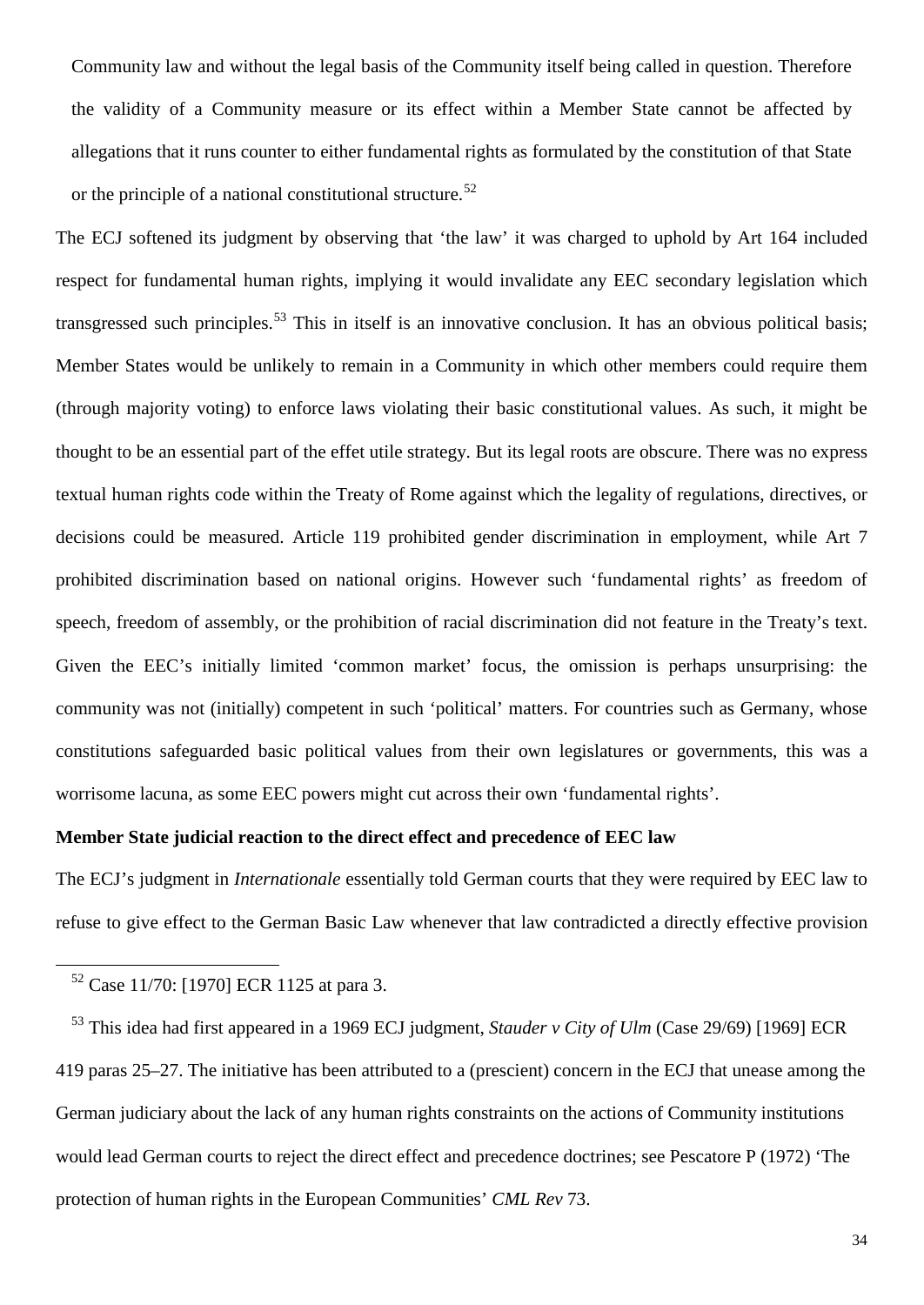of Community law. More broadly, the judgment told all national courts—and all national governments and legislatures—that even their most deeply-entrenched constitutional values 'could not prevail' over any provision of EEC law. This forceful statement attracted a variety of responses from the courts of the Member States.

## **The German (judicial) reaction**

When the *Internationale* case returned to Germany, the German Federal Constitutional Court<sup>[54](#page-34-0)</sup> (FCC) accepted that the interpretation given by the ECJ to the regulations in issue meant that the regulations did not contravene Germany's Basic Law. But, more import-antly, the FCC refused to accept the ECJ's conclusion of legal principle that any EEC law automatically took precedence over any domestic law. The FCC did not rule out the possibility that this principle could at some future date be consistent with the requirements of the German constitution. For the time being however, the Community's own constitutional order had two deficiencies which prevented the ECJ's ruling in *Internationale* being accepted by German courts:

[23] In this, the present state of integration of the Community is of crucial importance. The Community still lacks a democratically legitimated parliament directly elected by general suffrage which possesses legislative powers and to which the Community organs empowered to legislate are fully responsible on a political level; it still lacks in particular a codified catalogue of fundamental rights, the substance of which is reliably and unambiguously fixed for the future in the same way as the substance of the Constitution and therefore allows a comparison and a decision as to whether, at the time in question, the Community law standard with regard to fundamental rights generally binding in the Community is adequate in the long term measured by the standard of the Constitution with regard to fundamental rights . . .

The FCC claimed it retained the power to evaluate EEC laws against Germany's Basic Law, clearly implying it would not allow inferior German courts to give automatic precedence to EEC laws until the 'fundamental human rights' and 'democratically elected parliament' principles were firmly established

<span id="page-34-0"></span><sup>54</sup> [1974] 2 CMLR 540.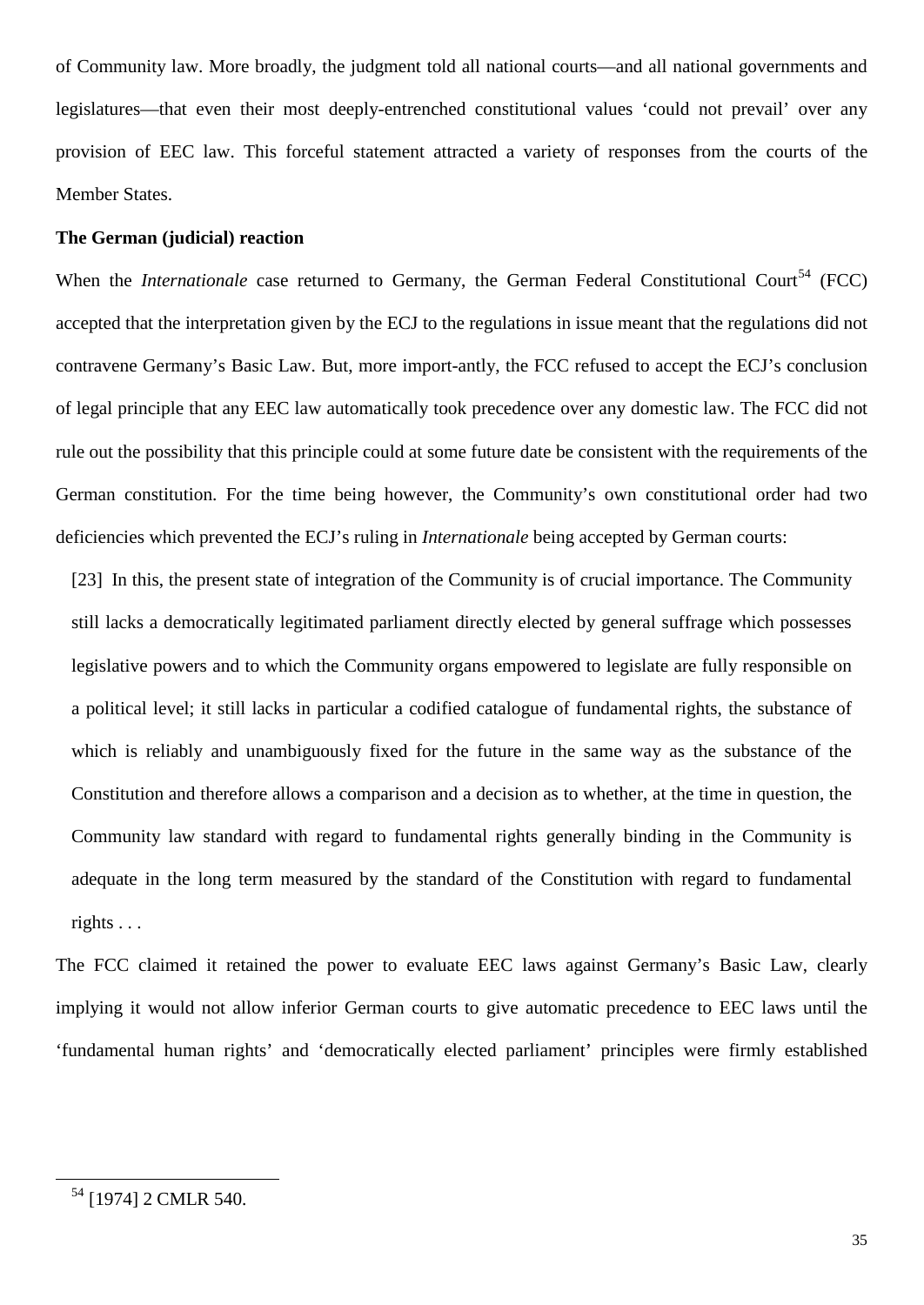within the EEC's own internal constitutional order.<sup>[55](#page-35-0)</sup> (The judgment is widely referred to as '*Solange No 1*': 'so long as' the Community lacks an effective judicial mechanism to ensure that secondary legislation complies with human rights norms and lacks an obviously 'democratic' legislative process, German law will not afford precedence to EEC secondary legislation which appeared to contradict the Basic Law.)

It is important to stress that the FCC was only going so far as to indicate that it might be prepared to allow all EEC law to be directly effective (ie the accessibility issue) in Germany and to take precedence (ie the hierarchy issue) over any inconsistent national law. The FCC was certainly not prepared to accept the ECJ's position on the third element of the domestic law status of EEC law question—namely the location of interpretive competence. If EEC law in Germany was to be directly effective and superior to domestic law it would be so as a matter of German constitutional law, not—as the ECJ maintained—simply because it was EEC law.

The German court's refusal to accept the autonomous effect of EEC law within Germany may be explained in part by a concern that the precedence principle betokened an unacceptable loss of German national sovereignty to the institutions of the Community. But the implications of the precedence and direct effect doctrines for orthodox understandings of sovereignty within Member States are also profound. A second explanation for the German court's conclusion is that if the ECJ's views were correct, the German government, acting through the mechanism of EC secondary legislation, would be able to achieve legally defensible political objectives that were beyond its power as a matter of domestic constitutional law. Relatedly, a government supported by a simple legislative majority might achieve results which the constitution reserved to a two thirds legislative majority. Further, and this point was perhaps of especial concern to the FCC, that court would also lose its status as the ultimate determinant of the meaning of the law in Germany whenever the matter in issue had an EEC dimension. To put the matter simply, EEC accession had significant implications not just for the locus of legal sovereignty in a *trans-national* sense (ie flowing from a country to the Community), but also in an *intra-national* sense (ie from one branch of

<span id="page-35-0"></span><sup>&</sup>lt;sup>55</sup> This account is necessarily simplistic. For detailed consideration of a fascinating story see Alter K (2001) *Establishing the supremacy of European law* ch 3 (Oxford: Clarendon Press); Klott J (1998) 'Report on Germany', in Slaughter et al op cit.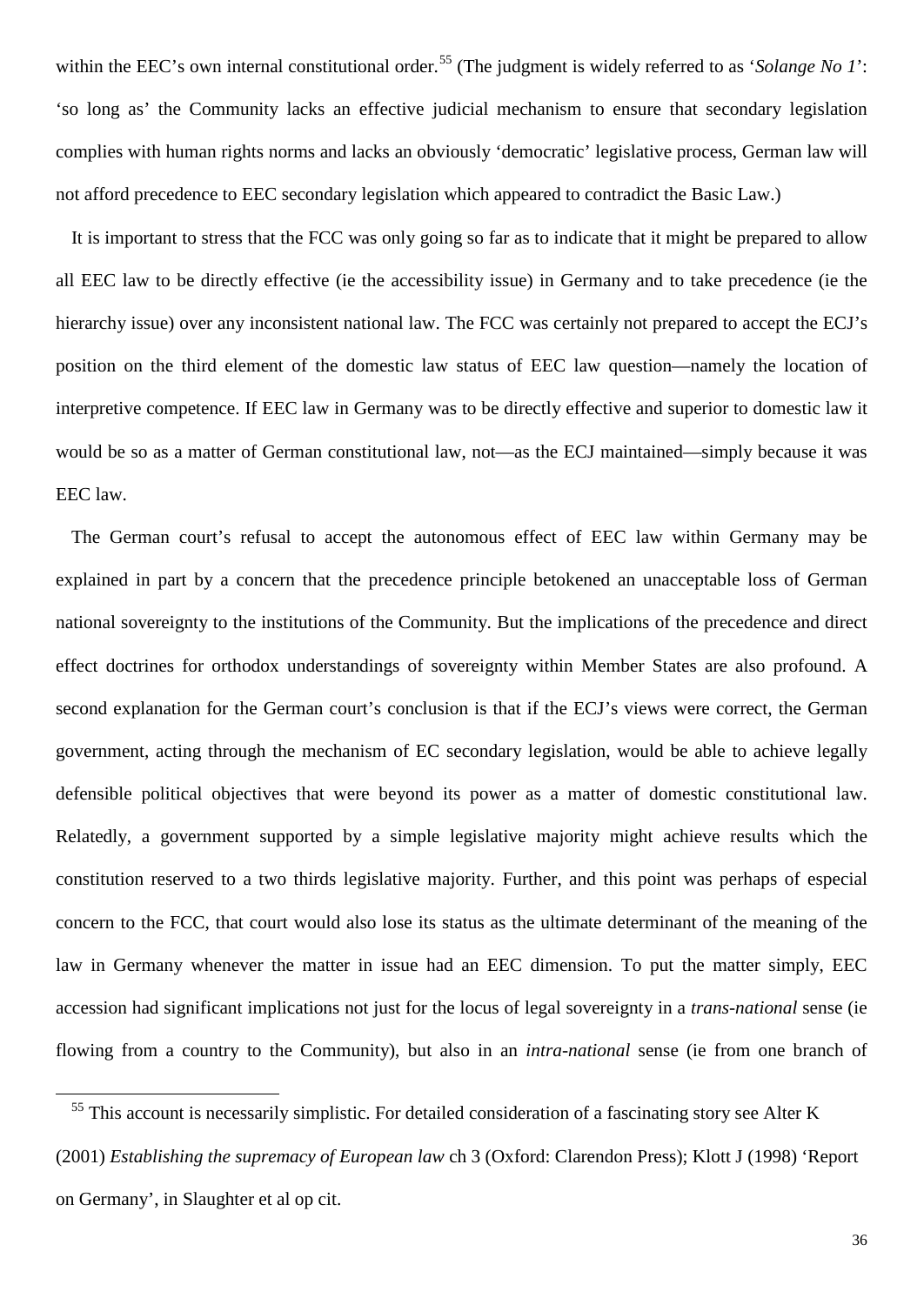national government to other branches).

#### **The Belgian (judicial) reaction**

The differential impact of the ECJ's effet utile jurisprudence on Member States as a result of the variegated constitutional structures within the six countries is neatly illustrated by comparing the reception afforded to the *Internationale* principle by Germany's Federal Constitutional Court with the contemporaneous response made by Belgium's *Cour de Cassation*. At that point, the orthodox understanding of the relationship between domestic law and international law under Belgium's constitutional arrangements was that international law would be enforceable in domestic courts only if the relevant treaty had been incorporated by legislation. The treaty would then—qua statute—override any previously enacted domestic legislation, but would in turn itself be overridden by any subsequently enacted statute.<sup>[56](#page-36-0)</sup>

The EEC Treaty had been so incorporated by Belgian legislation. The issue before the *Cour de Cassation* in *Minister for Economic Affairs v SA Fromagerie Franco-Suisse 'Le Ski'*, [57](#page-36-1) was whether—as orthodox domestic constitutional theory seemed to demand—Belgian courts should accept that directly effective EEC law was overridden by subsequently enacted and inconsistent Belgian legislation. In *Le-Ski*, the *Cour de Cassation* turned this traditional understanding on its head:

[8] The rule that a statute repeals a previous statute in so far as there is a conflict between the two, does not apply in the case of a conflict between a treaty and a statute.

[9] In the event of a conflict between a norm of domestic law and a norm of international law which produces direct effects in the internal legal system, the rule established by the treaty shall prevail. The primacy of the treaty results from the very nature of international treaty law.

[10] This is a fortiori the case when a conflict exists, as in the present case, between a norm of internal law and a 'norm' of Community law. The reason is that the treaties which have created Community law have instituted a new legal system in whose favour the member States have restricted the exercise of their sovereign powers in the areas determined by those treaties . . .

[12] It follows from all these considerations that it was the duty of the judge to set aside the application

<span id="page-36-0"></span><sup>56</sup> See generally Bribosia H (1998) 'Report on Belgium' in Slaughter et al op cit.

<span id="page-36-1"></span><sup>57</sup> [1972] CMLR 330.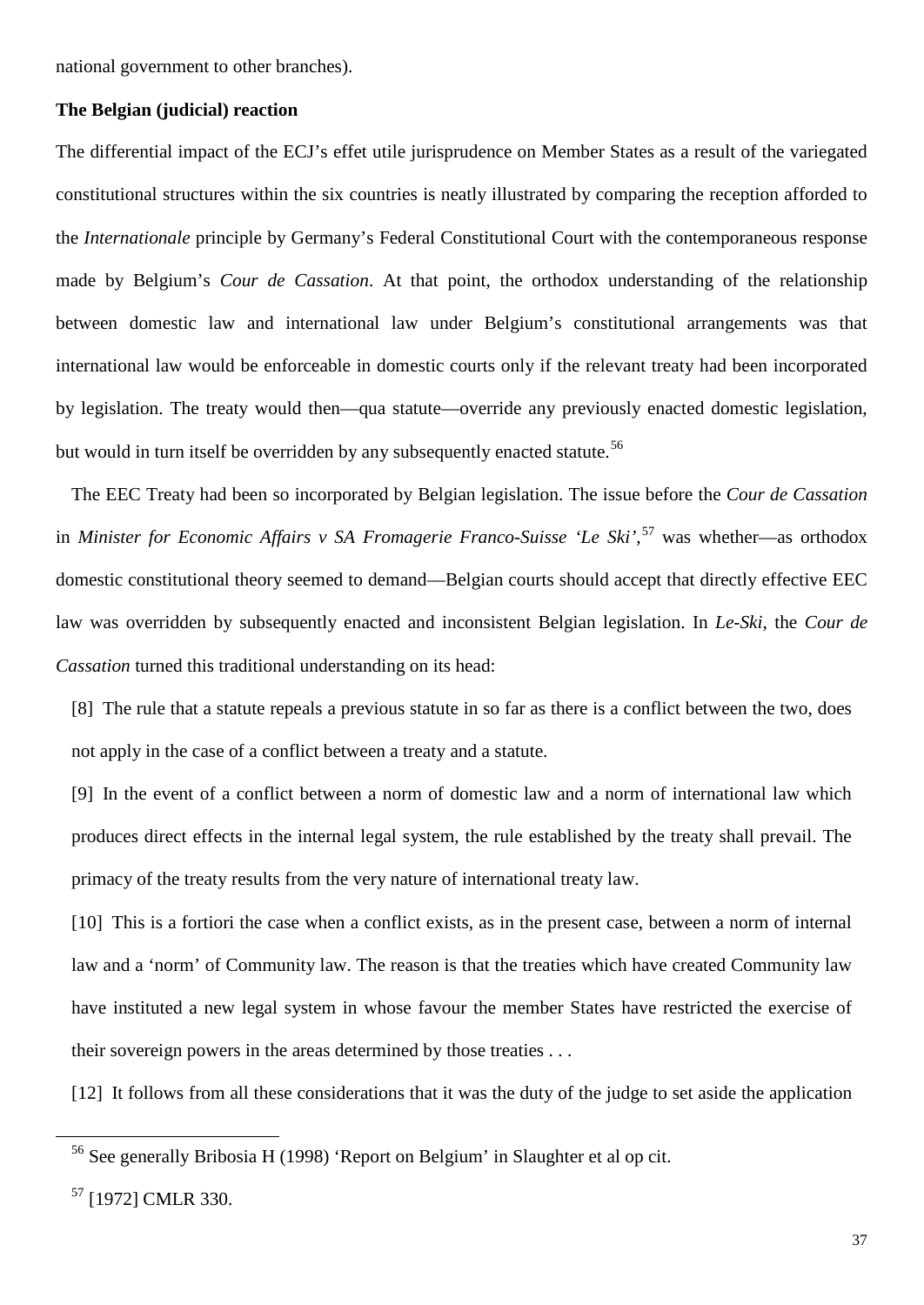of provisions of domestic law that are contrary to this Treaty provision.

The *Cour de Cassation's* judgment—which in textual terms clearly drew heavily on *Van Gend* and *Costa* might initially seem surprising, given that it betokened a substantial transfer of sovereign legal power on a trans-national basis from Belgium's Parliament to the Community. But it also entailed a substantial transfer of power in the intra-national sense, in that the Belgian courts were now claiming to be empowered to refuse to apply certain provisions of domestic legislation; an authority that the Belgian judiciary, in contrast to the powers enjoyed by the FCC in Germany, had previously not possessed.[58](#page-37-0) The *Cour de Cassation* was undoubtedly taking something of a risk in domestic political terms by effectively amending the constitution in this way. It seems however that the *Cour* could justifiably have concluded that its initiative would not be much opposed by other governmental institutions.<sup>[59](#page-37-1)</sup>

#### **The French (judicial) reaction**

The judicial strands of France's constitutional tapestry produced a further complication for any attempts to explain in general terms the impact of the ECJ's effet utile jurisprudence. The French constitution recognises a functional and institutional split between the legislative, executive, and judicial branches of the governmental system. But the French judicial system has long been institutionally fragmented, divided between public law courts (topped by the *Conseil d'Etat*) and private law courts (topped by the *Cour de Cassation*). That institutional fragmentation had never been, in ideological terms, a happy one. To put the matter crudely, the *Conseil d'Etat* was (as were the public law courts generally) widely regarded—and certainly by its own members—as a far more important and prestigious organisation than the *Cour de Cassation* (and the private law courts generally)<sup>[60](#page-37-2)</sup> The *Conseil d'Etat* also claimed the ultimate jurisdiction to decide if a particular matter raised a public law or private law issue. That jurisdiction in effect placed the *Conseil d'Etat* in a superior constitutional position to the *Cour de Cassation*.

As noted earlier, Art 55 of the French constitution notionally empowered the *Conseil d'Etat* to give

<span id="page-37-0"></span><sup>&</sup>lt;sup>58</sup> Albeit of course that this would entail an acceptance by the Belgian courts of their subordination to the ECJ in respect of community law issues.

<span id="page-37-1"></span> $59$  See Bribosia op cit at pp 18–21.

<span id="page-37-2"></span><sup>60</sup> See generally Neville-Brown L and Bell J (5th edn, 1997) *French administrative law* ch 4.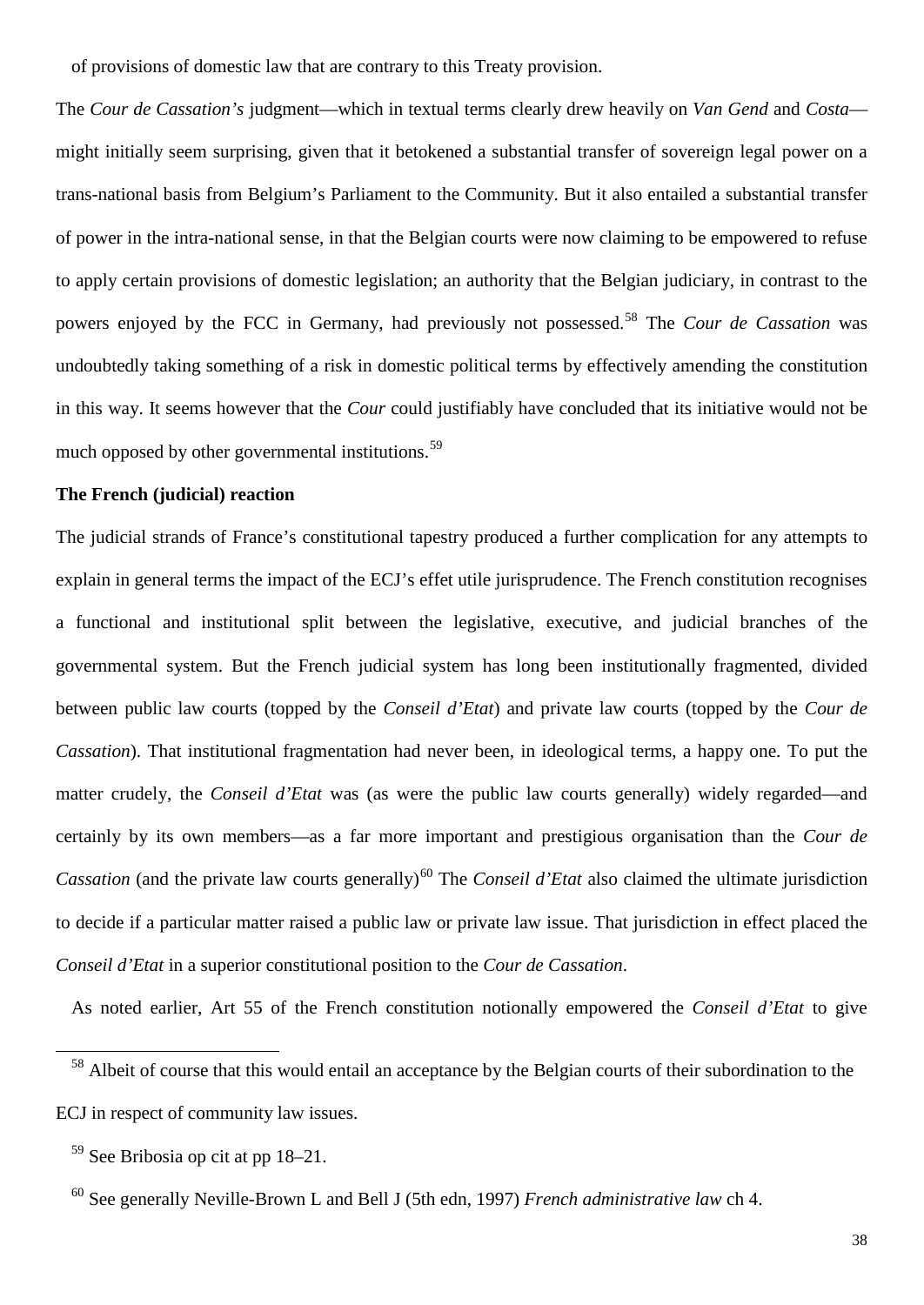precedence to international law over domestic legislation. This seemed however to be a power that would never be exercised for political reasons. And the *Conseil d'Etat* initially showed no inclination to accept that such a result was required in respect of EEC law as a result of France's membership of the Community.

The issue raised before the *Conseil d'Etat* in *Syndicat Generale des Fabricants de Semoules[61](#page-38-0)* was stark and simple. Should the French courts refuse to apply a French statute that was inconsistent with a directly effective EEC regulation? *Semoules* was argued early in 1968, so pre-dated the ECJ's secondary legislation effet utile judgments in *Politi, Grad*, and *SACE SpA*. But both *Van Gend* and *Costa* had been decided by this point.

The advisory opinion of the *Comissaire du Gouvernement[62](#page-38-1)* focused briefly on the evident inconsistency between the theory and practice of the constitution in respect of the domestic status of international law:

To be sure, under Article 55 of the Constitution a treaty which has been duly ratified has, as from its publication, an authority superior to that of statutes. The Constitution thus affirms a pre-eminence of international law over internal law and numerous voices (nearly all of the academic writers) have been raised to say that a provision which makes our Constitution one of the most receptive to an international legal order should not remain a dead letter.

But the administrative court cannot make the effort which is asked of it without altering, by its mere will, its institutional position.

It may neither criticise nor misconstrue a statute. That consideration has always led it to refuse to examine grounds based on the constitutional invalidity of a statute . . .

The opinion then concluded that the *Conseil* should not depart from its previous practice. The *Conseil* itself endorsed this position, holding simply and briefly that the French legislation at issue was a valid law.

Both the *Commissaire* and the *Conseil* reached their respective conclusions without making any reference *at all* to either *Van Gend* or *Costa*. The ECJ's effet utile jurisprudence was, it seemed, not just unpersuasive in determining the domestic status of EEC law in France; it was completely irrelevant.

<sup>&</sup>lt;sup>61</sup> [1970] CMLR 395.

<span id="page-38-1"></span><span id="page-38-0"></span><sup>&</sup>lt;sup>62</sup> An officer of the *Conseil* whose function is analogous to that of the Advocate-General before the ECJ; See Neville-Brown and Bell op cit pp 104–105.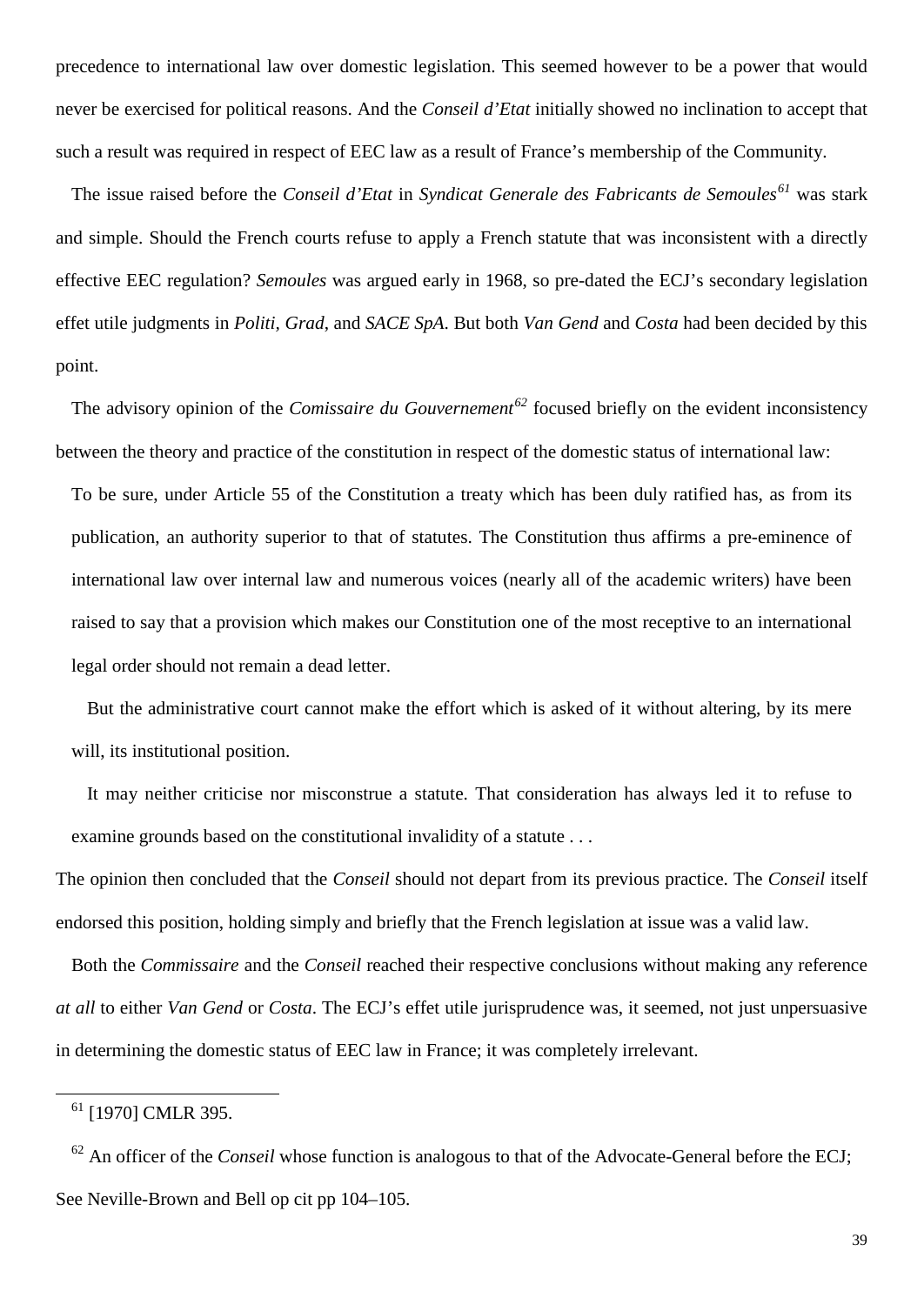A quite different attitude to EEC law was however taken by the *Cour de Cassation* in *Administration des Douaines v Societe Cafes Jacques Vebre*. [63](#page-39-0) The question raised was whether a domestic court should decline to apply a French statute placing a discriminatory tax on coffee imported from Holland, which tax was apparently inconsistent with the provisions of Art 95 of the Treaty.<sup>[64](#page-39-1)</sup> In complete contrast to the position adopted by the *Conseil d'Etat* in *Semoules*, the *Cour de Cassation* upheld the judgment of a lower (private law) court which had given practical effect to Art 55 of the constitution; namely that international law to which France was a party took precedence over contradictory domestic legislation.<sup>[65](#page-39-2)</sup> The *Cour de Cassation* did not invoke any ECJ authority to sustain this proposition.

This might suggest that the *Cour de Cassation* was 'simply' adopting a different reading of the requirements of Art 55 of the constitution from that taken by the *Conseil d'Etat*. In domestic political terms, that would have been a boldly confrontational course for the *Cour de Cassation* to adopt, since it strikes at the superior constitutional position of the *Conseil d'Etat* and at the legislature's practical immunity from the formal requirements of Art 55.

However, the *Cour de Cassation* also intimated that it was minded to accept the autonomous force principle of EEC law. Article 55 of the French constitution conditioned the (theoretical) domestic precedence of international law on the principle of reciprocity. But the *Cour de Cassation* rejected the suggestion that the question of whether or not Holland was in compliance with Art 95 had any relevance to the status of Art 95 in France, in essence adopting—but not expressly citing—the reasoning offered by the

<sup>63</sup> [1975] 2 CMLR 336.

<span id="page-39-0"></span>-

<sup>64</sup> Which the ECJ had held to be directly effective in *Lutticke* (Case 57/65) [1966] ECR 205.

<span id="page-39-2"></span><span id="page-39-1"></span> $65$  '[5] But the Treaty of 25 March 1957, which by virtue of the abovementioned Article of the Constitution has an authority greater than that of statutes, institutes a separate legal order integrated with that of the member-States. Because of that separateness, the legal order which it has created is directly applicable to the nationals of those States and is binding on their courts. Therefore the Cour d'Appel was correct and did not exceed its powers in deciding that Article 95 of the Treaty was to be applied in the instant case, and not section 265 of the Customs Code, even though the latter was later in date.'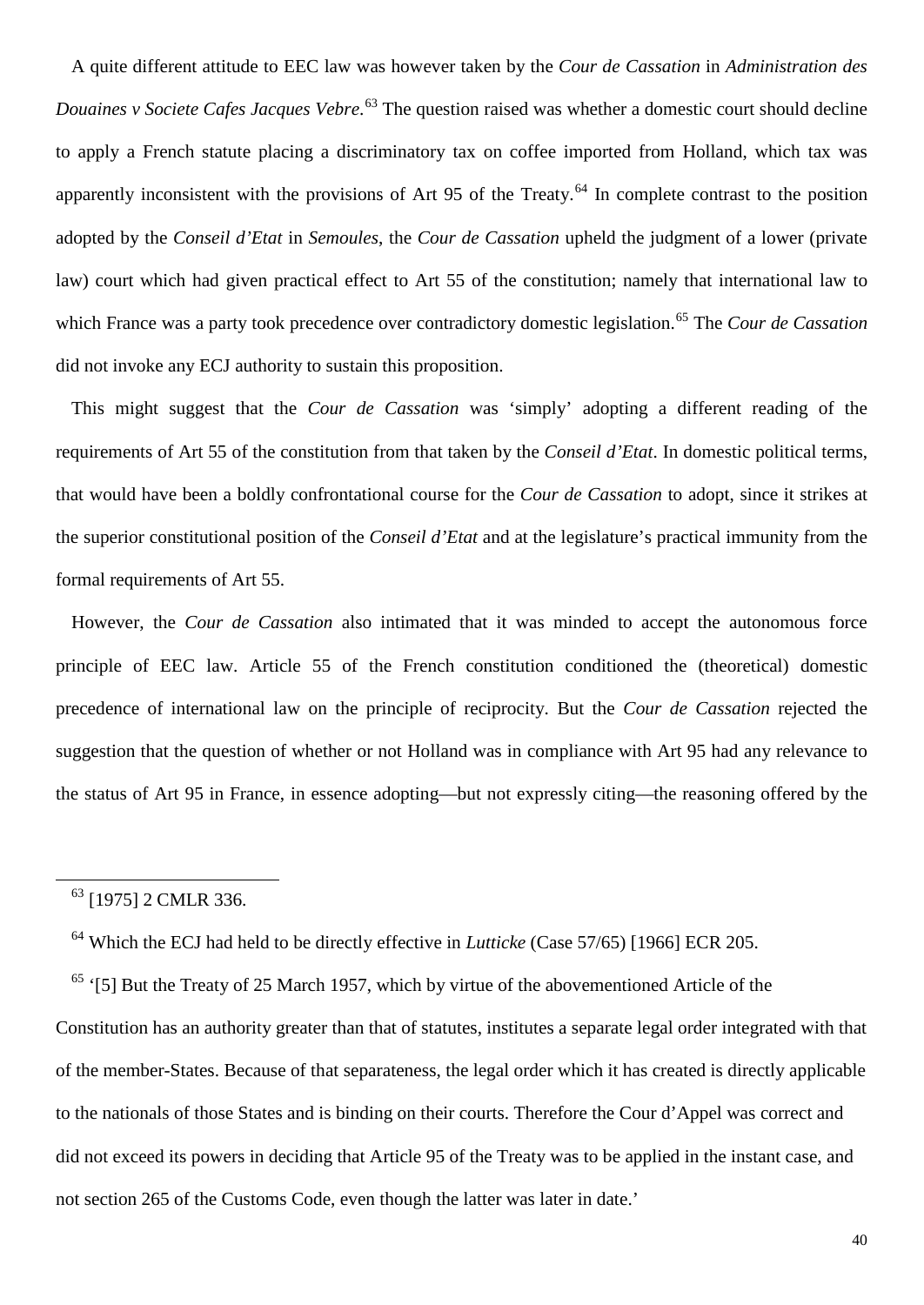ECJ over ten years earlier in *Dairy Products*: [66](#page-40-0)

[7] But in the Community legal order the failings of a member-State of the European Economic Community to comply with the obligations falling on it by virtue of the Treaty of 25 March 1957 are subject to the procedure laid down by Article 170 of that Treaty and so the plea of lack of reciprocity cannot be made before the national courts.

This element of the judgment raises the inference that the *Cour de Cassation* saw in the effet utile principle a means to call into question or even overcome its previously subordinate position within the French constitutional system vis-á-vis the *Conseil D'Etat*. [67](#page-40-1)

#### **The Italian (judicial) reaction**

By this time, the Italian Constitutional Court was intimating that it had modified its own approach as laid out in *Costa* to the domestic status of EEC law. The issue before the Court in *Frontini v Ministero delle Finanze*<sup>[68](#page-40-2)</sup> was whether—as a matter of domestic constitutional law—all EEC secondary legislation was to be regarded as of equivalent status to Italian legislation? The Court's answer to the question was a qualified 'Yes'. In contrast to the concerns raised by the German Federal Constitutional Court, the Italian Court considered that the law-making procedures of the Community and the ECJ's capacity to review the legality of secondary legislation were already sufficient robust to enable Italian law to extend what we might term a strong but rebuttable presumption of validity to EEC regulations, decisions, or directives.<sup>[69](#page-40-3)</sup> The Court nonetheless stressed that this result arose as a matter of Italian law, not EEC law; and the judgment stressed that if it appeared that EEC secondary legislation was incompatible with fundamental values in the Italian constitution: '[T]his Court would control the continuing compatibility of the Treaty with the above-mentioned fundamental principles.<sup>[70](#page-40-4)</sup> The judgment did not obviously resolve the question of the precedence

<span id="page-40-2"></span><sup>68</sup> [1974] 2 CMLR 372.

<span id="page-40-4"></span> $70$  Ibid, at para 21.

<sup>66</sup> See 'EEC law as an autonomous legal force', p 349.

<span id="page-40-1"></span><span id="page-40-0"></span> $67$  And for the private law courts en masse to escape their presumed subordinacy to the public courts in general. See the discussion in Alter op cit ch 4; Plotner op cit.

<span id="page-40-3"></span> $69$  See in particular paras 16–19 of the judgment.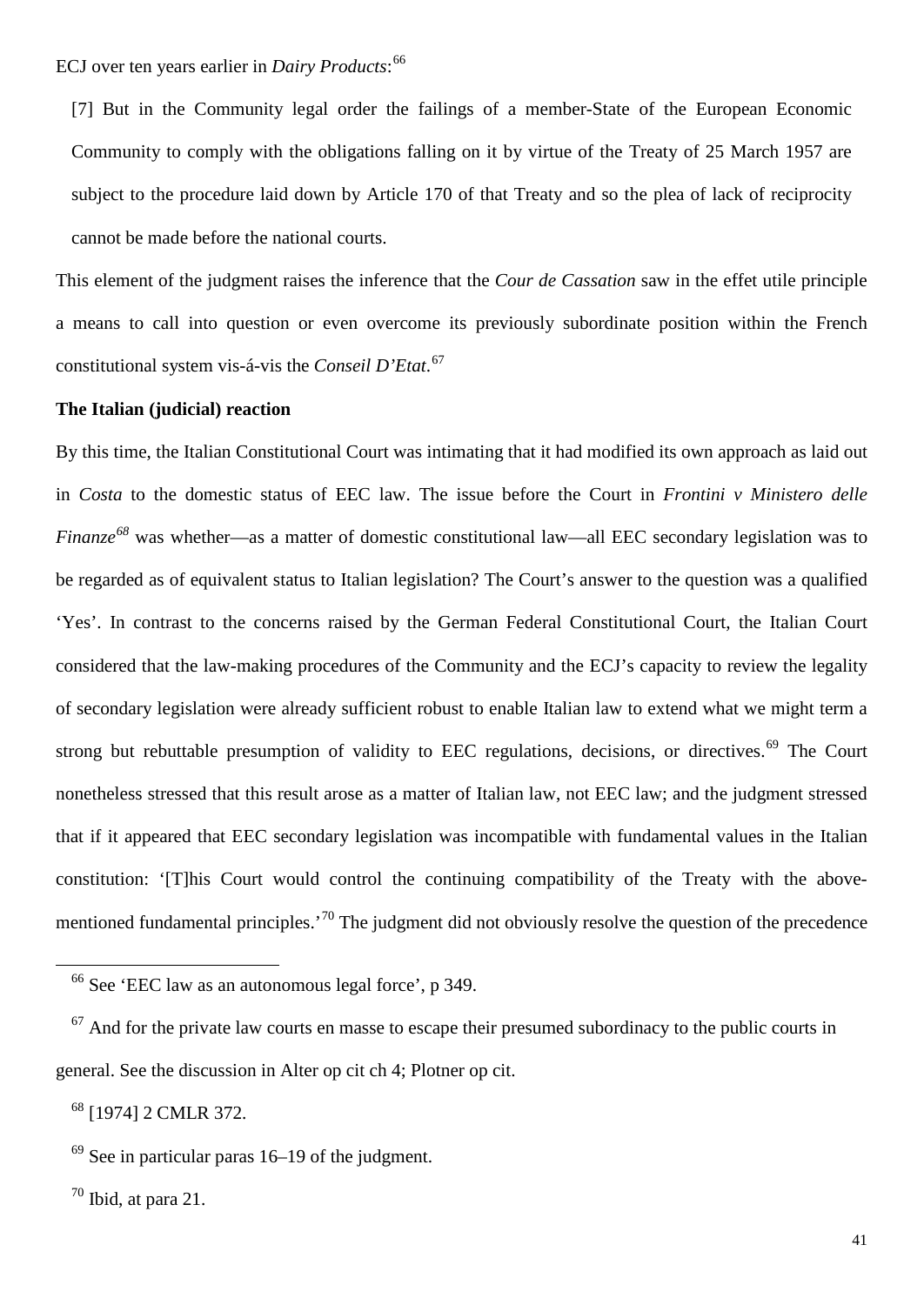of EEC law vis-à-vis subsequently enacted domestic legislation. But the tone of the Court's reasoning perhaps suggested that when the *Costa* issue came before it again, its understanding of the domestic legal position would change.

### **Conclusion**

These episodes serve as a useful corrective to misleadingly simplistic assertions that conflicts created by Community law simply and invariably pit the interests of an homogenous, monolithic EEC against a similarly homogenous, monolithic Member State. Such a bald dichotomy ignores the point that in both ideological and institutional terms the Community itself and its Member States are often likely to be highly fragmented constructs. In an ideological sense, it is entirely likely that major political parties within any given Member State will simultaneously hold quite different views on the desirability of Community intervention in certain fields. A change of government in a Member State may therefore produce a quite different domestic response to particular Community laws or policies. Similarly, in a country organised on a federal basis where the national and sub-national levels of government are controlled by different political parties, EEC initiatives might often attract both enthusiastic support and vociferous opposition from the various tiers of domestic government. And, perhaps most significantly from a constitutional lawyer's perspective, the ECJ's effet utile jurisprudence opened up the possibility of particular branches of a Member State's governmental system (most obviously but not exclusively the courts) stepping beyond the purely domestic constitutional constraints controlling their authority.

It would be equally misleading to assume that the Community can be regarded as a single entity, whether in structural or ideological terms. A diversity of political views is likely to exist between the various Member State governments when they sit as law-makers on the Council of Ministers. It is quite possible that a majority of Member State governments on the Council will disapprove of initiatives proposed by the Commission; that a majority of members of the Assembly/Parliament will take yet another view; and that the ECJ may conclude that any measure that does make its way through the Community's legislative process is unlawful.

It might be thought that these many complications were a readily discernible feature of the Community and Member States' political and legal landscapes in the early 1970s. But in the United Kingdom, where a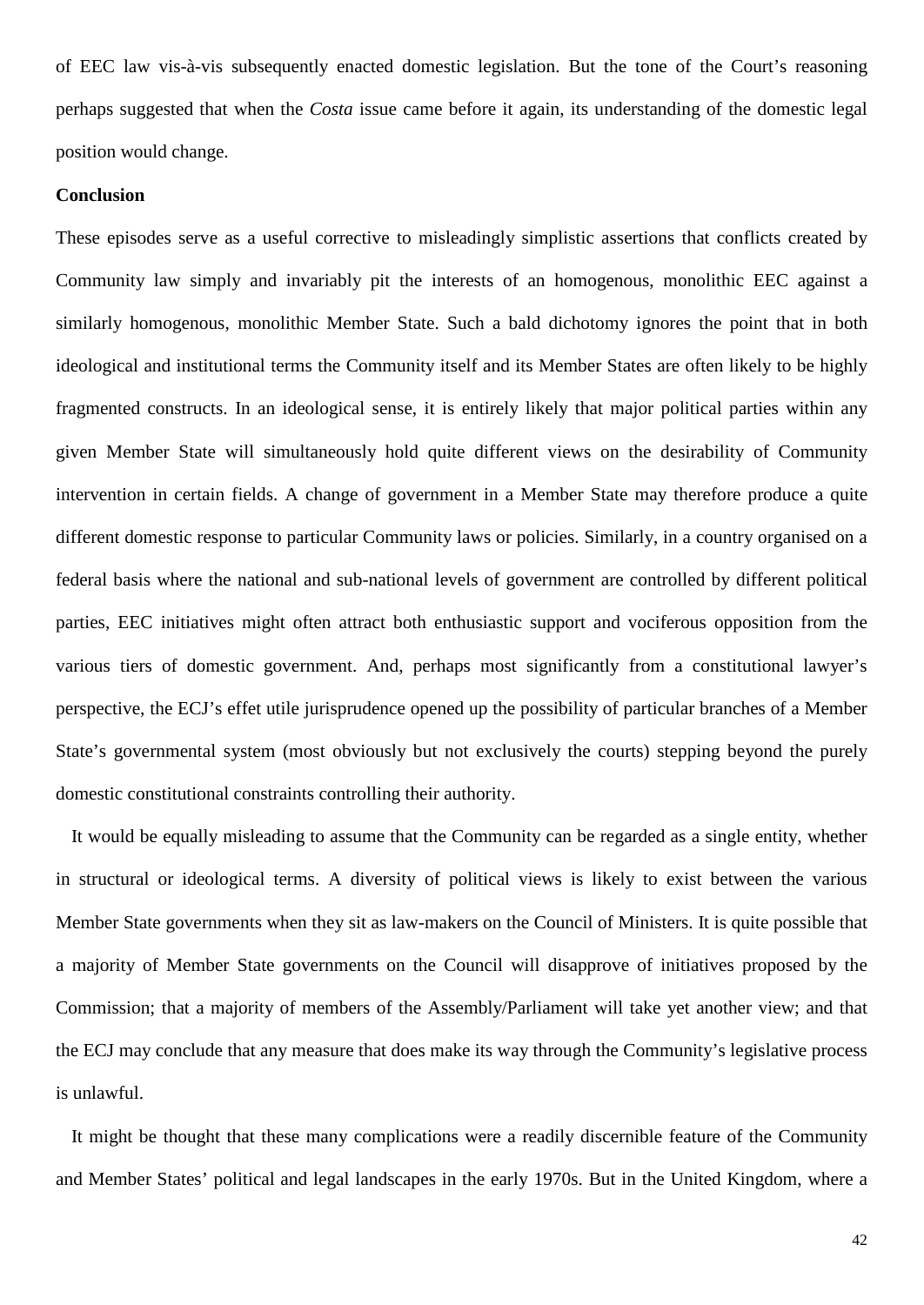prolonged and vigorously fought political battle to take the country into the Community was nearing its end, there was no obvious evidence that these points had been taken on board by Ministers, or by legislators, or by the judiciary—and still less by the public at large.

## II. **United Kingdom accession**

British governments tried to take the country into the EEC twice during the 1960s. However new states could only be admitted with the consent of all the existing members, and on both occasions the French government vetoed British entry. The then (Conservative) Prime Minister Harold Macmillan regarded membership as a central element of his government's foreign and economic policy, and had assigned Edward Heath the task of negotiating terms of entry. Macmillan and Heath were, however, thwarted by De Gaulle's firm belief that British entry would lead to Anglo-American domination of the Community.<sup>[71](#page-42-0)</sup> The Labour Party at that time opposed entry; its then leader, Hugh Gaitskell, suggested membership would mean 'the end of a thousand years of history' of Britain as a sovereign state. Gaitskell's historical sense was rather bizarre, but although a significant minority of Labour MPs favoured accession, most (including the next leader, Harold Wilson) then shared his sentiments.<sup>[72](#page-42-1)</sup> Wilson subsequently changed his mind, and his government (supported by many Conservative MPs and opposed by thirty-five Labour backbenchers) applied for entry in 1967. This too was vetoed by De Gaulle.

British opponents drew on two substantial political arguments against accession. The first related to Britain's world role. Opponents of EEC entry felt that Britain should align itself with the Commonwealth countries and the USA, linking those nations to the EEC, rather than risk merging into a 'European superstate'. The second argument focused on 'sovereignty'. The principles of precedence and direct effect alarmed a small number of British politicians. This faction feared that some of Parliament's powers would be irretrievably lost to Community institutions. Opponents of entry argued that such a transfer of political power was undesirable. But some also argued that it was constitutionally impossible for Britain to honour the obligations EEC membership entailed. We need here to recall two key elements of Diceyan theory: that Parliament cannot bind itself or its successors; and that no British court is competent to say that a statutory

<span id="page-42-0"></span> $71$  See Horne op cit pp 444–451.

<span id="page-42-1"></span><sup>72</sup> Pimlott op cit pp 245–248; Jenkins R (1991) *A life at the centre* pp 144–146.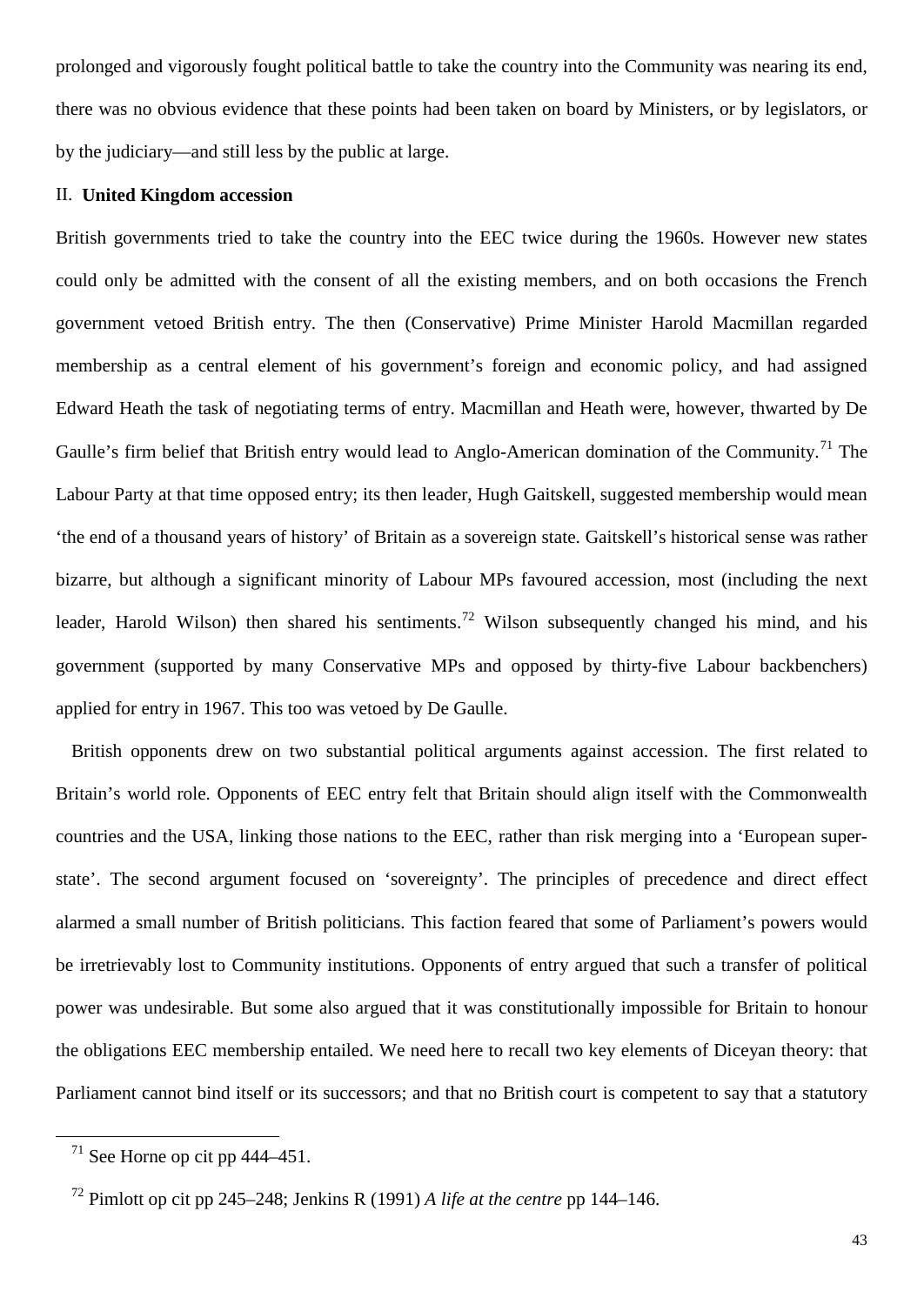provision is invalid.

-

If we translate *Costa* and *Internationale* into orthodox British constitutional language, we seem to say that Parliament could no longer pass legislation inconsistent with EEC law; that any Parliament which incorporated the Treaty into British law would bind itself and its successors not to breach EEC law in the future. The direct effect principle articulated in *Van Gend, Politi, Grad*, and *SACE SpA* is equally problematic from the viewpoint of orthodox, Diceyan theory. The principle demanded that if Parliament enacted a provision which contradicted a directly effective EEC provision, but which did not also withdraw Britain from the Community, a British court would have to refuse to apply that statutory term. Thus, the courts, via the medium of EEC law, would have a higher constitutional status than Parliament on EEC matters.<sup>[73](#page-43-0)</sup> Furthermore, the ECJ's teleological approach to Treaty and legislative interpretation was incompatible with British courts' more literalist tradition; EEC membership would thus demand that the constitution abandon its traditional approach to the separation of powers.

#### **EEC membership and parliamentary sovereignty: the legislators' views—and their votes**

With the benefit of hindsight, the earliest efforts of British commentators to analyse the potential impact of EEC membership on the British constitution appear woefully inadequate.<sup>[74](#page-43-1)</sup> By the late 1960s, such analyses were becoming more sophisticated. Professor de Smith produced a prescient article in 1971, identifying the EEC as 'an inchoate functional federation', which while not initially a federal state, was likely to evolve in a direction demanding the 'pooling' of sovereignty.<sup>[75](#page-43-2)</sup> de Smith suggested national sovereignty need not be abandoned if the UK acceded to the Treaty, since it might always withdraw from the Community. Nevertheless, he also presumed (in terms reminiscent of Wade's seminal analysis of parliamentary

<span id="page-43-0"></span><sup>73</sup> It seems that few MPs grasped this point. Most viewed Parliament's 'sovereignty' as something which might be lost to the EC, not to the domestic courts; see Nicol D (1999) 'The legal constitution: United Kingdom Parliament and European Court of Justice' *Journal of Legislative Studies* 131.

<span id="page-43-1"></span><sup>74</sup> See Keenan P (1962) 'Some legal consequences of Britain's entry into the European Common Market' *Public Law* 327.

<span id="page-43-2"></span><sup>75</sup> de Smith S (1971) 'The constitution and the Common Market: a tentative appraisal' 34 *MLR* 597 at pp 597 and 614. Interestingly, the article made no reference at all to *Van Gend*.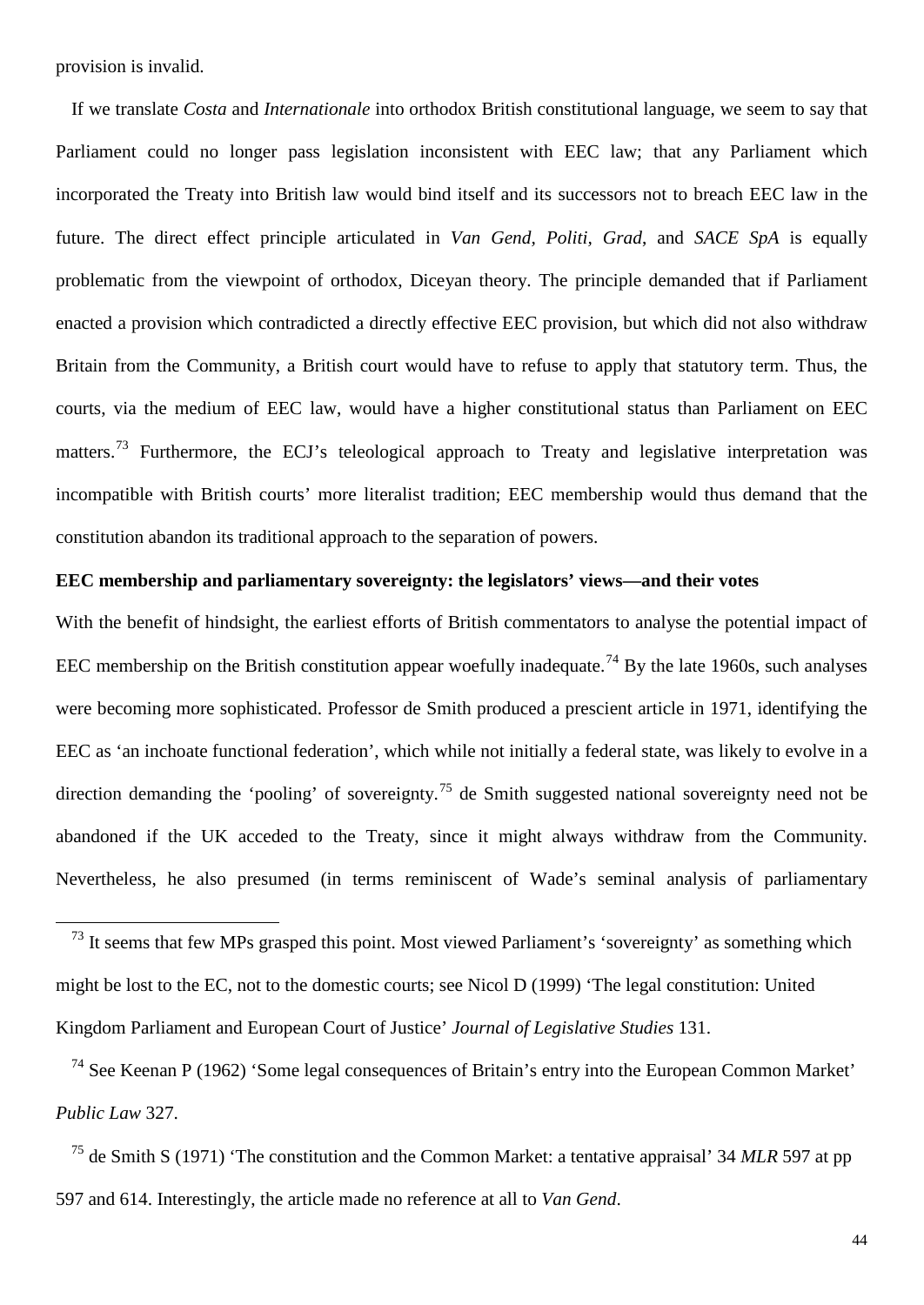sovereignty) that 'full recognition of the hierarchical superiority of Community law would entail a revolution in legal thought.'[76](#page-44-0) de Smith expected that a 'reformulation' of traditional understandings would suffice to deal with the likely eventuality of unintended conflicts between EEC and domestic law, and that such reformulation might be achieved by the simple expedient of the domestic courts presuming that Parliament never intended to breach EEC law and interpreting domestic legislation accordingly. This 'solution' might of course demand that the notion of 'interpretation' would itself have to be reinterpreted in a manner quite inconsistent with dominant British understandings of the courts' proper constitutional role.

The courts' traditional approach to international law would be inadequate for these purposes. We saw in chapter two that unincorporated treaties have no binding force in domestic law. However, that does not mean they are entirely without legal effect. British courts will assume that Parliament does not intend accidentally to legislate in breach of the country's treaty obligations. Thus in circumstances where a statute's phraseology could bear more than one meaning, the courts will choose whichever meaning best corresponds to the international obligations. Similarly, if a treaty has been incorporated into domestic law, subsequent statutes will be construed, in so far as their language is ambiguous, in a manner consistent with the obligations enacted in the incorporating statute. This interpretive technique would be of no assistance when a later statute expressly repealed or was impliedly irreconcilable with the incorporating legislation. It would also seem incompatible with the ECJ's characterisation of the Treaty as a 'new legal order', quite unlike other international law.

Professor Wade recommended more radical steps. He suggested either that a standard clause be inserted into every domestic statute enacted after accession, providing that the legislation took effect subject to the precedence of EEC law. Alternatively, Parliament might annually enact (with retrospective effect) a statute reaffirming the precedence principle.[77](#page-44-1)

Successive governments remained unconvinced of the need for such measures. Harold Wilson's 1966–

<sup>76</sup> Ibid, at 613.

<span id="page-44-1"></span><span id="page-44-0"></span><sup>77</sup> (1972) 'Sovereignty and the European Communities' 88 *LQR* 1. For a survey of other contemporaneous suggestions see Trinadade F (1972) 'Parliamentary sovereignty and the primacy of community law' 35 *MLR*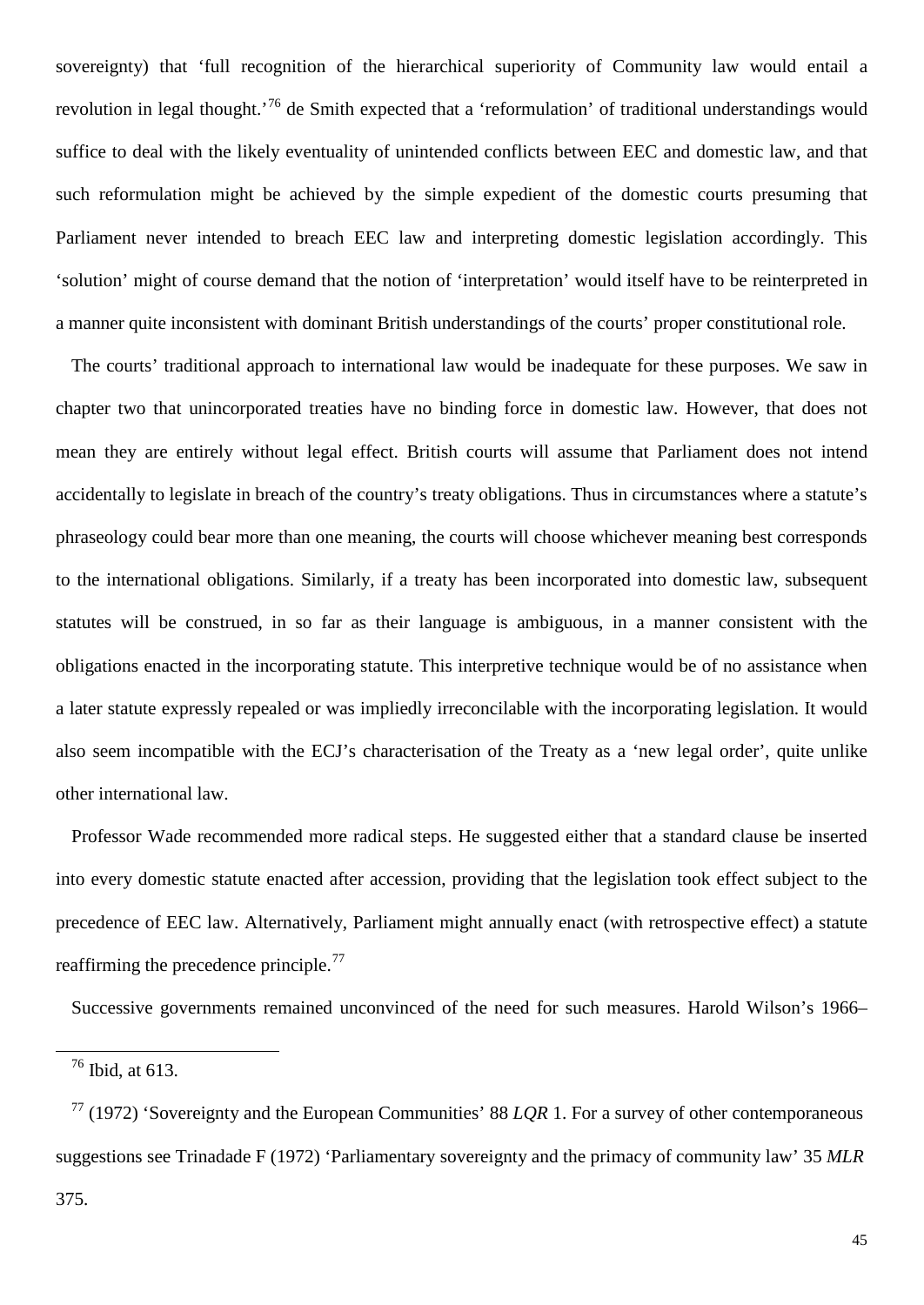1970 Labour government had made the extraordinary suggestion that all EEC measures would take effect in the United Kingdom as delegated legislation,<sup>[78](#page-45-0)</sup> an analysis which betokens the subordinacy rather than precedence of Community law. Edward Heath's 1970–1974 administration, which eventually secured the UK's accession, seemed similarly confused. The government boldly stated that while it would introduce a Bill to incorporate the Treaty into domestic law, 'there is no question of any erosion of essential national sovereignty.<sup>'[79](#page-45-1)</sup> The distinction between 'essential' and (presumably) 'non-essential' sovereignty is a novel one, and was replaced when the aforesaid Bill was before the Commons by a different but equally legally nonsensical proposition. MPs were informed by a government spokesman that nothing in the Bill undermined the 'ultimate' sovereignty of Parliament. What might happen to Parliament's penultimate or anti-penultimate sovereignty (whatever those strange creatures might be) was unclear! Neither of the main parties seemed willing to accept that it was either desirable or possible to entrench the precedence principle. The 1967 government had seemed to accept the inevitability of the Diceyan perspective, observing that if the UK was to honour its EEC obligations, 'Parliament would have to refrain from passing fresh legislation inconsistent with [Community] law.'[80](#page-45-2)

That is, however, not a legal solution. It may be that politicians of both parties adopted such equivocal positions because they feared that candid recognition of the *Costa, Van Gend*, and *Internationale* principles would further harden internal opposition to accession, which, as we see later, already presented a threat to the government's European ambitions. Equally plausibly, it may be that they simply did not properly understand the legal significance of the step they were about to take. $81$ 

#### **The European Communities Act 1972—the passage**

The political question as to the desirability of EC membership exposed some unusual divisions in the, by then, firmly established split between the Labour and Conservative parties. Both the Labour left and

<span id="page-45-1"></span>*Communities* para 22 (Cmnd 3301).

<span id="page-45-0"></span><u>.</u>

<sup>78</sup> (1967) *Legal and constitutional implications of United Kingdom membership of the European* 

<sup>79</sup> (1971) *The United Kingdom and the European Communities* para 29 (Cmnd 4715).

<span id="page-45-2"></span> $80$  Quoted in Wade 1972 op cit at pp 2–3.

<span id="page-45-3"></span> $81$  Cf Nicol D (1999) op cit.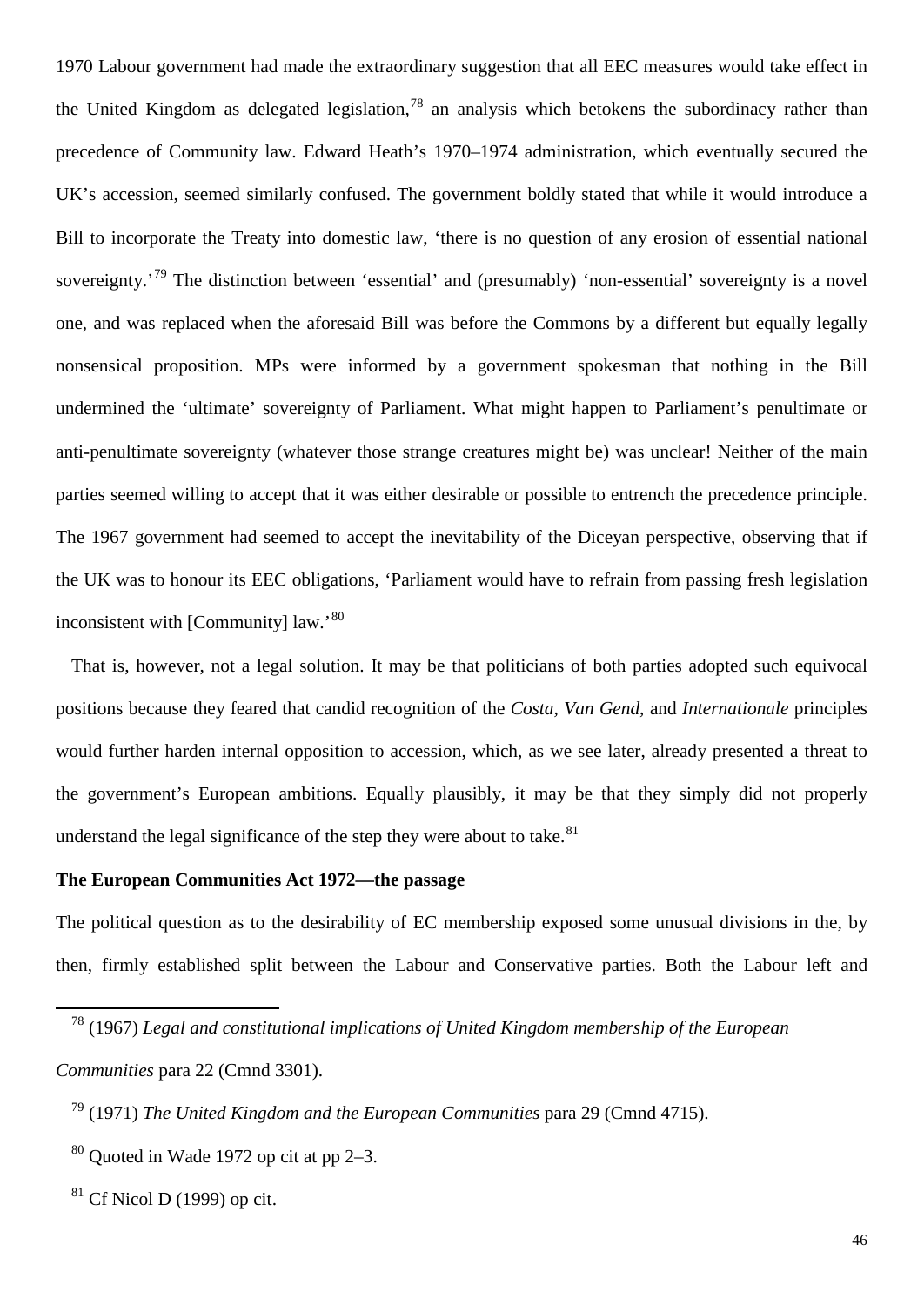Conservative right wings opposed the idea. Both factions disliked the partial 'loss' of sovereignty they assumed accession would entail, since that would reduce their capacity (should they ever form a Commons majority) to promote legislation favouring their respective (very different) political ideologies. The support for membership of some more centrist MPs in both parties depended on the entry terms (especially Britain's budget contribution) that the government negotiated. We will return to these divisions on several occasions, but we might gain an initial appreciation of the EEC's capacity to cut across party lines by examining the Commons' vote on the 1971 Bill.

Accession would have two domestic phases: a Commons vote on whether to accept the entry terms which, if successful, would be followed by the Bill 'incorporating' the Treaty into domestic law. At the 1970 election the Conservatives had won 330 seats, Labour 287, and the small parties 13. A rebellion by fewer than twenty anti-EEC Conservatives could have deprived the Heath government of a majority. Heath himself was passionately pro-accession: most Conservative MPs supported him, but forty announced they would not approve the terms.

Labour was more deeply split. As Prime Minister in the late 1960s, Wilson had supported EEC membership, reversing his previous opposition. In 1971, he and most of his Shadow Cabinet again opposed it. The 1971 Labour Party Conference voted overwhelmingly against membership, and Wilson authorised a three line whip instructing Labour MPs to vote against the terms. Sixty-nine Labour MPs, led by the Shadow Chancellor Roy Jenkins, defied the whip and voted with the government; a further twenty abstained. The government majority was 112. Had the whip been respected, the terms would have been rejected. This would probably not have been regarded as a resigning issue, as Heath had allowed Conservative MPs a free vote.

But while many Labour MPs approved the terms, they would not defy the whip on votes during the Bill's passage, in part because Heath had announced that he would treat the second reading as a confidence issue.<sup>[82](#page-46-0)</sup> Only a few (Jenkins foremost among them) elevated what they saw as Britain's national interest in joining the EEC above questions of party loyalty. On the Bill's third reading, the government's majority was just seventeen. For the moment, at least, the UK had entered the EEC. What now fell to be determined was the

<span id="page-46-0"></span><sup>82</sup> Norton (1978) op cit pp 363–364.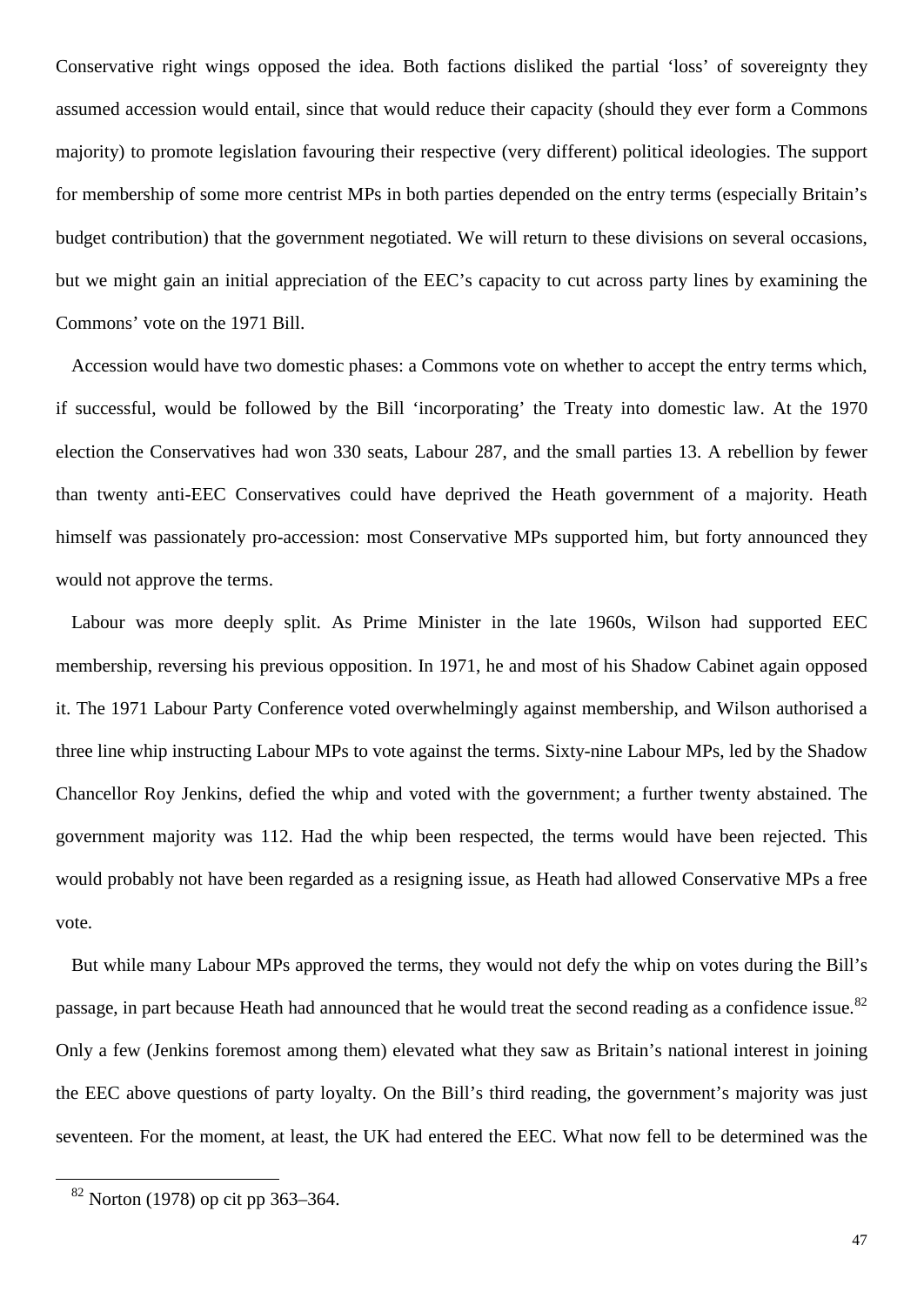constitutional adequacy of the legislation enacted.

### **The European Communities Act 1972—the terms**

As we saw in chapter two,  $83$  a government cannot change British law by using its prerogative powers to sign a treaty. If a treaty's terms are to be effective in British law, they must be given domestic legal status of some sort by statute. Parliament sought to determine the domestic status of Community law in the European Communities Act 1972 (ECA 1972). Four sections of the Act merit attention here, in terms of their consistency both with orthodox British constitutional theory and the ECJ's principles of precedence and direct effect.

Section 1 listed the various treaties to which the Act would apply. It also provided that the government might add new treaties to the list by using Orders in Council. This could be seen as a form of Henry VIII clause, in so far as it effectively allowed the government (via its prerogative powers) to give domestic effect to treaties, which treaties would by virtue of the *lex posterior* principle override existing domestic legislation.

Section 2(1), while framed in ungainly language, seems to provide that all directly effective EEC law will be immediately enforceable in domestic courts:

All such rights, powers, liabilities, obligations and restrictions from time to time arising by or under the Treaties, as in accordance with the Treaties are without further enactment to be given legal effect . . . in the United Kingdom shall be recognised and available in law, and be enforced, allowed and followed accordingly . . .

Section 2(2)(a) empowers the government, either through Orders in Council or statutory instruments, to 'translate' any non-directly effective EEC law into domestic law. Section 2(4) then provides that '. . . any enactment passed or to be passed . . . shall be construed and have effect subject to the forgoing provisions of this section.' Section 3(1) then states that:

For the purpose of all legal proceedings any question as to the meaning or effect of any of the Treaties, or as to the validity meaning or effect of any Community instrument shall be . . . [determined] in accordance with the principles laid down by and any relevant decision of the European Court.

<span id="page-47-0"></span><sup>83</sup> See 'Inconsistency with international law', ch 2, pp 32–34.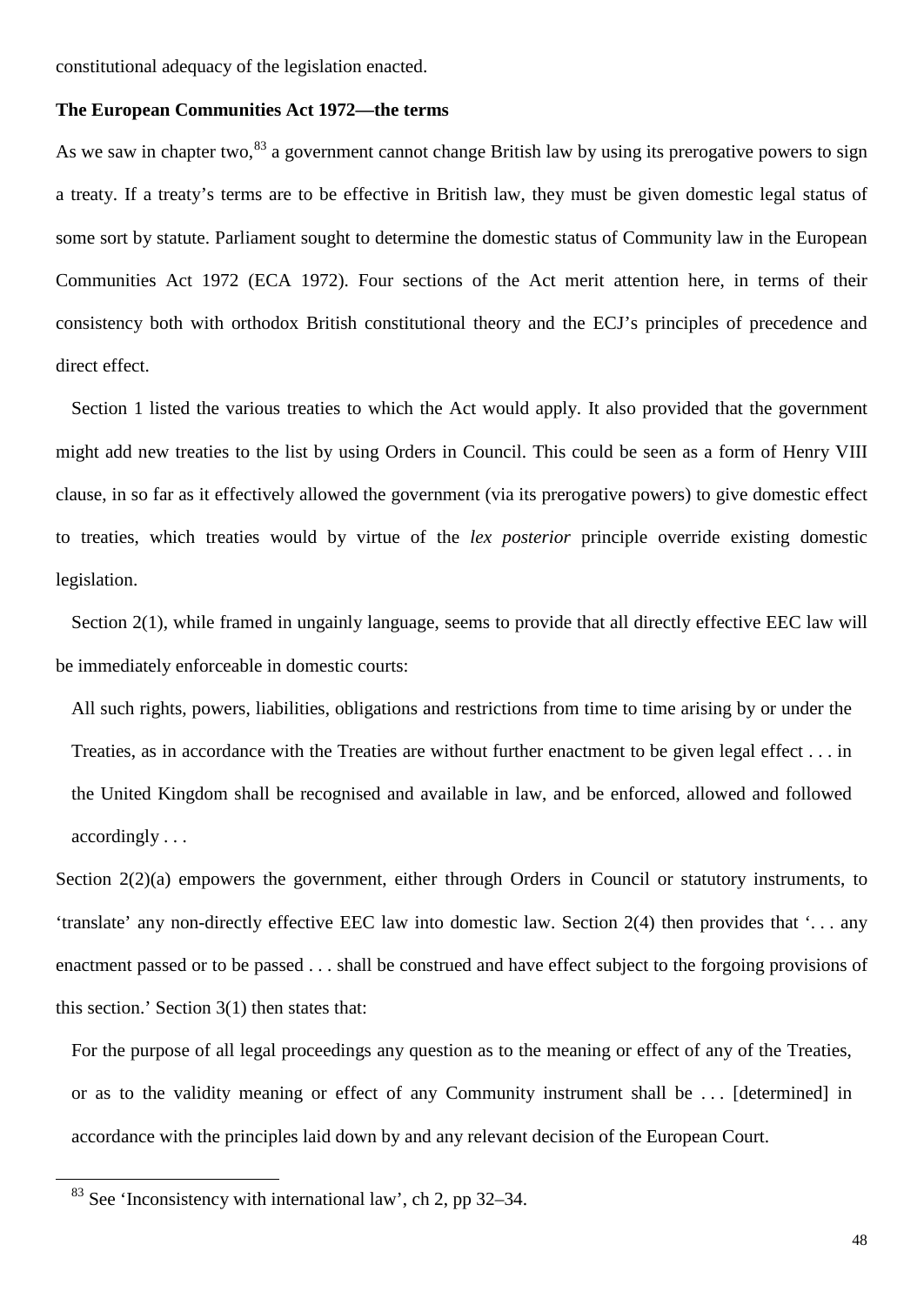There are several principles of startling constitutional significance in the ECA's few words. There is no constitutional difficulty in the ECA 1972 telling a court to give effect to EEC obligations even if there is a contradictory rule of common law. The ECA 1972 obviously overrides any inconsistent rule of common law. Nor would any problem arise if a directly effective measure of EEC law was inconsistent with a statutory provision which predated the coming into force of the ECA 1972. The ECA, as the later statute, would ensure that the EEC measure would prevail. But what would happen if the inconsistent British statutory provision was enacted after the ECA 1972 came into force?

The 'passed or to be passed' formula of s 2(4) seemed to instruct the courts that any such Act would not have domestic legal effect. As we saw in chapter two, Parliament had produced such forward-looking legislation before. The Treaty of Union was incorporated by an Act which said some of its provisions would endure forever.<sup>[84](#page-48-0)</sup> But those provisions have been repealed. Similarly, the courts held that s  $7(1)$  of the Acquisition of Land Act was impliedly repealed by an inconsistent later Act. Why should the ECA 1972 be any different? Indeed, how could it be any different? To recognise it as a 'special' statute would undermine the entire basis of the parliamentary sovereignty doctrine.

How the courts would respond to these novel instructions was a matter for speculation. Writing in an academic journal, prior to the ECA 1972 coming into force, Lord Diplock had argued:

It is a consequence of the doctrine of [parliamentary sovereignty] that if a subsequent Act . . . were passed that was in conflict with any provision of the Treaty which is of direct application . . . the courts of the United Kingdom would be bound to give effect to the Act  $\dots$  notwithstanding any conflict.<sup>[85](#page-48-1)</sup> For Lord Diplock, it seemed, there could be nothing 'special' about the ECA 1972. Lord Denning was initially rather more equivocal.

## **Parliamentary sovereignty: a non-justiciable concept?**

-

Opponents of accession had lost the political argument. In a last effort to prevent entry, they tried a legal

<span id="page-48-0"></span><sup>&</sup>lt;sup>84</sup> This is to take a Diceyan view of the Treaty's status, rather than to see it as a 'constituent' document establishing the British state; see 'Is parliamentary sovereignty a British or English concept?' ff, ch 2, pp 43–46.

<span id="page-48-1"></span><sup>85</sup> (1972) 'The Common Market and the common law' *Law Teacher* 3 at p 8.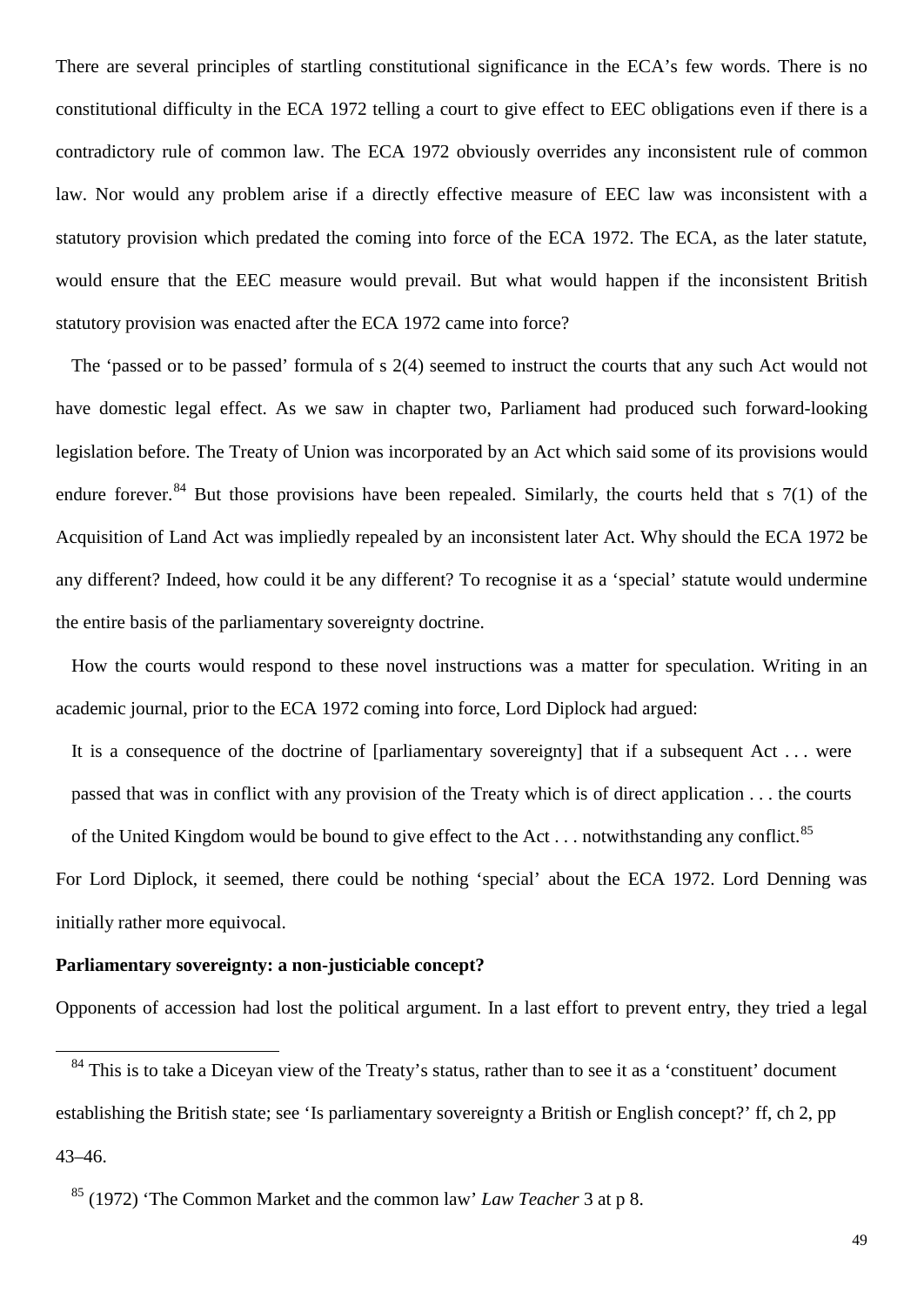approach. In *Blackburn v A-G*,<sup>[86](#page-49-0)</sup> Mr Blackburn asked the Court of Appeal to declare that it would be unconstitutional for the government to sign the Treaty of Rome, because to do so would amount to an irreversible surrender of parliamentary sovereignty.

In terms of domestic constitutional principle, this was an outlandish contention in two senses. Firstly, of course, orthodox constitutional theory wholly rejected the proposition that Parliament could limit its sovereignty, still less that the government could achieve this result. Secondly, for the government to sign the Treaty would require an exercise of the prerogative. In 1971, long before *GCHQ*, hardly any prerogative powers were subject to full judicial review. Even after *GCHQ*, treaty ratification is a non-justiciable prerogative power, within Lord Roskill's 'excluded categories'. Consequently, the Court of Appeal told Mr Blackburn that it could not intervene.

Mr Blackburn's argument was however quite consistent with the ECJ's judgments in *Van Gend, Costa*, and *Internationale*. At the risk of being repetitive, it might again be emphasised that those judgments did not simply assert the precedence and direct effect of EEC law; they also asserted that Member States did not have the legal capacity to control the domestic status of EEC law. According to the analysis offered by the ECJ in *Van Gend*, the Heath government's ratification of the Treaty of Accession would curtail the United Kingdom's (by which one means Parliament's) complete autonomy to control its constitution.

While the Court of Appeal did not appear to acknowledge this point in explicit terms, Lord Denning did make some interesting comments about the impact EEC membership would have on parliamentary sovereignty:

We have all been brought up to believe that, in legal theory, one Parliament cannot bind another and that

no Act is irreversible. But legal theory does not always march alongside political reality.<sup>[87](#page-49-1)</sup>

At this point in his judgment, Lord Denning referred approvingly to Professor Wade's 1955 article on parliamentary sovereignty in which Wade had argued that the root of the parliamentary sovereignty principle lay in 'ultimate political facts'.<sup>[88](#page-49-2)</sup> But what is not clear from *Blackburn* is whether Denning thought that

<span id="page-49-0"></span><sup>86</sup> [1971] 1 WLR 1037, [1971] 2 All ER 1380.

<span id="page-49-1"></span><sup>87</sup> [1971] 1 WLR 1037 at 1040.

<span id="page-49-2"></span><sup>88</sup> See 'Are Trethowan, Harris, and Ranasinghe relevant to the British situation?', ch 2, pp 40–42.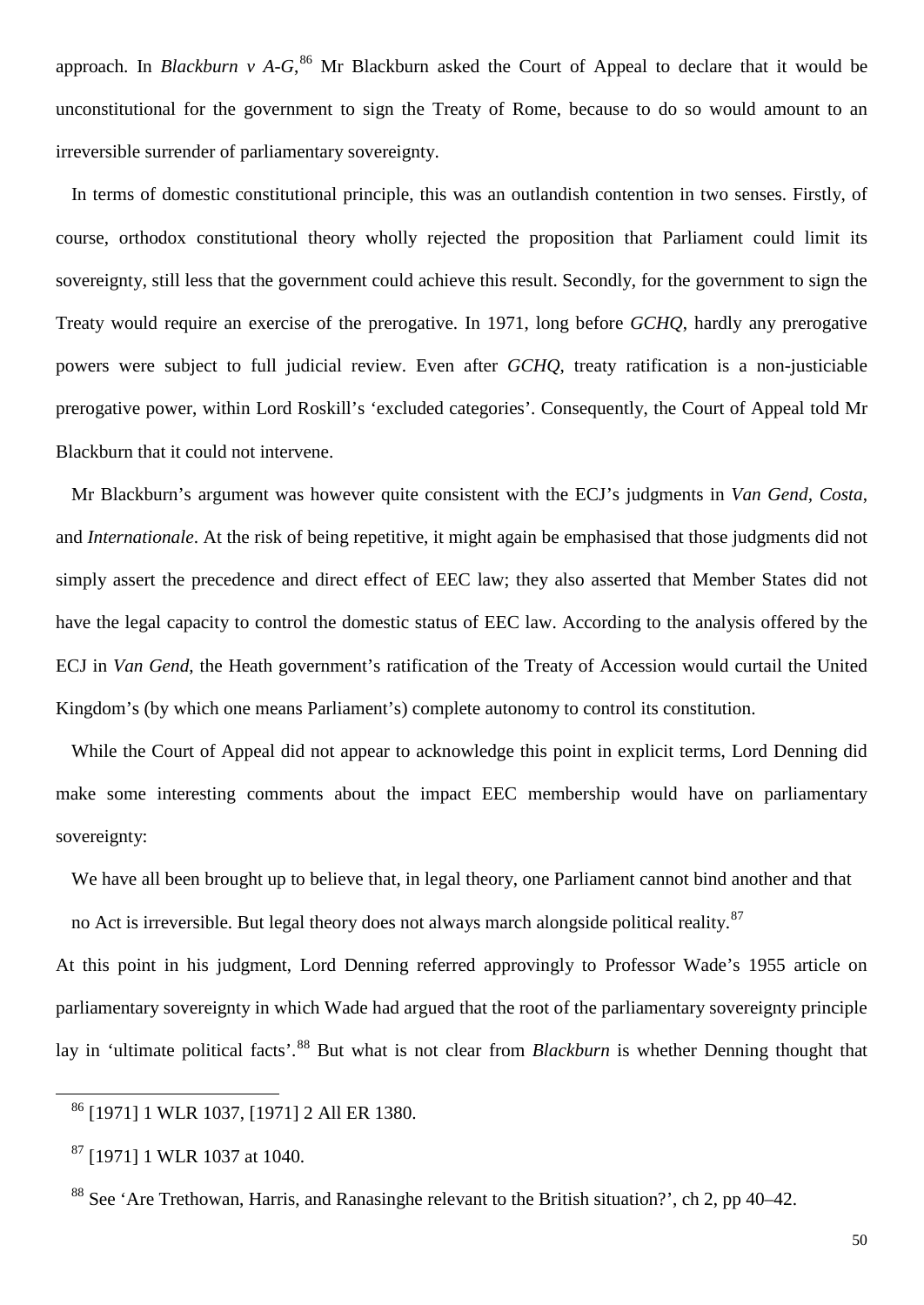accession might entail the irrevoc-able surrender of sovereignty or merely the lending of it. The Court of Appeal assumed that Parliament would not legislate contrary to EEC obligations. If it did, what would the courts decide? Lord Denning was non-committal; 'We will consider that event when it happens.'<sup>[89](#page-50-0)</sup> As one might expect, 'it' seemed to happen rather quickly. But in the interim, the ECJ had been continuing its teleological approach to EEC law, and the UK's political argument about membership had reawakened.

### **The 1975 referendum**

Labour's two narrow election victories in 1974 brought into power a party deeply split over the desirability of EEC membership. Labour's 1974 manifestos had promised that voters would be given the opportunity to vote on continued membership by either another general election or a referendum. A third general election was not a plausible option, so a referendum seemed inevitable. The question which then arose was how the referendum should be conducted. Having renegotiated the UK's terms of membership, Prime Minister Wilson set off down a political path along which several constitutional principles fell by the wayside.

The first casualty was the convention of Cabinet unanimity. Wilson decided to 'suspend' the convention for the referendum campaign. His justification was that the question transcended party politics, although most commentators suggest his real motivation for both the referendum itself and the suspension was his assumption that there was no other way to keep his party together. The party's National Executive Committee had voted against remaining in the Community.<sup>[90](#page-50-1)</sup> It was then announced that seven (identified) members of Wilson's Cabinet opposed continued membership, as did many backbench Labour MPs. A Commons motion approving the new terms was carried by a majority of 226; but only 137 of the 315 Labour MPs voted in favour. The success of government policy was entirely dependent on Conservative support. The second casualty was the Burkean notion of the MP as a representative law-maker rather than the delegate of her voters. Parliament had in effect chosen to divest itself of its sovereignty on membership, by allowing the people the unusual opportunity of expressing an opinion on a single matter, rather than, as in

<sup>89</sup> [1971] 1 WLR 1037 at 1040.

<span id="page-50-1"></span><span id="page-50-0"></span><sup>90</sup> Irving R (1975) 'The United Kingdom referendum, June 1975' *European Law Review* 3; Pimlott op cit pp 654–660 suggests that Wilson feared that, in a repeat of 1931, Roy Jenkins would play the MacDonald role and emerge as the Leader of a predominantly Conservative coalition government.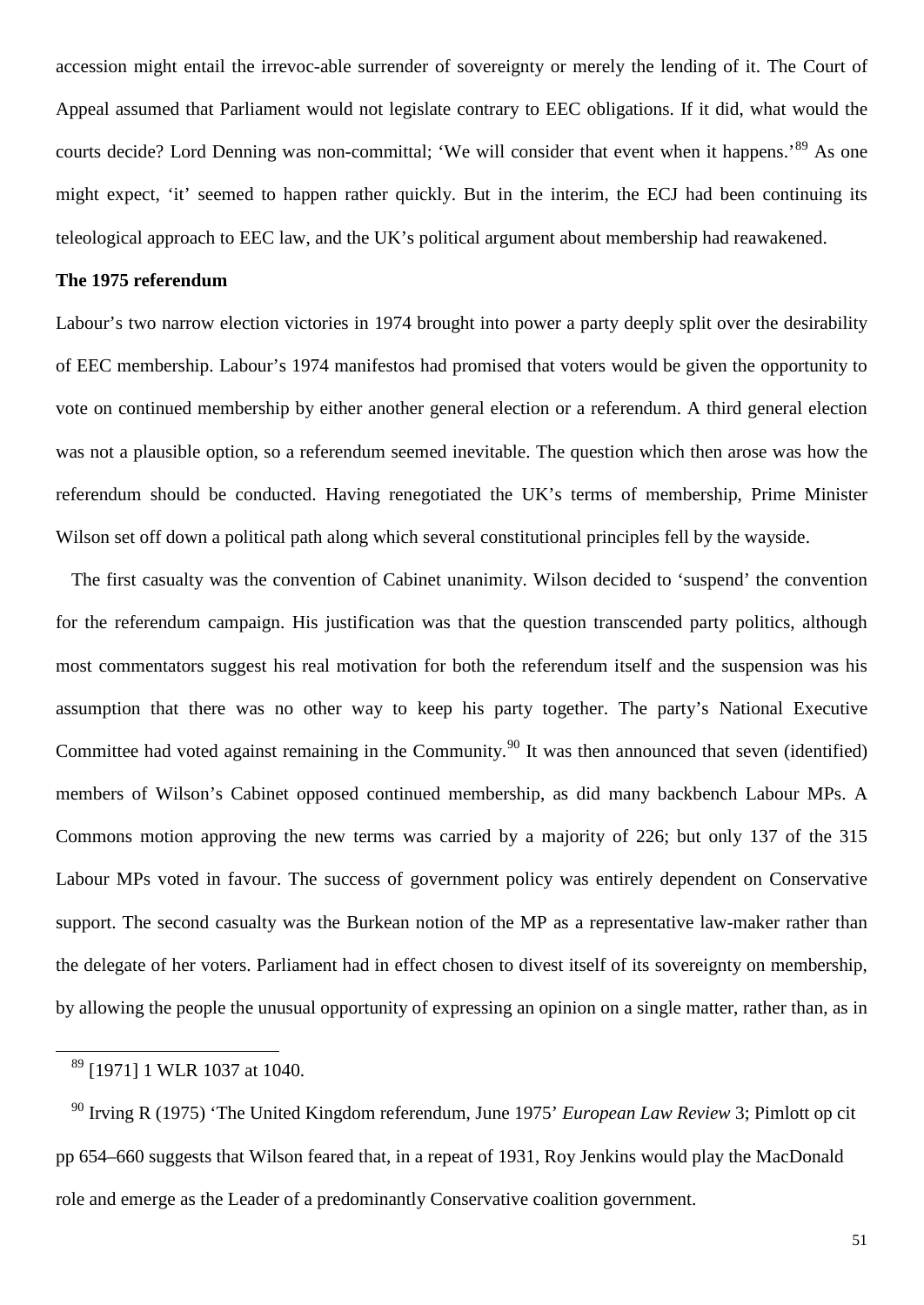general elections, on a package of issues. Neither the government nor Parliament was legally bound to respect the outcome of the referendum, although one imagines it would have been impossible, as a matter of practical politics, to do otherwise.

The EEC thus brought to the forefront of British politics the fundamental question of the desirability of leaving all political issues to be determined by a bare parliamentary majority. Some commentators suggested the EEC referendum might have a 'ripple effect', in convincing Parliament that there were other issues on which the 'the people's' views should be directly ascertained. In the 1890s, Dicey had written approvingly of referendums as devices for 'the people' to express authoritative opinions on matters of great constitutional significance; although given his stunted perception of 'the people', it would be rash to see this approval as espousing an avowedly 'democratic' position.<sup>[91](#page-51-0)</sup>

Such a conclusion is perhaps more justifiable in respect of the 1975 referendum. The campaign was not fought along traditional party lines, but might crudely be described as a contest in which right wing Conservatives and the left of the Labour party united in opposing membership, while the Labour centre-right and Conservative centre-left supported it. Both sides received substantial funds from the government to publicise their arguments. The question was very simple: 'Do you think that the United Kingdom should stay in the European Community (the Common Market)?'. The result was a resounding victory for the pro-EEC lobby; 67.2% to 32.8% on a 65% turnout.

Thereafter, constitutional orthodoxies promptly reasserted themselves. The anti-EEC members of Wilson's Cabinet re-embraced the unanimity convention, and traditional inter-party rivalries rapidly reappeared.<sup>[92](#page-51-1)</sup> Nevertheless, the mere fact that a referendum was held, the peculiar political divisions which it exposed, and the overwhelming support it revealed for EEC membership, suggested that the Treaty of Rome was undoubtedly a 'special' ingredient in Britain's constitutional recipe. Yet while British politicians and British voters again raked over the old ground of even belonging to the Community, the ECJ was apparently still pursuing a federalist schemata of Treaty interpretation.

<span id="page-51-0"></span> $91$  See Irving op cit.

<span id="page-51-1"></span> $92$  Lent a sharper edge by Thatcher's election as Leader of the Conservative Party.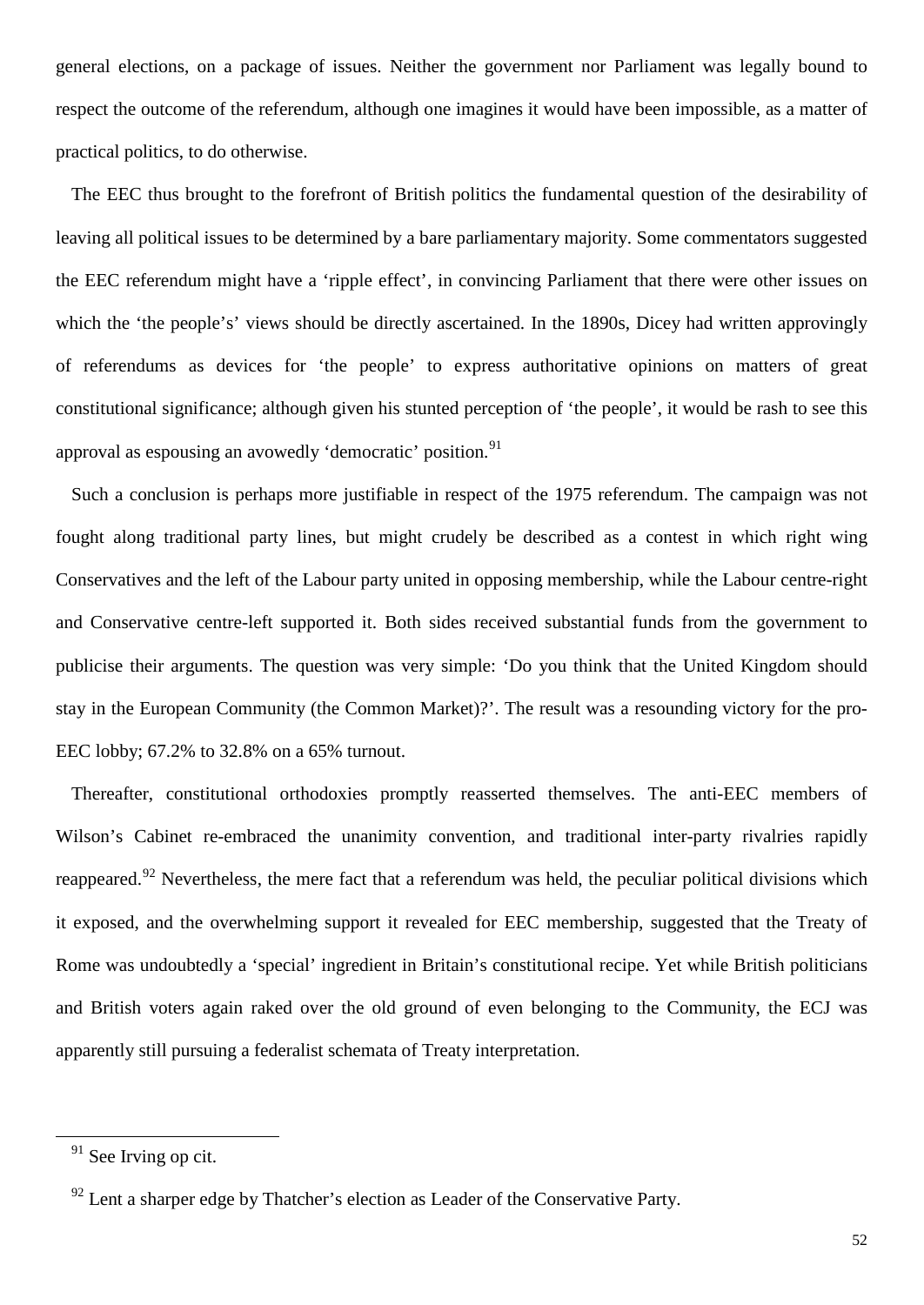#### III. **The Treaty of Rome 2: precedence and direct effect revisited**

We have seen examples of innovative common law decisions in earlier chapters. But judicial dynamicism is not a trait exclusive to the common law; it was also embraced by the ECJ. And in the mid-1970s the Court took the opportunity to root its effet utile jurisprudence more firmly in the Community's legal soil.

### **Confirming the direct effect of directives**

Notwithstanding the ECJ's judgment in *SACE SpA*, governments in several Member States maintained that directives, irrespective of their substance, could never have direct effect. The argument invoked by proponents of this position was that since Art 189 made it clear that directives reserved discretion to the Member States they could not be 'clear and unconditional' per *Van Gend*. However, in 1974, the ECJ confirmed *SACE SpA* in forceful terms.

#### *Van Duyn v Home Office* **(1974)**

The secondary legislation at issue in *Van Duyn[93](#page-52-0)* was Directive 64/221. The directive contained detailed implementing measures for Art 48, the provision establishing free movement of workers within the EEC. Article 48 was not framed in 'unconditional terms'; Member States may per Art 48(3) derogate from it for reasons of public policy, public health, or public security. Article 56 required the EEC to issue directives regulating Member States' use of the Art 48(3) derogations. Directive 64/221 Art 3 demanded that derogation be based solely on the 'personal conduct' of the individuals concerned.

The Home Office wanted to prevent Ms Van Duyn, a Dutch citizen, entering the country to work for the Church of Scientology, a cultish religion of which the government disapproved. She claimed that the government's action infringed Art 48, and challenged the Home Secretary's action before the British courts. In an Art 177 reference, the Court of Appeal asked the ECJ firstly if Art 3 of Directive 64/221 was directly effective, and secondly if membership of the Scientologists could be 'personal conduct' ?

The ECJ held Art 3 directly effective because it confined the discretion accorded to the Member States by Art 48(3) with sufficient precision to make it justiciable: a national court could easily ensure that decisions a Member State made on this question were indeed based on the individual's personal conduct. In language reminiscent of *Van Gend*, the ECJ confirmed that there was no principled reason to exclude the possibility

<span id="page-52-0"></span><sup>93</sup> Case 41/74: [1974] ECR 1337.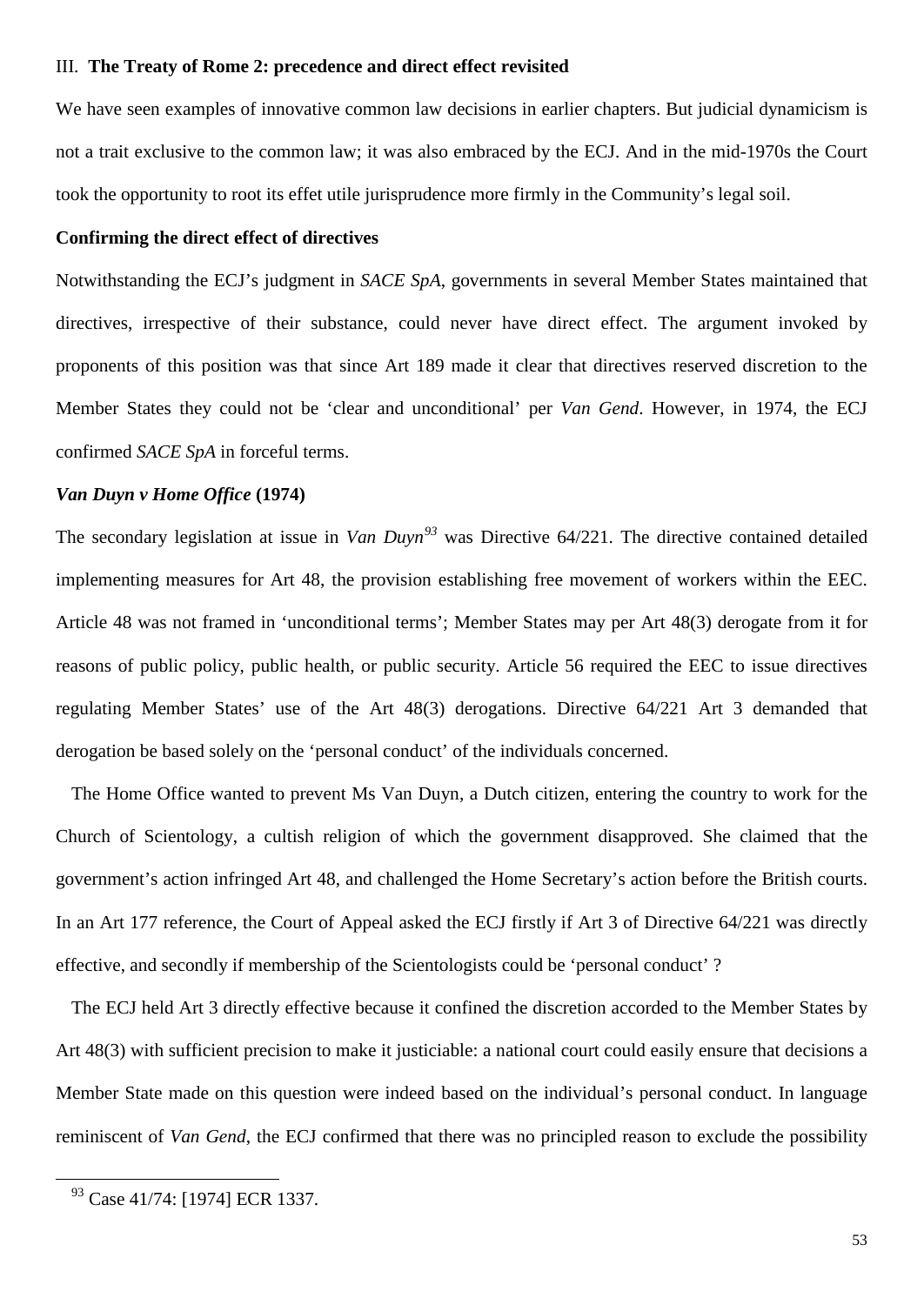that directives (wholly or in part) could be directly effective:

It is necessary to examine, in every case, whether the nature, scheme and general wording of the provision in question are capable of having direct effects on the relations between Member States and individuals.<sup>[94](#page-53-0)</sup>

But while the British government's arguments were rejected on this point, the ECJ also decided membership of the Scientologists could be 'personal conduct'. The British court could thus hold that Van Duyn's exclusion did not breach EEC law.

The ECJ's decision might be thought as much an exercise in diplomacy as law-making.<sup>[95](#page-53-1)</sup> Judgment was delivered just before the UK's 1975 referendum. By permitting the Home Secretary to exclude Ms Van Duyn while simultaneously upholding *SACE SpA*, the Court reaffirmed a principle of long-term significance to efforts to enhance EEC law's 'effet utile', while handing British supporters of EEC membership a precedent to refute opponents' claims that remaining in the Community required surrendering control over such basic issues as excluding undesirable foreign citizens. One cannot gauge if *Van Duyn* did influence voting behaviour in the referendum, or ascertain if the ECJ was consciously (if covertly) pursuing an avowedly political agenda, but it would be rash to exclude either possibility.

### **The horizontal direct effect of treaty articles—***Walrave and Koch* **(1974)**

A common thread in all of the ECJ's effet utile case law discussed so far has been that the 'defendant' was a governmental body of some sort. A more complicated question presented itself to the ECJ in *Walrave and*  Koch v Union Cycliste Internationale.<sup>[96](#page-53-2)</sup> The defendant was a private sector organisation—the Union Cycliste International. The UCI was the governing body for the sport of cycle racing on roads. In formal terms, it had no governmental basis. One of the rules which it applied to cycle racing was that cyclists themselves and their motor-cycle pacemakers had to be of the same nationality. The rule was challenged by two Dutch pacemakers who wished to work for non-Dutch teams. Undoubtedly, if the rule had been

 $94$  Ibid, at para 12.

<span id="page-53-1"></span><span id="page-53-0"></span><sup>95</sup> For a searching analysis see Weiler J (1986) 'Eurocracy and mistrust . . .' *Washington Law Review* 1103.

<span id="page-53-2"></span><sup>96</sup> Case 36/74: [1974] ECR 1405.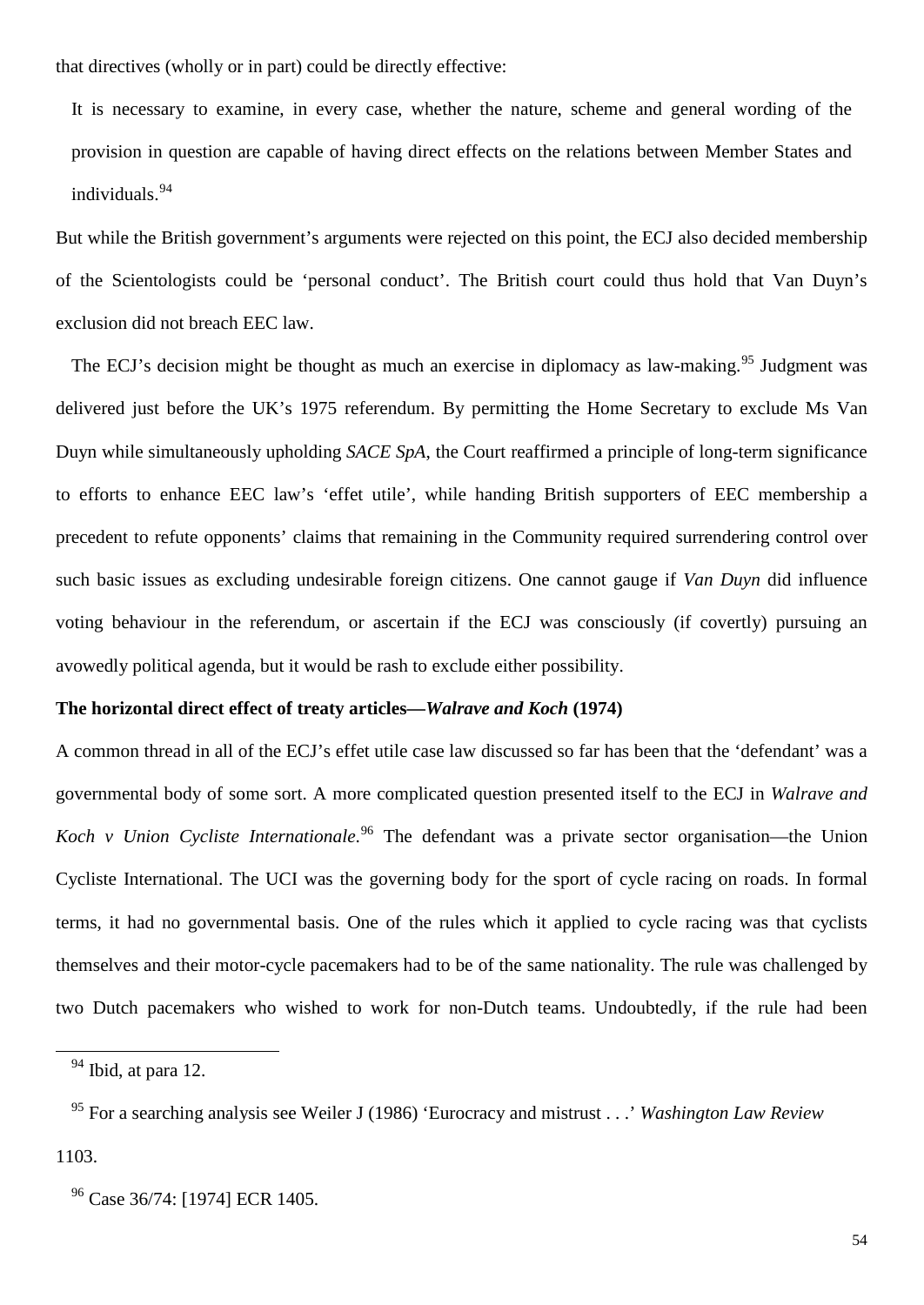imposed by a Member State law then the law would breach various directly effective Treaty provisions: the Art 7 prohibition on nationality-based discrimination; the Art 48 presumption of free movement of (employed) workers; and the Art 59 presumption of free movement of (self-employed) workers. (The ICU's rule would also breach the terms of an important piece of secondary legislation (Regulation 1612/68) which laid down detailed provisions concerning the free movement of workers.) In such circumstances, the Treaty articles and regulation could be said to be *vertically directly effective*; ie the legal action is upwards from a citizen against a government body. The question raised in *Walrave* was whether these provisions were also applicable in legal actions between individuals and/or companies; ie whether the provisions were *horizontally directly effective*. The ECJ considered that the Treaty articles and Regulation 1612/68 were directly effective in both vertical and horizontal planes:

[17] Prohibition of such discrimination does not only apply to the action of public authorities but extends likewise to rules of any other nature aimed at regulating in a collective manner gainful employment and the provision of services.

[18] The abolition as between Member States of obstacles to freedom of movement for persons and to freedom to provide services, which are fundamental objectives of the Community . . ., would be compromised if the abolition of barriers of national origin could be neutralised by obstacles resulting from the exercise of their legal autonomy by associations or organisations which do not come under public law.

[19] Since, moreover, working conditions in the various Member States are governed by means of provisions laid down in law or regulations and sometimes by agreements and other acts concluded by private persons, to limit the prohibitions in question to acts of a public authority would risk creating inequality in their application.

The teleological basis for this conclusion is readily apparent. One such reason related to the fact that very substantial amounts of economic activity within the Community were carried out in the private sector. If all these activities were placed beyond the reach of directly effective EEC law, the substantive scope of the 'common market' would be very tightly constrained. A second reason for according horizontal direct effect to EEC law arose from the differential allocation among the Member States of particular types of economic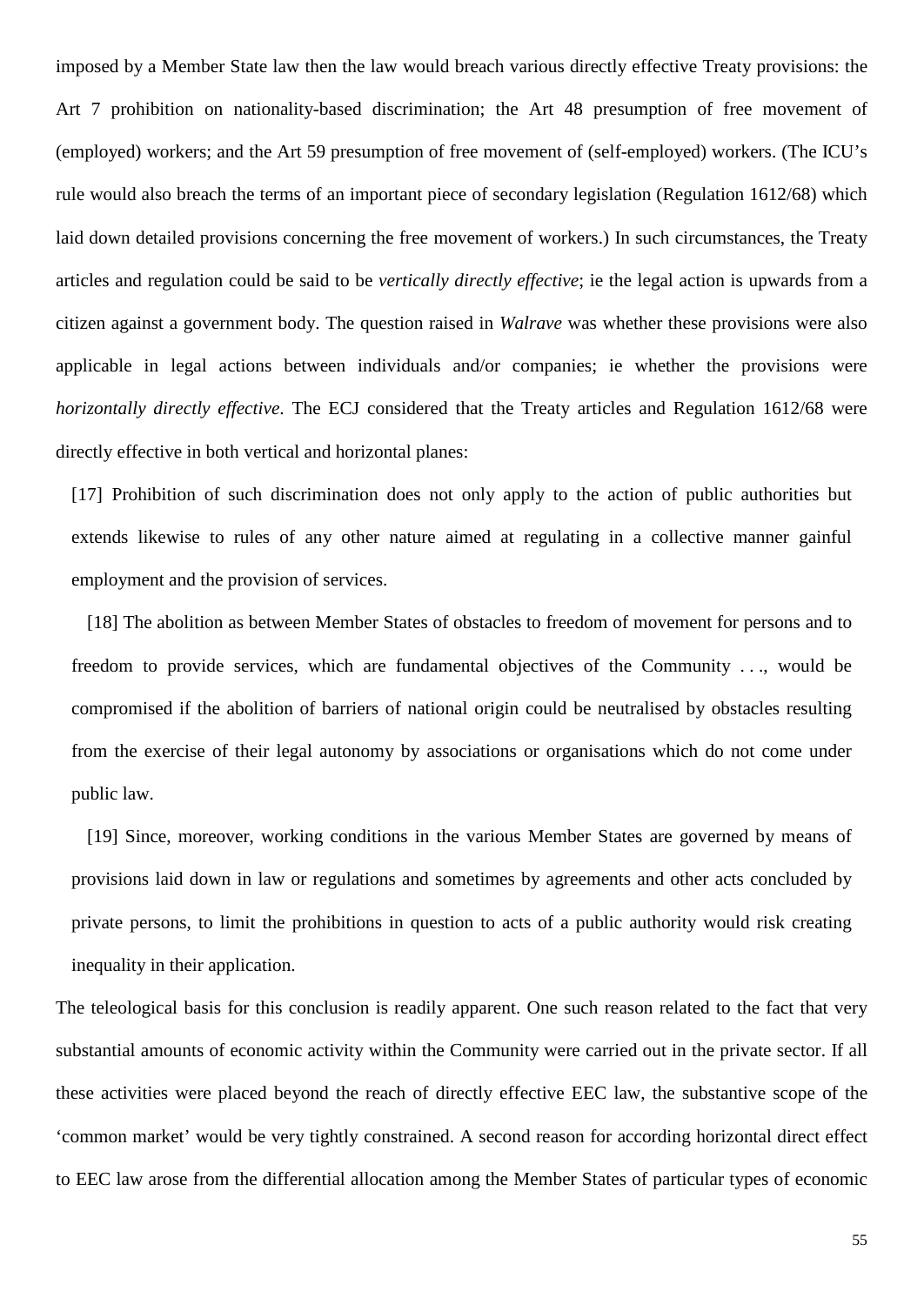activity between the public and private sectors. If, for example, railways were run as a governmental concern in Member State A, then relevant EEC laws would affect the operation of the railway system in that country even if the EEC laws were only directly effective in the vertical plane. But if EEC law had only vertical direct effect, it would not affect the operation of railways in Member State B where railways were a private sector responsibility. A third—and obviously related—reason was to remove the possibility that some Member State governments might try to negate the impact of EEC law on some areas of economic activity by formally transferring responsibility for their conduct or supervision from public sector bodies to private sector organisations.

It is notable that the ECJ did not engage at all in *Walrave* with potentially tortuous arguments as to whether the ICU could be regarded as a 'governmental body' for the purposes of EEC law. One could readily offer a plausible rationale to sustain that conclusion; namely that the ICU controlled an important area of economic activity which would presumably have to be regulated by a government body if the ICU did not exist. Rather the ECJ concluded that the notion that non-governmental bodies were legitimate targets of Community law controls was uncontentious. This seems a logical extension of *Van Gend's* principle that the Treaty bestowed rights on individuals. If effective realisation of those rights depended on other individuals respecting reciprocal obligations, it seemed obvious that those individuals should resolve disputes as to the meaning of EEC law in their national courts. *Walrave* expressly identified horizontal direct effect as a characteristic of Treaty articles and regulations. And it would seem plausible to conclude on the basis of *Walrave* that any Commission decision that was addressed to a private sector organisation would also give rise to horizontal direct effect. If narrowly construed, *Walrave* is perhaps authority only for the proposition that horizontal direct effect reaches only certain private sector regulatory bodies, and not to individuals or companies. However, the ECJ wasted little time in confirming that horizontal direct effect could reach into the smallest nooks and crannies of private sector economic activity.

### **The justiciability test and the horizontal direct effect principle reaffirmed and expanded—**

# *Defrenne v SABENA* **(1976)**

Just as the form which EEC legislation took could not preclude enforcement by national courts, neither does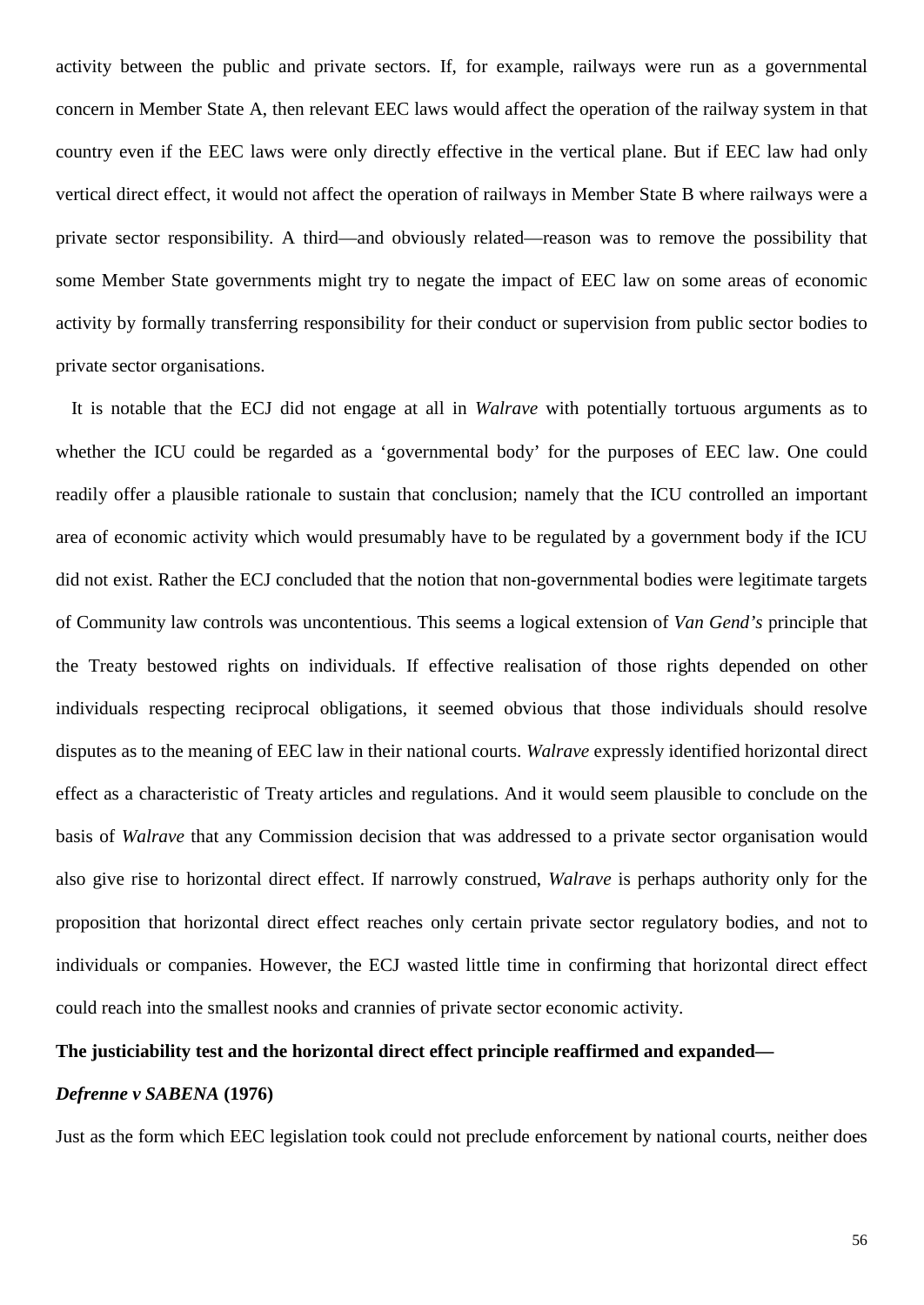it assure that end. We saw in *Chandler v DPP[97](#page-56-0)* that putting a prerogative power into statutory form did not necessarily make it justiciable. In *Defrenne v SABENA,[98](#page-56-1)* the ECJ drew a similar conclusion regarding direct effect.

Article 119 required Member States to 'ensure and maintain the principle that men and women should receive equal pay for equal work.' Ms Defrenne worked as an air hostess for SABENA, a Belgian airline which was essentially owned and managed by the Belgian government. SABENA paid its hostesses less than male stewards for identical duties. While admitting discrimination, SABENA claimed Art 119 was not directly effective. SABENA contended that Art 119's principle was too complex an economic concept to be justiciable before national courts; more detailed legislation explaining the meaning of equal pay and equal work would be needed before Art 119's principle became 'unconditional'.

The ECJ was only partly convinced by this argument. It held that gender discrimination could take two forms: 'direct and overt' or 'indirect and disguised'. Direct discrimination arose where (as for Ms Defrenne) differing wages were paid for exactly the same job, or where discrimination was specifically permitted in legislation or collective labour agreements. Such inequality could be detected by: 'purely legal analysis . . . the court is in a position to establish all the facts which enable it to decide whether a woman is receiving lower pay than a male worker.<sup>[99](#page-56-2)</sup> However indirect discrimination, involving inequality between different jobs or industries could only be established against more detailed legislative criteria. Not until such legislation had been enacted could the prohibition on indirect discrimination become directly effective. Once again, the ECJ stressed that it is the nature, not the source, of the EEC law that determines its enforceability in domestic courts.

An equally important element of *Defrenne* was the ECJ's conclusion that Art 119's justiciable terms were enforceable in national courts in a very expansive horizontal sense. Given that SABENA was in formal terms a public sector body, the case could have been resolved on the basis that Ms Defrenne's action was vertical in nature. However as in *Walrave*, the ECJ rejected any need to find a 'governmental element' to

<span id="page-56-0"></span> $97$  See 'V. 'Justiciability' revisited—are all statutory powers subject to full review?', ch 4, pp 113–114.

<span id="page-56-1"></span><sup>&</sup>lt;sup>98</sup> Case 43/75: [1976] ECR 455.

<span id="page-56-2"></span> $99$  Ibid, at paras 22–23.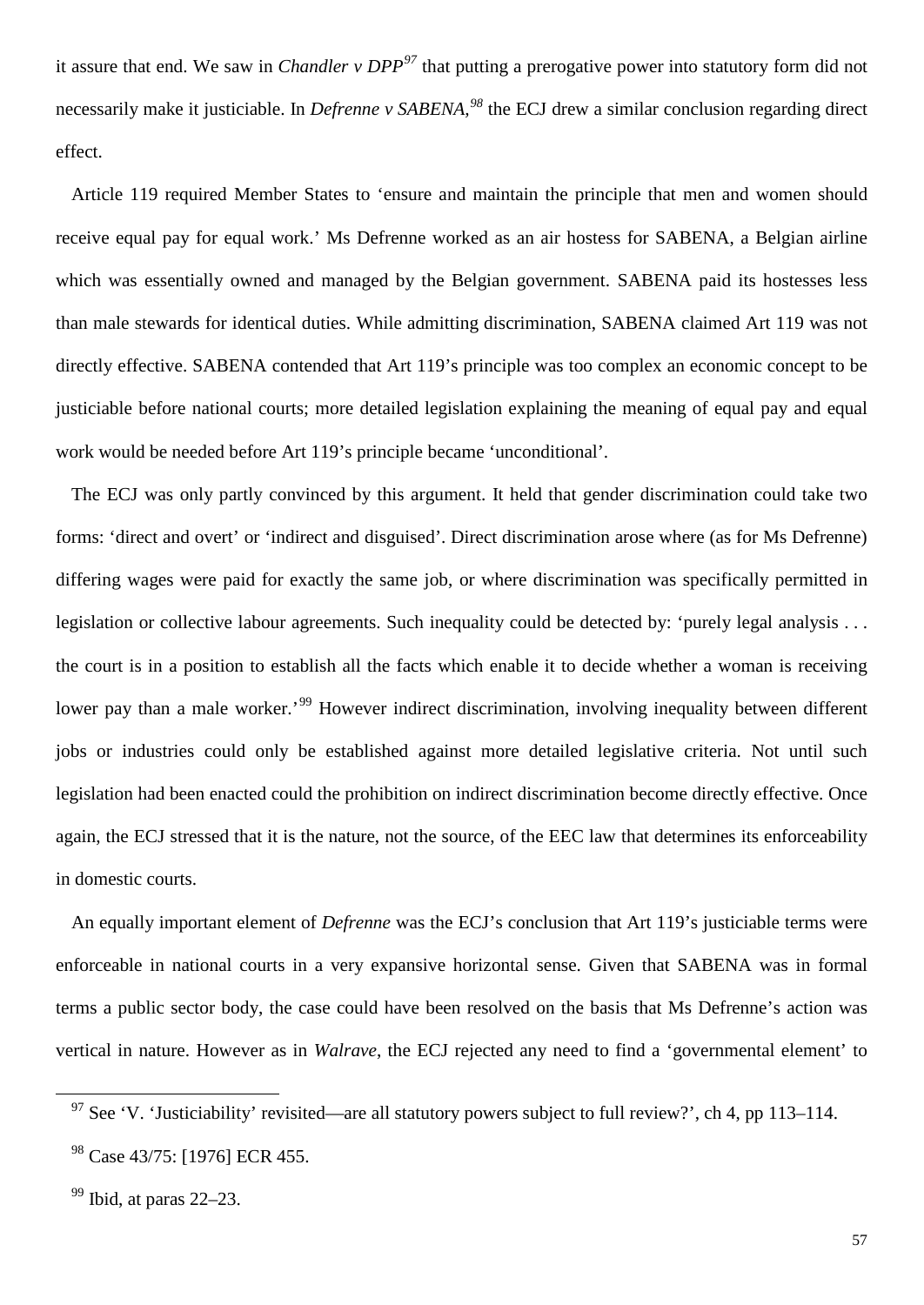SABENA's activities. Rather, the Court concluded that all economic activity—even to the level of contracts between individuals—was controlled by Art 119:

[39] Since Article 119 is mandatory in nature, the prohibition on discrimination between men and women applies not only to the action of public authorities, but also extends to all agreements which are intended to regulate paid labour collectively, as well as to contracts between individuals.

As we will subsequently see, the horizontal direct effect of directives proved a more contentious issue. But before that question was broached, the ECJ once again underscored the unambiguous nature of the precedence principle.

### **Immediate precedence:** *Simmenthal* **(1977)**

-

As suggested earlier, the evident willingness of the Italian Constitutional Court in *Frontini* to reconstrue domestic constitutional principles in a fashion which mirrored the requirements of the effet utile jurisprudence did not immediately lead to a reversal of the Court's judgment in *Costa. Simmenthal[100](#page-57-0)* concerned the compatibility of certain Italian laws regulating meat imports with EEC law. The Italian court hearing Simmenthal's claim referred two questions to the ECJ. The first related simply to the domestic law's substantive compatibility with the EEC regulations, and need not concern us here. The more important question concerned the consistency with EEC law of the Italian constitution's requirement that Italian legislation which breached international obligations could only be invalidated or disapplied by the Italian Constitutional Court. It could not be disapplied by an inferior court such as the one hearing Simmenthal's claim. Some considerable time would elapse before a case had made its way to the Constitutional Court, during which the Italian law in issue would remain in force.

The ECJ held that it was not enough that a Member State's courts give effect to the precedence of EEC law *eventually*: domestic courts had to do so *immediately*. It was the duty of *any* national court to 'disregard forthwith' any national law conflicting with EEC law: 'without waiting until those measures have been eliminated by action on the part of the national legislature concerned . . . or of other constitutional

<span id="page-57-0"></span><sup>100</sup> *Amministrazione delle Finanze dello Stato v Simmenthal SpA (Simmenthal II)*: Case 106/77: [1978] ECR 629.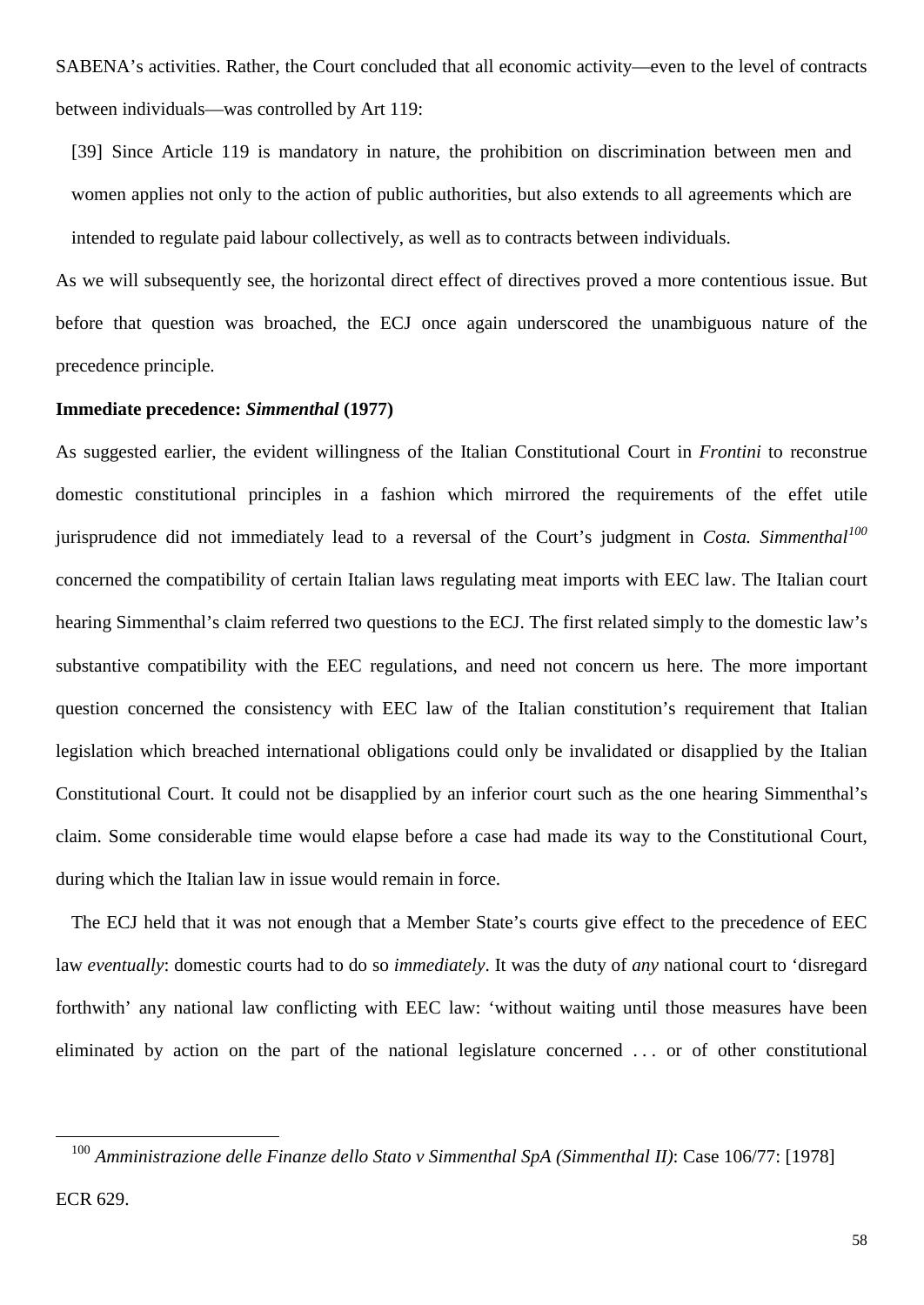authorities.'<sup>[101](#page-58-0)</sup>

Several more years passed before the Italian Constitutional Court refashioned Italy's domestic constitutional law principles to meet this ECJ requirement. In 1984 in *Granital SpA*, the Court—with some delicacy—held that its previous decisions had to be reconsidered. The gist of its conclusion was that, as a matter of Italian constitutional law, its previous holding in *Costa* was incorrect:

... [O]n the basis of Article 11 of the Constitution—as stated above—the full and continuous application of Community law is guaranteed. Directly applicable EEC legal provisions enter and stay in force in Italy on the same basis, without their direct effect being impaired by any municipal statute. It is irrelevant, for this purpose, whether a statute was previously or subsequently enacted. A Community regulation is in any event paramount with regard to the matters it covers  $\ldots$  <sup>[102](#page-58-1)</sup>

In the meantime, a quite different attitude was struck by France's *Conseil d'Etat*. The *Conseil's* 1980 judgment in *Cohn-Bendit* offered a clear message that not only did it reject the ECJ's claim to have sole jurisdiction to determine the status of EEC law in domestic legal systems, but also that it was not even willing to allow French law to match the ECJ's requirements on the principles of precedence and direct effect. *Cohn-Bendit* bluntly refuted the ECJ's conclusion in *SACE SpA* and *Van Duyn* and held that an EEC directive could not be directly effective at all in certain situations.

## **Effet utile before the** *Conseil d'etat:* **the Cohn-Bendit controversy**

In May 1968, student-led protests against the French government threatened the overthrow of the existing constitution. Daniel Cohn-Bendit, a German national studying in Paris, was a leader of the protest. 'Danny the Red', as he was popularly known, was subsequently deported and banned from re-entering France, on the obvious ground that he posed a threat to public order.

Ten years later, Cohn-Bendit's revolutionary fervour had dimmed, and he was offered a job in France. The entry ban was still however in place. He claimed before the French courts that the ban infringed his rights under Art 48, unless it was justified under the Art 48(3) derogations. As we saw in *Van Duyn*, Directive

 $101$  Ibid, at para 7.

<span id="page-58-1"></span><span id="page-58-0"></span><sup>102</sup> *Granital SpA v Amministrazione delle Finanze dello Stato* (Decision 170 of 8 June 1984) (1984) *CML Rev* 756 at 761–762—unofficial translation.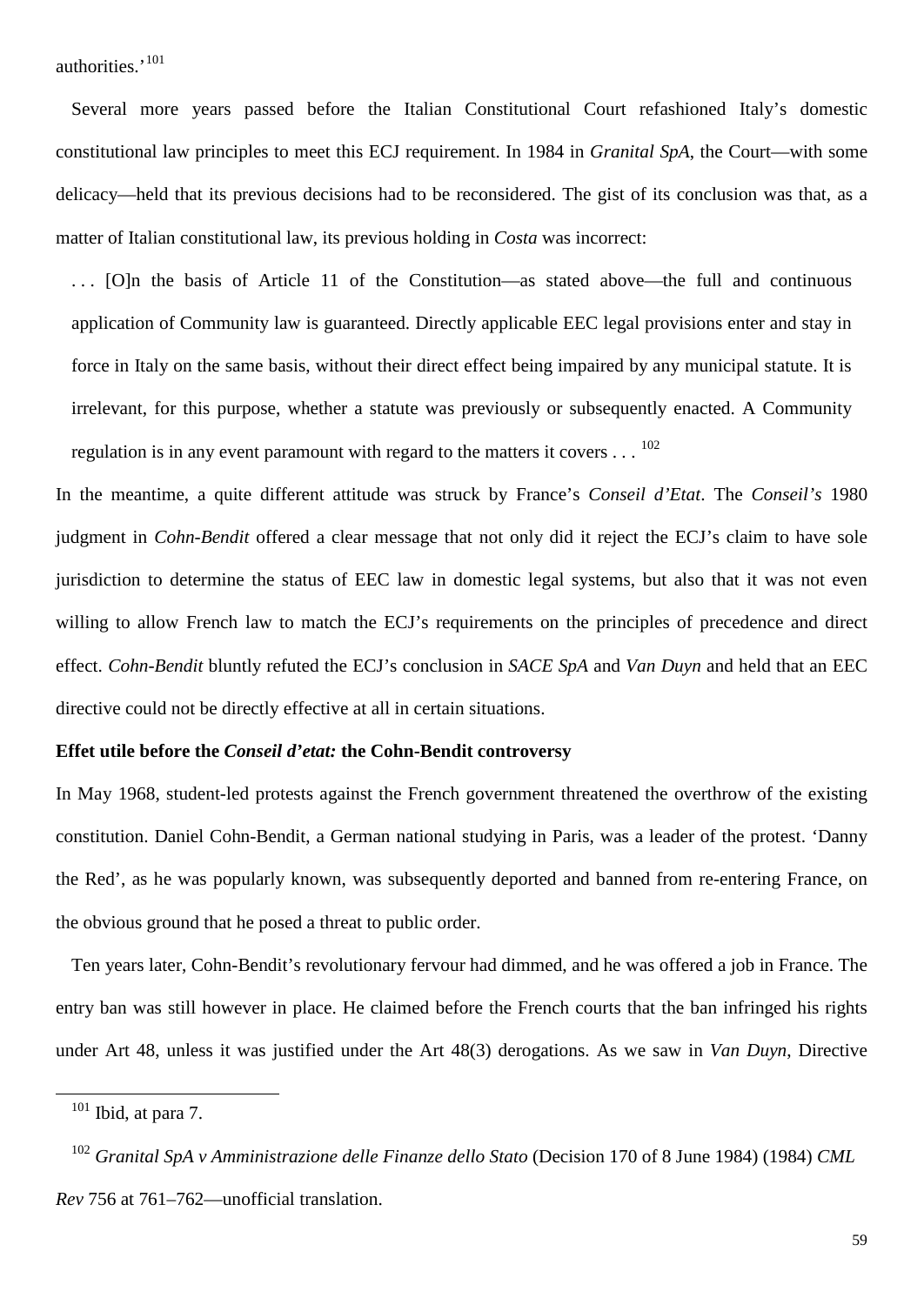64/221 allowed those derogations to be invoked only if the threat to public order, public safety, or public health arose from the individual's personal conduct. Cohn-Bendit was in effect asking the French court to conclude that his personal conduct no longer threatened public order, and thence overturn the banning order.

The French court hearing the case tried to make a reference to the ECJ concerning the direct effect of Directive 64/221, but was forbidden to do so by the *Conseil d'Etat*. The French government had in the interim revoked the exclusion order, but it invited the *Conseil d'Etat* to rule whether, as a matter of French constitutional law, Directive 64/221 could be directly effective. The *Conseil d'Etat* simply concluded that directives could not have direct effect in these circumstances.<sup>[103](#page-59-0)</sup> The Treaty's framers had stated in Art 189 that a regulation would be directly applicable and binding in its entirety; it could therefore be directly effective. That the framers had not said so about directives, but had specifically granted Member States discretion in implementing the law, must mean that they envisaged that directives would not have direct effect.

The *Conseil d'Etat* restricted its search for the meaning of EEC law solely to the Treaty's text, rejecting the ECJ's teleological approach to interpretation. From a narrowly legalistic perspective, the *Conseil's* conclusion has some merit, but it is utterly inconsistent with both the *Costa* and *Van Gend* principles. The *Conseil d'Etat's* judgment rejects the proposition that the interpretation of EEC law is ultimately a matter for the ECJ. If the courts in France could assert an unchallengeable jurisdiction to determine the meaning of EC law in France, no doubt other superior courts in other Member States could assert a similar power in respect of their own countries. In that event, the supremacy and direct effect principles would be completely undermined. One commentator describes *Cohn-Bendit* as: 'a clear and deliberate act of defiance . . . a blow at the foundations of the community.'[104](#page-59-1)

It is impossible to gauge to what extent the *Conseil d'Etat* was following a nationalistic political agenda, and how far it was motivated by a genuine belief in the legal integrity of its conclusion. Much the same ambiguity seemingly pervades the UK courts' initial efforts to address the constitutional implications of

<span id="page-59-0"></span>-

<span id="page-59-1"></span><sup>104</sup> Hartley T (1988) *The foundations of European Community law* p 232. Ch 8 of Hartley's book offers an interesting discussion of the various Member States' responses to the precedence and direct effect issues.

<sup>103</sup> *Minister of the Interior v Cohn-Bendit* [1980] 1 CMLR 543.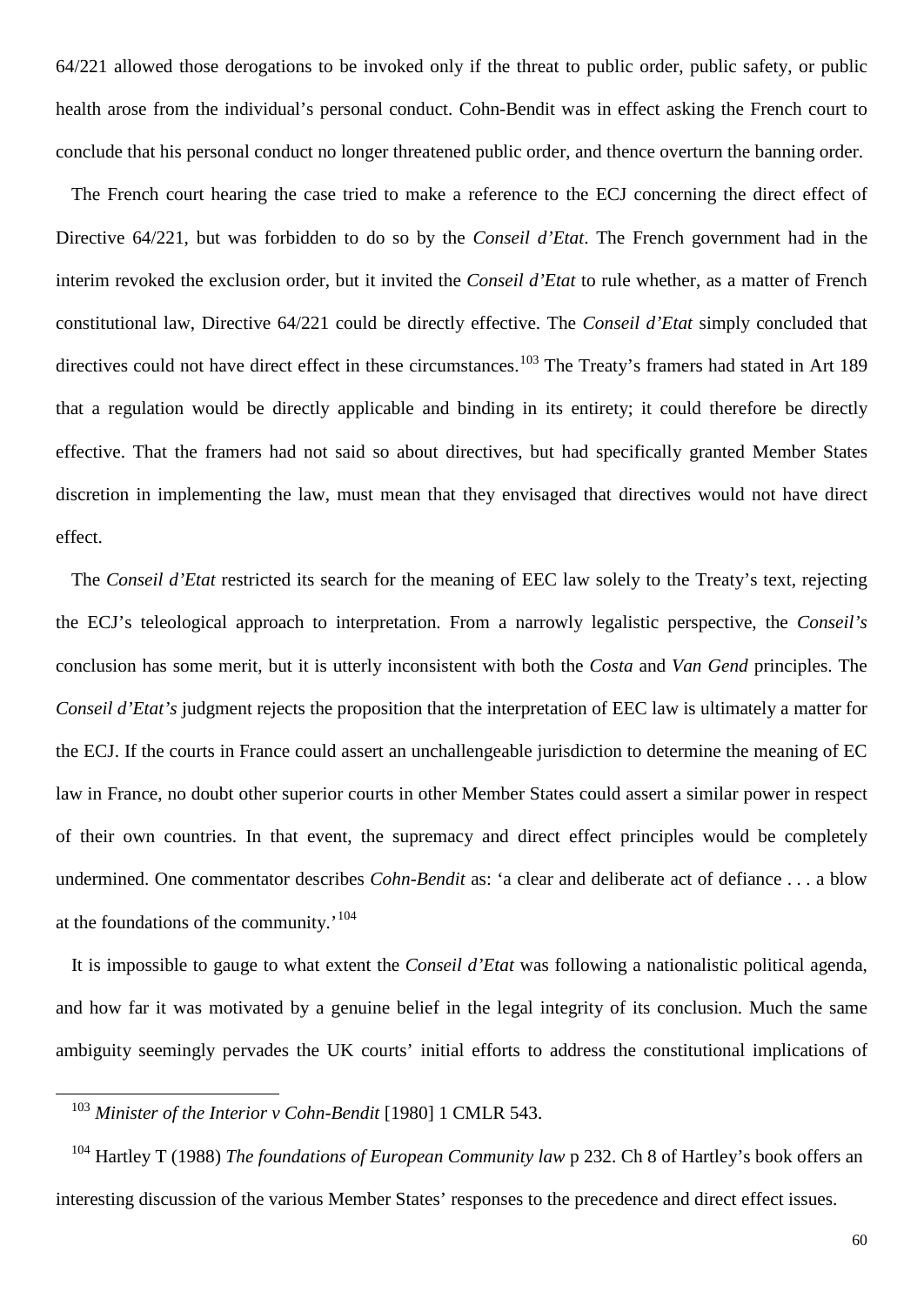accession.

#### IV. **EEC law, parliamentary sovereignty, and the UK courts: phase one**

The UK judiciary's earliest encounters with EEC law suggested that the radical principles of *Van Gend, Costa*, and *Internationale*, and Parliament's evident attempt to enact those principles in the ECA 1972, would meet a trenchant restatement of orthodox Diceyan theory. Lord Denning's non-committal attitude in *Blackburn* was soon followed with a somewhat firmer view in *Felixstowe Dock and Railway Co v British Docks Board*. [105](#page-60-0) The case raised the possibility that the provisions of a Bill shortly to be enacted would contravene Art 86's rules on competition law. However Lord Denning did not think that possibility raised a difficult constitutional issue:

It seems to me that once the Bill is passed by Parliament and becomes a Statute, that will dispose of all this discussion about the Treaty. These courts will have to abide by the Statute without regard to the Treaty at all. $106$ 

It is not clear if Lord Denning felt that the ECA 1972 had not limited Parliament's sovereignty, or whether it simply could not do so. Nevertheless, in his view, the ECJ's 'new legal order' had apparently not taken root in British constitutional soil.

Lord Denning seemed to adopt a different approach in respect of the ECJ's adherence to teleological methods of treaty and legislative interpretation. In *H P Bulmer Ltd v J Bollinger SA*, he suggested British judges would have to forgo their traditional, literalist techniques, and:

follow the European pattern. No longer must they examine the words in meticulous detail. No longer must they argue about the precise grammatical sense. They must look to the purpose or intent. . . . They must divine the spirit of the Treaty and gain inspiration from it. If they find a gap, they must fill it as best they can.  $107$ 

<span id="page-60-0"></span> $105$  [1976] 2 CMLR 655, CA.

<span id="page-60-1"></span> $106$  Ibid, at 659.

<span id="page-60-2"></span><sup>&</sup>lt;sup>107</sup> [1974] 3 WLR 202 at 216, CA.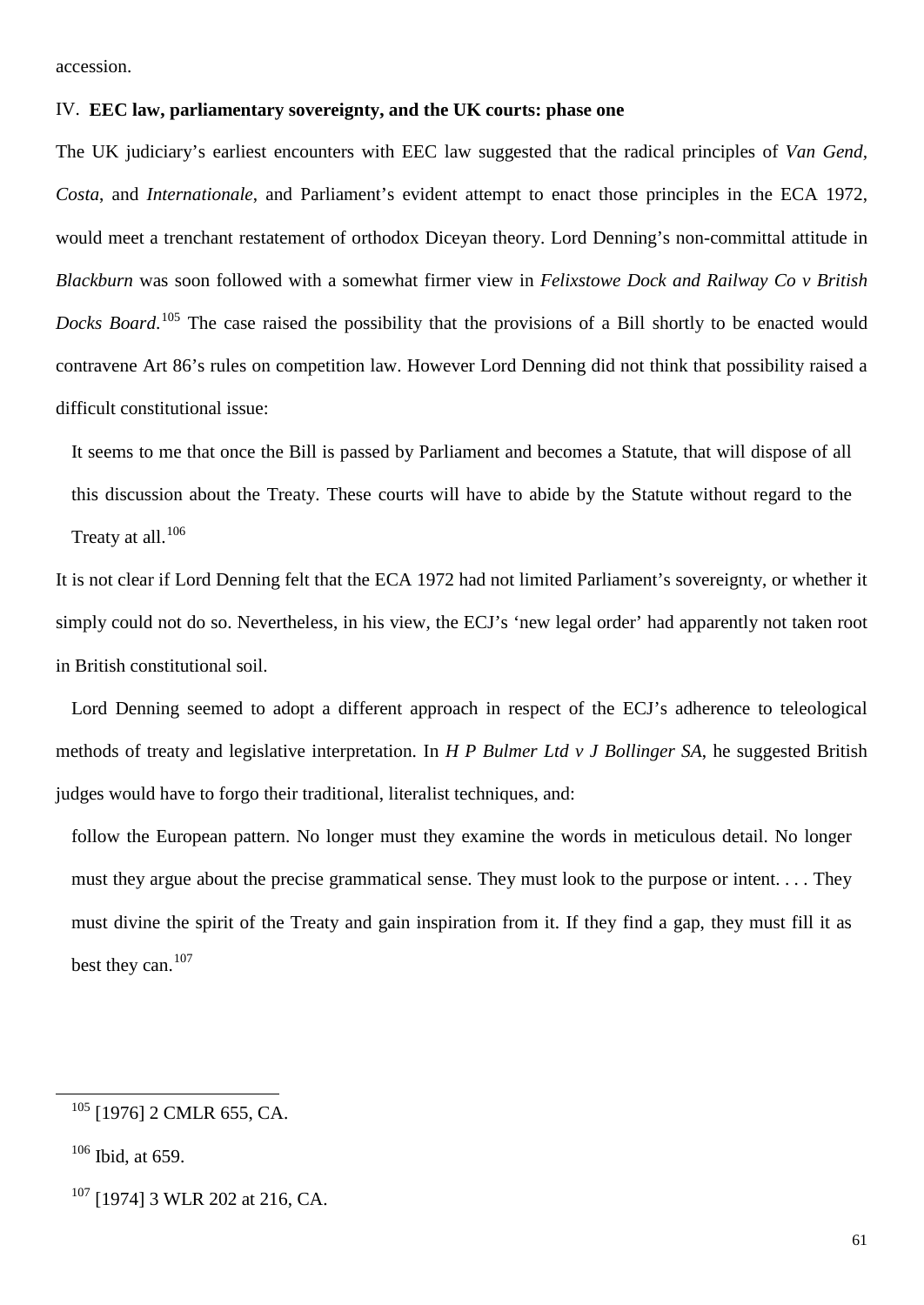Lord Denning's advice<sup>[108](#page-61-0)</sup> extended however only to the Treaty and to EEC legislation, not to British statutes. Domestic legislation, it seemed, even if dealing with EC matters, would still be interpreted according to orthodox principles. It came therefore as a surprise when Lord Denning himself advocated a radical break with constitutional tradition some two years later.

#### **The end of the doctrine of implied repeal?** *Macarthys v Smith* **(1979)**

*Macarthys Ltd v Smith[109](#page-61-1)* arose from an Art 119 dispute. Mrs Smith was employed at a lower wage by Macarthys than the man who previously did her job. She claimed this breached Art 119. Macarthys contended that the British courts should apply the relevant British legislation (the Equal Pay Act 1970 as amended by the Sex Discrimination Act 1975), which forbade discrimination only between men and women doing the same job for the same employer simultaneously. If Macarthys' interpretation of the domestic legislation was correct, the British courts faced a difficulty. For British purposes, Art 119 came into force in 1973. The Sex Discrimination Act was passed two years later. Should the later Act prevail, as Dicey's theory would suggest? Or should EEC law, per *Costa*, be regarded by the court as the superior form of law?

In the Court of Appeal, Lord Denning thought that a literal reading of the British legislation supported Macarthys' claim. However, following his own advice in *Bulmer*, he rejected a literalist approach. Rather, the Act should be construed subject to the 'overriding force' of the Treaty 'for that takes priority even over our own statute.<sup>'[110](#page-61-2)</sup> Denning's own view of Art 119 was that its prohibition on unequal pay extended beyond 'same time' situations to successive employment.<sup>[111](#page-61-3)</sup> Construing the Treaty and the 1975 legislation: 'as a harmonious whole  $\dots$  intended to eliminate discrimination against women',  $^{112}$  $^{112}$  $^{112}$  Denning found in Mrs

<span id="page-61-0"></span><sup>108</sup> Reiterated, reinforced and also applied to other Treaties in *Jones Buchanan & Co Ltd v Babco Forwarding and Shipping (UK) Ltd* [1977] QB 208, CA.

<span id="page-61-1"></span><sup>109</sup> Case 129/79: [1979] 3 All ER 325, CA.

 $110$  Ibid, at 329.

<span id="page-61-3"></span><span id="page-61-2"></span><sup>&</sup>lt;sup>111</sup> Ibid. Denning was in a minority on this point. The majority (Cumming-Bruce and Lawton LJJ) were uncertain as to Art 119's scope, and referred the question to the ECJ. They seemed to agree however with Denning's approach to the constitutional issue.

<span id="page-61-4"></span> $112$  Ibid.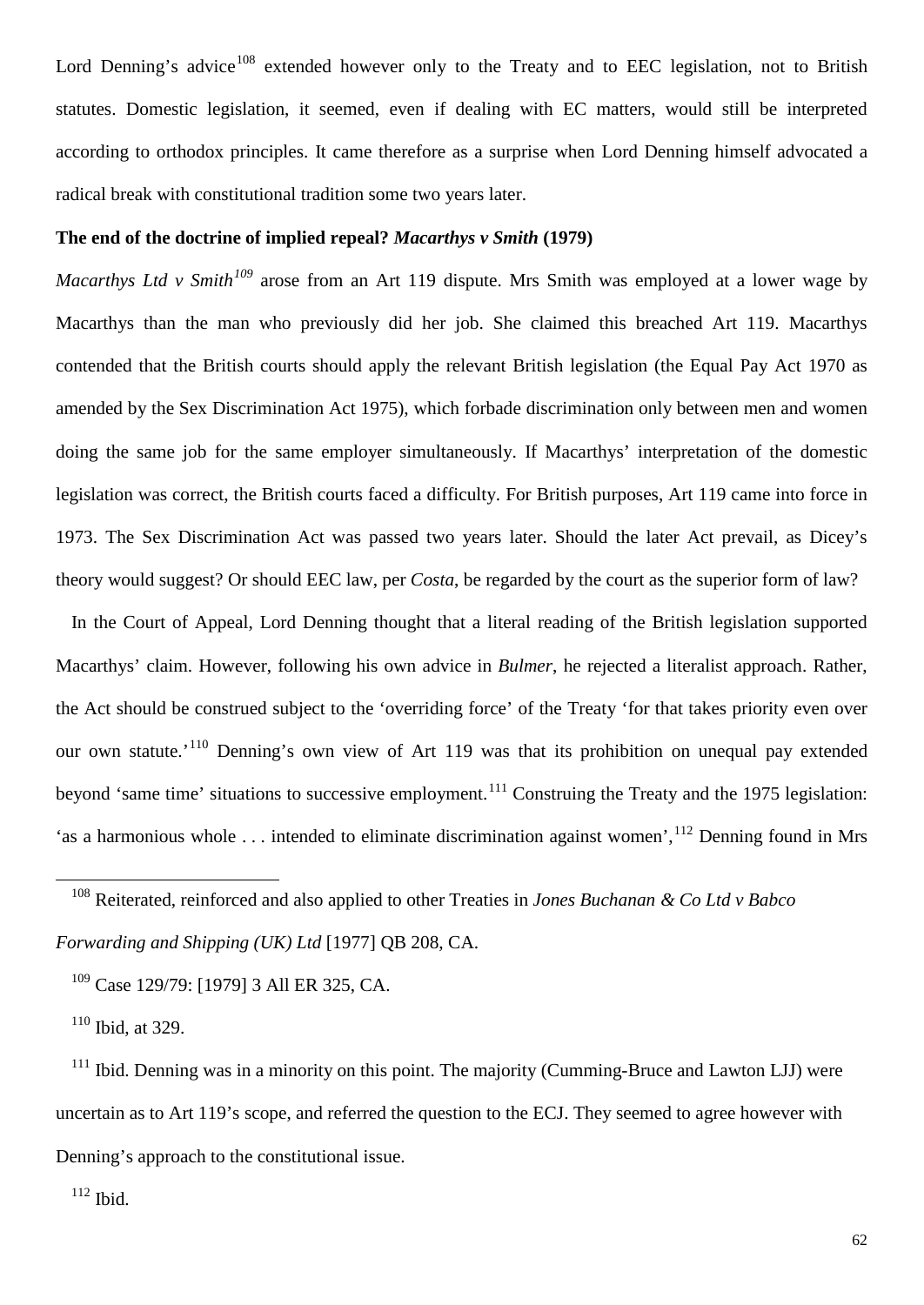Smith's favour.

Denning suggested he was obliged to adopt this expansive interpretive strategy because of the ECA 1972, s 2. That would in itself give the ECA a somewhat 'special' status, but Denning's argument went beyond technical questions of interpretation. He also concluded that s 2 had abolished the doctrine of implied repeal for British statutes affecting EEC matters. Domestic courts should assume that if ever a British statute was impliedly inconsistent with an EEC obligation the inconsistency arose because Parliament had erred in the language chosen: legislators could not have intended to achieve such a result, so the courts would save them from the consequences of their mistake by according precedence to EEC law.

This radical contention endows the ECA with a very 'special' constitutional status.<sup>[113](#page-62-0)</sup> In effect, Denning's judgment in *Macarthys* recognised a weak 'manner and form' entrenchment of the precedence and direct effect of EEC law (the 'manner and form' in issue being a special form of words rather than an enhanced majority). These values were not however substantively entrenched, for:

If the time should come when Parliament deliberately passes an Act with the intention of repudiating the Treaty or any provision of it . . . and says so in express terms then I should have thought it would be the duty of our Courts to follow the statute of our Parliament. I do not envisage any such situation.... Unless there is such an intentional and express repudiation of the Treaty, it is our duty to give priority to the Treaty.<sup>[114](#page-62-1)</sup>

Denning did not explain how the 1972 Parliament had managed to bind itself and its successors in this (limited) way. There is, as we have repeatedly suggested, no obvious legal principle supporting such a conclusion. One must therefore conclude that Denning was recognising a new 'ultimate political fact'—that accession to the EEC had in some (evidently rather mysterious fashion) 'revolutionised' orthodox constitutional understandings.

This argument rests on the presumption that the political, economic, and foreign policy implications of acceding to the Treaty were so profound that the courts had to assume a new, protective role. The

<span id="page-62-0"></span><sup>&</sup>lt;sup>113</sup> An excellent analysis is offered in Allan T (1983) 'Parliamentary sovereignty: Lord Denning's dexterous revolution' *OJLS* 22.

<span id="page-62-1"></span><sup>114</sup> [1979] 3 All ER 325 at 329, CA.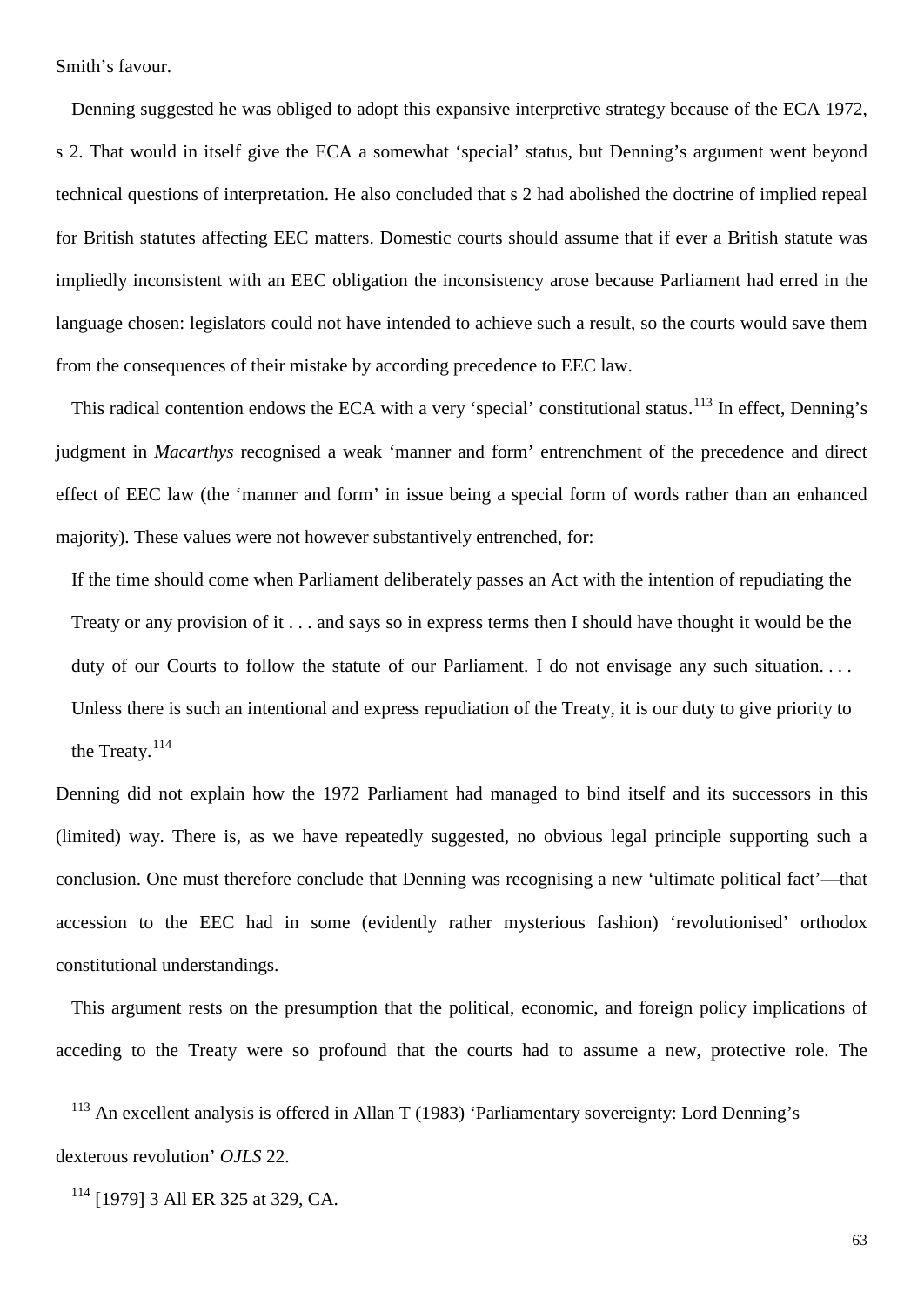presumption operates on two levels. The first, itself controversial, is that Parliament should be protected from the adverse political consequences of unintended breaches of the United Kingdom's EEC obligations. The second, more controversial still, is that UK citizens should be protected from unwittingly incompetent or deceptive parliamentary efforts to renege on the UK's EEC commitments.

We might think that, as an exercise in constitution building, such protective devices would be desirable. But they are constituent rather than interpretive values, and as such, beyond conventional understandings of the judicial role. Despite its obscure roots, Denning's judgment staked out new constitutional ground. But the House of Lords showed itself reluctant to disapprove it.

#### **A matter of interpretation?** *Garland v British Rail* **(1983)**

The issue before their Lordships in *Garland[115](#page-63-0)* was whether the Sex Discrimination Act 1975 prohibited gender discrimination in relation to concessionary travel facilities extended to British Rail's retired employees. Such discrimination seemed as though it might contravene Art 119, so the prospect again arose of a conflict between EEC law and a subsequent domestic statute.

Somewhat peculiarly, Lord Diplock (for a unanimous House) made an extensive reference to how he would approach the question if the EEC was an ordinary international law treaty:

it is a principle of construction of United Kingdom statutes . . . that the words of a statute passed after the Treaty has been signed and dealing with the subject matter of the international obligation of the United Kingdom are to be construed, if . . . reasonably capable of bearing such a meaning, as intended to carry out the obligation and not to be inconsistent with it. $116$ 

This technique would be incompatible with *Van Gend*'s 'new legal order' principle, and would thus breach the ECA 1972 s 3. It would be not 'irrelevant',  $117$  as one commentator put it, but legally indefensible from the ECJ's perspective.

Lord Diplock perhaps made this point to highlight the innovative nature of EEC law, for he did not decide

<span id="page-63-0"></span><sup>115</sup> [1983] 2 AC 751.

<span id="page-63-1"></span><sup>116</sup> Ibid, at 394–395.

<span id="page-63-2"></span><sup>117</sup> Hood-Phillips O (1982) 'A Garland for the Lords: Parliament and community law again' *LQR* 524–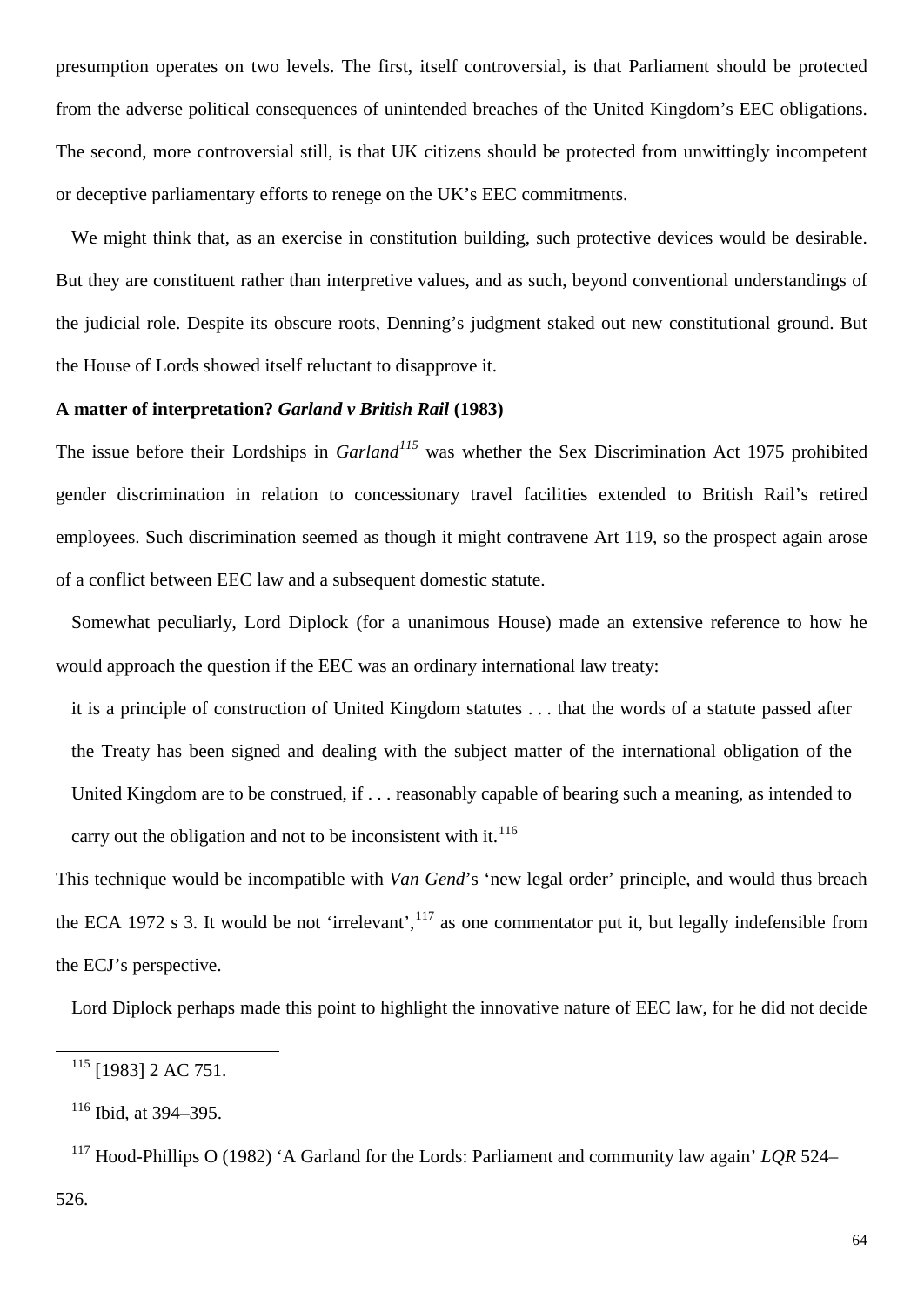the case on that basis. Rather he suggested that the ECA 1972 s 2 had introduced a new rule of statutory interpretation to which the courts were now subjected. A UK court should construe all domestic legislation in a manner respecting EEC obligations: 'however wide a departure from the prima facie meaning of the language of the provision might be needed in order to achieve consistency.<sup> $118$ </sup> In this case, the 1975 Act could be interpreted as compatible with EEC law 'without any undue straining of the ordinary meaning of the language used.'[119](#page-64-1) In that respect, Diplock shared Denning's sentiment in *Macarthys*. He also agreed with Denning that UK courts must obey a statute breaching EEC law in 'express positive terms'. He was more circumspect about the doctrine of implied repeal: this was not an appropriate case to decide that question.

Barely ten years after accession, Lords Diplock and Denning had both moved considerably from their previously Diceyan position towards the EEC's constitutional impact. They had not gone far enough to satisfy *Van Gend* and *Costa*, but the dynamicism of their respective approaches to the issue of the impact of EC law on orthodox British constitutional theory is undeniable. Yet while British courts struggled to accommodate long established principles of EEC law, the ECJ was facing jurisprudential difficulties of its own.

### V. **Direct effect—the saga continues**

As noted earlier, the ECJ had concluded that Treaty articles and regulations could be both vertically and horizontally directly effective. This characteristic of 'universal enforceability' of aspects of EEC law is an important part of the effet utile doctrine. But Art 189's text seemingly precluded the horizontal direct effect of directives; it stated they are binding only on the addressee Member State. As we have seen, the ECJ had not generally allowed textual considerations to constrain its articulation of 'the law'. We might therefore initially find its judgment in *Marshall* somewhat surprising.

<span id="page-64-0"></span> $118$  [1983] 2 AC 751 at 771.

<span id="page-64-1"></span> $119$  Ibid.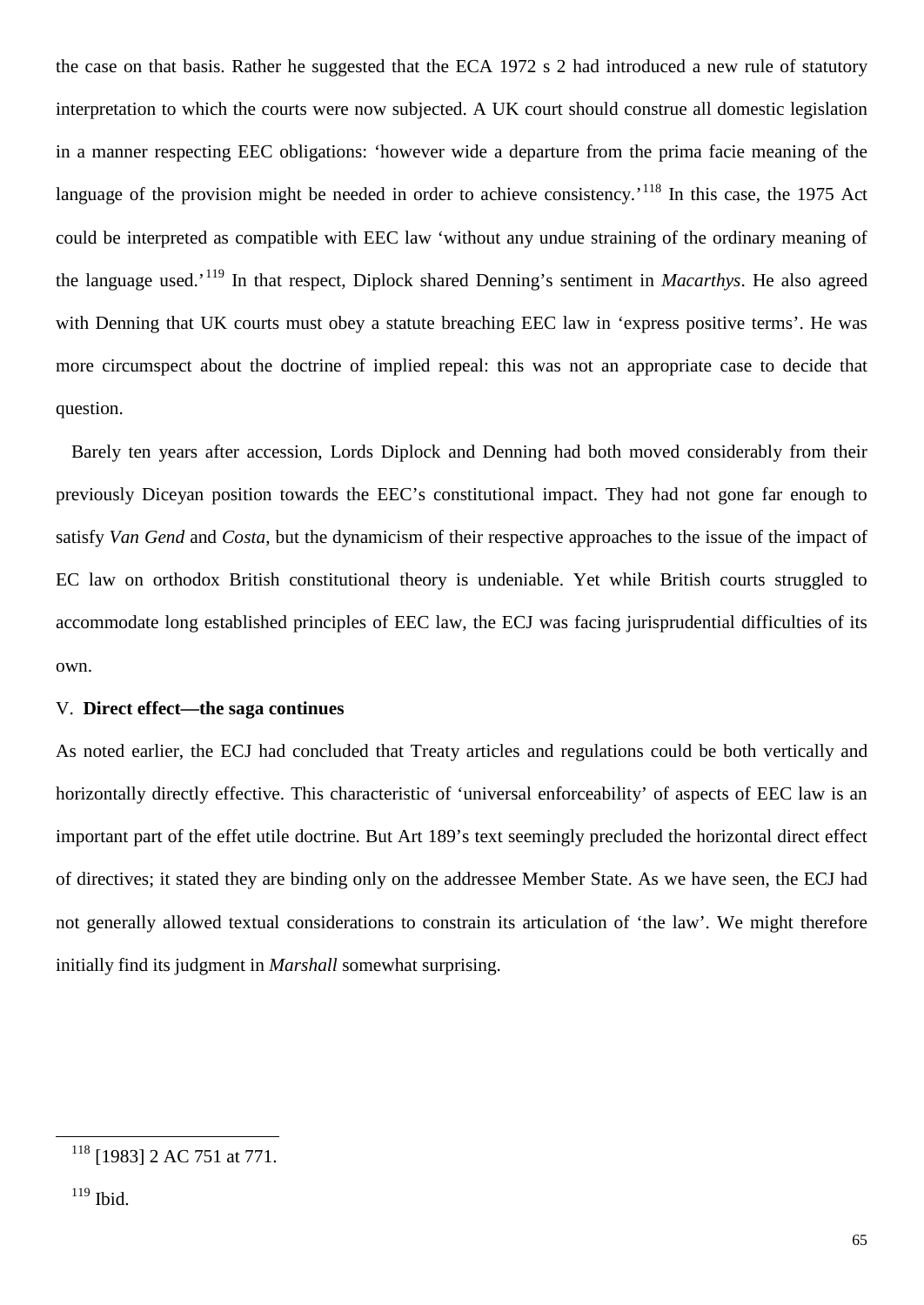#### **The horizontal and vertical direct effect of directives.** *Marshall v Southampton and South West*

#### *Hampshire Area Health Authority* **(1986)**

*Marshall*<sup>[120](#page-65-0)</sup> returned to the adequacy of the UK's attempts to implement Art 119. Mrs Marshall's employer—which was part of the National Health Service—operated a discriminatory retirement age policy: men could work until sixty-five, women had to retire at sixty. This was lawful under the UK's sex discrimination legislation, but seemed incompatible with Directive  $76/207$ .<sup>[121](#page-65-1)</sup> The Court of Appeal asked the ECJ if the Directive precluded discriminatory retirement ages, and, if so, whether Mrs Marshall could enforce the directive against her employer in the national courts.

The ECJ answered both questions affirmatively. However it then made a more general point. Directives could only be directly effective against 'public authorities': they could not be enforced in national courts against private sector organisations or individual citizens. Mrs Marshall's employer was a public or governmental body for these purposes: had she worked for a private hospital, she could not have claimed her EEC entitlements until Parliament had implemented the directive by amending the domestic legislation.

*Marshall* is a very surprising judgment for several reasons. Firstly, there was no need for the ECJ to address the general question of whether a directive could have horizontal direct effect. Mrs Marshall's case would have been resolved simply on the basis of the conclusion that her employer was a governmental body. Secondly, the judgment is premised on a literalist rather than teleological construction of the Treaty. In *Marshall*, allusions to the 'spirit, scheme and general wording' of the Treaty are notably absent, while a reference to the explicit text of Art 189 (stressing that directives are addressed only to Member States and so cannot have horizontal effect) enjoys an unusually prominent position.

That in itself is somewhat unusual. It becomes more so when one appreciates that in teleological terms the *Marshall* principle appears to run counter to the whole thrust of the ECJ's previous effet utile case law. This takes us to the third reason. *Marshall* manifestly creates the problem of partial application of EEC law that the ECJ took such pains to avoid in *Walrave* and *Defrenne* in respect of Treaty articles. Within any Member

<sup>120</sup> Case 152/84: [1986] ECR 723.

<span id="page-65-1"></span><span id="page-65-0"></span> $121$  A piece of secondary legislation which addressed some aspects of the 'indirect and disguised' discrimination adverted to in *Defrenne*.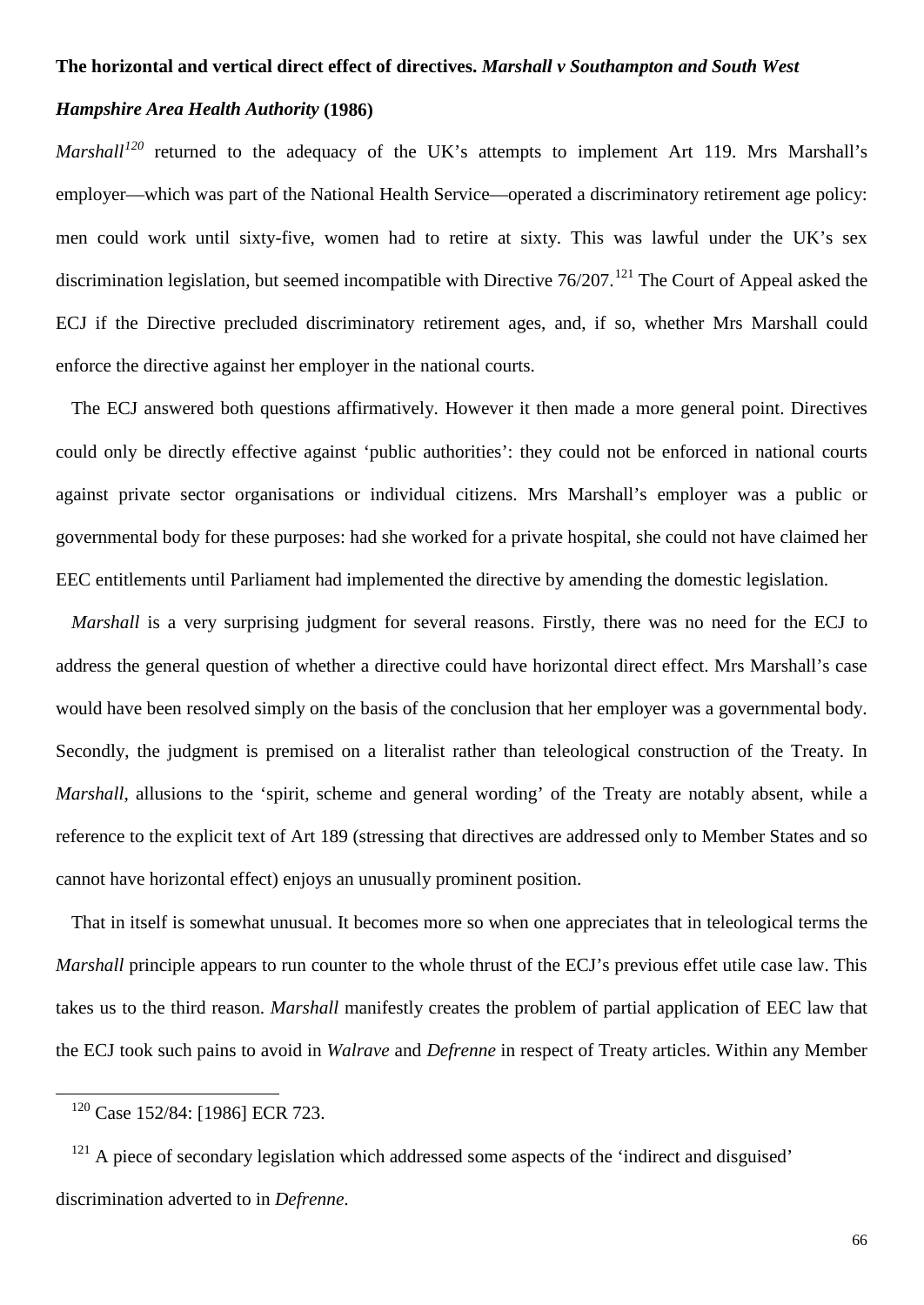State where the same kind of economic activities were carried out in the public and private sectors, the very real possibility arose that its public sector employees would have easier access to EEC benefits than private sector workers.<sup>[122](#page-66-0)</sup> Such partiality could also arise in a trans-national sense. In a Member State where, for example, health care services were provided entirely by the government, the substantive contents of directives would automatically be accessible in domestic law in respect of that area of economic activity. In a Member State where health care was largely a private sector activity, the availability of that substantive law would be contingent on the Member State having properly implemented the directive in domestic law. And it need hardly be said that the various Member States had very different traditions concerning allocation of particular economic activities to the public and private sectors.<sup>[123](#page-66-1)</sup> These are hardly subtle points. It must have been apparent to the ECJ that its judgment would create these problems.

The fourth curiosity of *Marshall* is that it fits very unhappily with proposals then being refined by the Commission to invite the Member States to implement some major amendments to the original Treaty. It was evident by the early 1980s that the reality of a truly 'common market' among the Member States had yet to be achieved: a great many national law barriers to the free movement of goods, workers, and services remained in place. The amendments being floated by the Commission proposed that the Community embark upon a rigorous 'Single Market' program of legal harmonisation of Member States' laws.<sup>[124](#page-66-2)</sup> The programme was to rely substantially on the use of directives. Its success could hardly be helped, and would more likely be markedly hindered, by the ECJ's conclusion in *Marshall*. This too is an obvious point. All in all, *Marshall*, if viewed in isolation, seems a quite extraordinary judgment.

### **Making sense of** *Marshall***. The emergence of 'indirect effect'**

We can perhaps begin to find a better explanation for *Marshall* by placing the case in a slightly broader

<span id="page-66-0"></span><sup>122</sup> See Curtin D (1990) 'The province of government: delimiting the direct effect of directives in the common law context' *European Law Review* 195; Arnull A (1987) 'The incoming tide: responding to *Marshall' Public Law* 383.

<span id="page-66-1"></span><sup>123</sup> Marshall might also provide Member States with an incentive to 'privatise' certain public sector activities in order to escape the automatic impact of unwelcome directives.

<span id="page-66-2"></span> $124$  The issue is discussed further in ch 13.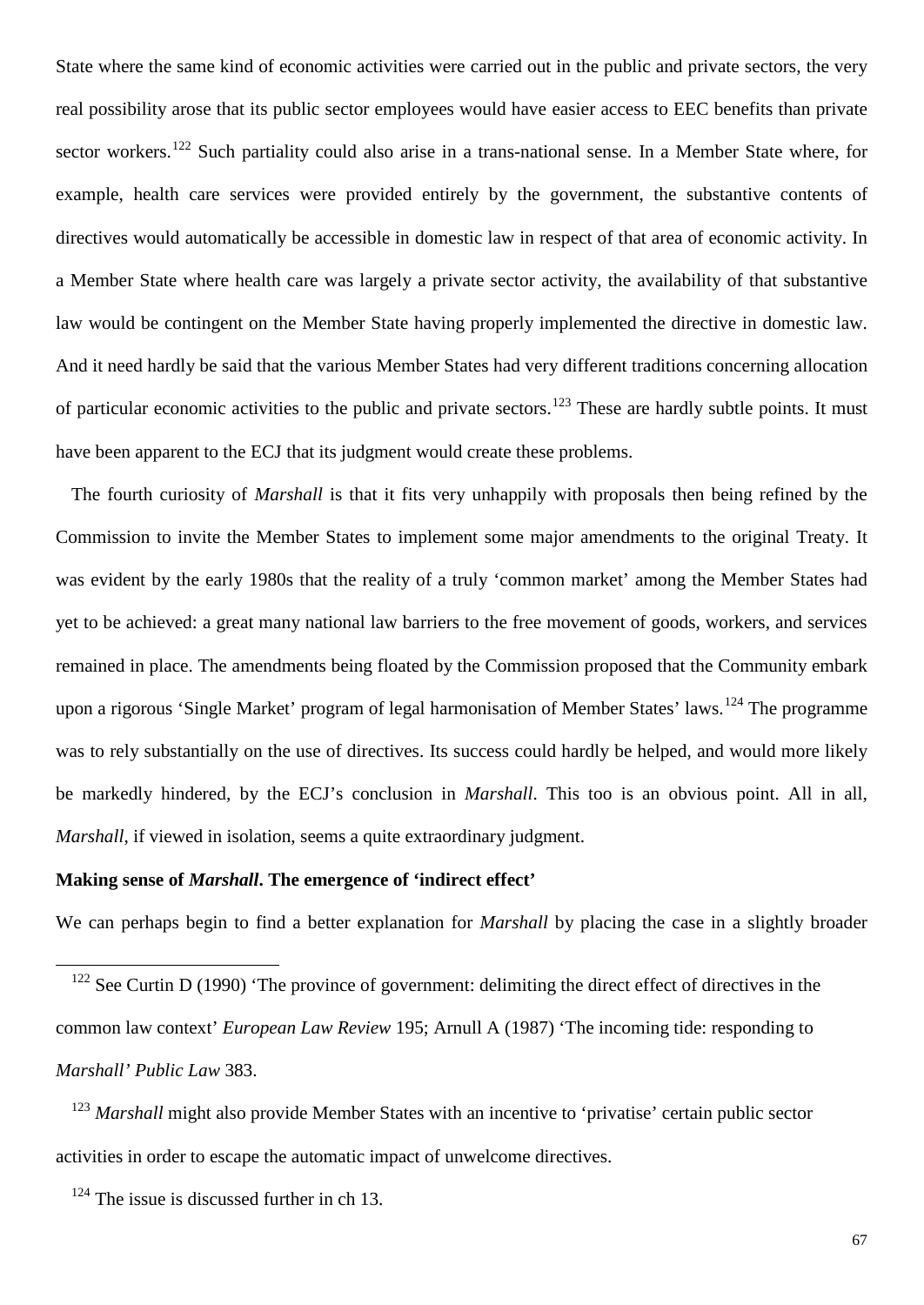context. Consideration might firstly be given to a judgment delivered shortly before *Marshall* in the combined cases of *Von Colson* and *Harz*. [125](#page-67-0) The cases presented the ECJ with blatant examples of gender discrimination; in *Von Colson* by a government employer, and in *Harz* by a private company. The ECJ suggested that the literal meaning of the German law passed to implement the relevant EC Directive (No 76/207) did not give adequate effect to the EC law's intentions. If—as the ECJ was soon to announce in *Marshall*—directives had only vertical direct effect, Ms Von Colson could have relied upon the directive itself, but Ms Harz could not. Rather than approve so patently discriminatory an outcome in the two cases, the ECJ opted for a strategy which allowed both claimants to enforce their EC rights in the same way. The principle which the ECJ uncovered (or created) in *Von Colson* has become known as 'indirect effect'. The nub of the ECJ's judgment was that the German courts hearing the *Von Colson* and *Harz* cases were obliged by EC law to interpret domestic law in a manner that facilitated the achievement of EC objectives. The duty of loyalty imposed by Art 5 of the Treaty bound not just national legislatures and governments, but embraced:

. . . all the authorities of the Member states including . . . the courts. It follows that, in applying the national law and in particular the provisions of a national law introduced in order to implement Directive 76/207, national courts are required to interpret their national law in the light of the wording and purpose of the directive in order to achieve the result referred to in the third paragraph of Art 189. . . . in so far as they are given discretion to do so under national law.<sup>[126](#page-67-1)</sup>

The above extract typifies the rather ambiguous nature of the ECJ's *Von Colson* judgment. Read superficially, *Von Colson* seems to suggest no more than the uncontroversial proposition that a domestic court interpret ambiguous domestic legislation in a manner that accords with its country's international law obligations. But once the judgment was placed in the context of the EC as a 'new legal order', several rather thorny questions arose.

### **A principle of limited or wide scope?**

For example, did 'discretion under national law' include the precedence principle espoused by the ECJ in

<span id="page-67-0"></span><sup>125</sup> Case 14/83: [1984] ECR 1891; and Case 79/83: [1984] ECR 1921.

<span id="page-67-1"></span> $126$  Ibid, at paras 26 and 28.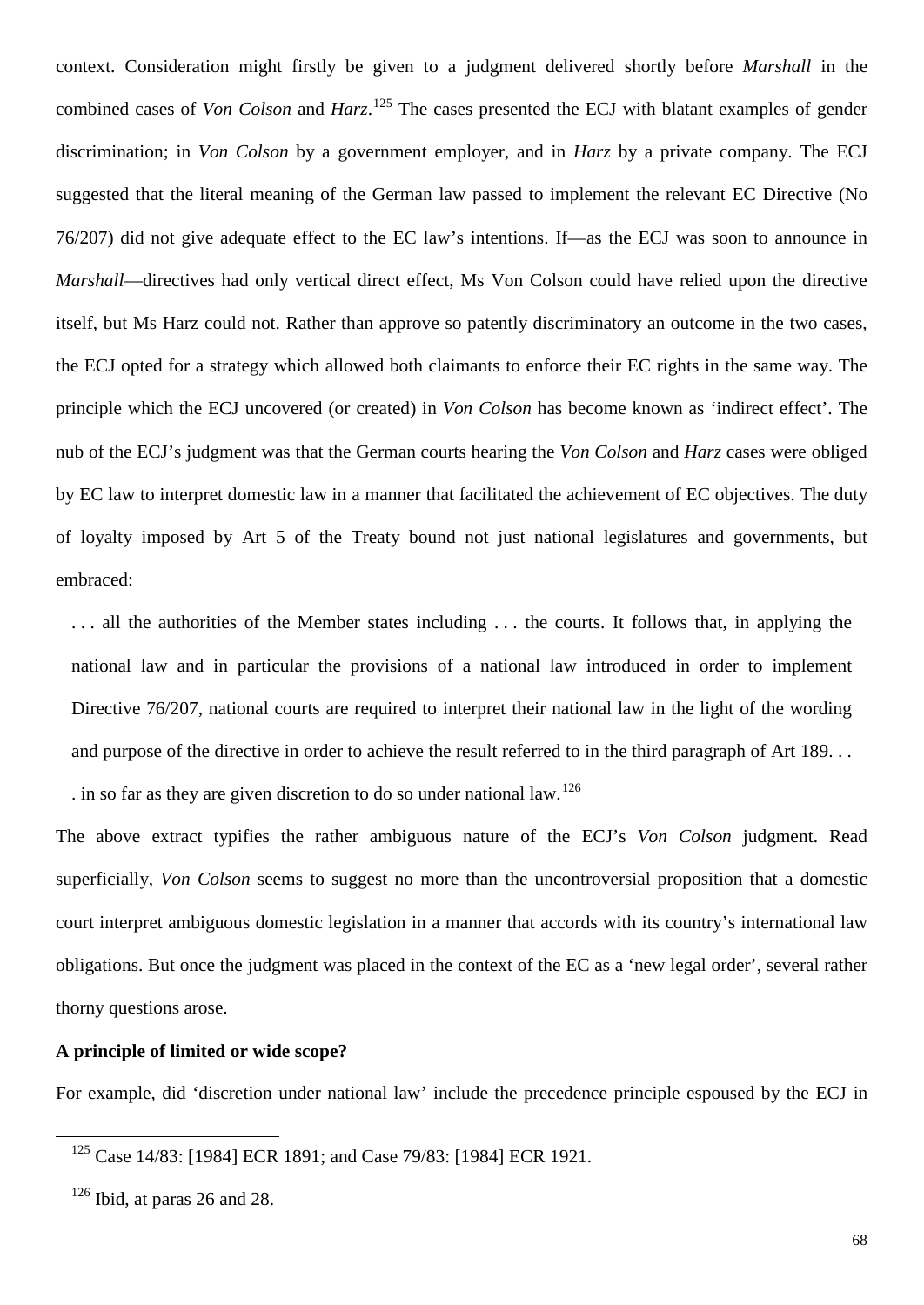*Costa, Internationale* and *Simmenthal*, or was it to be restricted to 'purely' domestic legal principles. Similarly, was the national courts' 'interpretive' technique to mirror the ECJ's own teleological, integrationist position, or remain loyal to less adventurous domestic principles? In a country with a literalist interpretive tradition, a narrow construction of the *Von Colson* principle on this point might render the principle quite useless. This obviously raises a 'uniformity' problem across the Member States.

Relatedly, was 'national law' to be interpreted as a concept entirely at large within the domestic legal system, or one limited solely to legislation introduced specifically to implement a directive? If the former view was taken, national courts could presumably scour all domestic laws for a suitable legal peg on which to hang the EEC law right, or even, in some legal systems, fashion a new law themselves with which to achieve the result sought by the directive. If the latter view prevailed, *Von Colson* would not assist citizens in Member States which had assumed that domestic legislation pre-dating the relevant directive fulfilled the EEC's objectives, or had not introduced any implementing legislation at all.

# **The implications of** *Von Colson*

-

While providing a route round *Marshall* in some instances, *Von Colson* perhaps raised more questions than it solved. Yet in one sense the judgment might be seen as an extra-ordinarily clever exercise in supranational judicial constitution-making, as the ECJ recast the problem of unimplemented directives from being a dispute between the Member State and the ECJ to a dispute between the Member State's government and/or legislature and its own courts.

There are two reasons—each flowing from considerations of domestic constitutional tradition—to assume that domestic courts might be more willing to accept the effet utile principle if it could be pursued through indirect rather than direct effect. Firstly, indirect effect merely enjoins domestic courts to 'interpret'. They are not asked to 'make' or 'impose' law. They are thus engaging in a much more obviously 'judicial' role. Secondly, national courts are required to interpret the Member State's own law, which law one assumes has been promoted by a government and enacted by a legislature<sup>[127](#page-68-0)</sup> in order to give effect to the directive concerned. The national court is thus only giving legal effect to a political value which has already been

<span id="page-68-0"></span><sup>&</sup>lt;sup>127</sup> It is of course possible that in some Member States the power to produce the 'laws' required might rest exclusively with the government.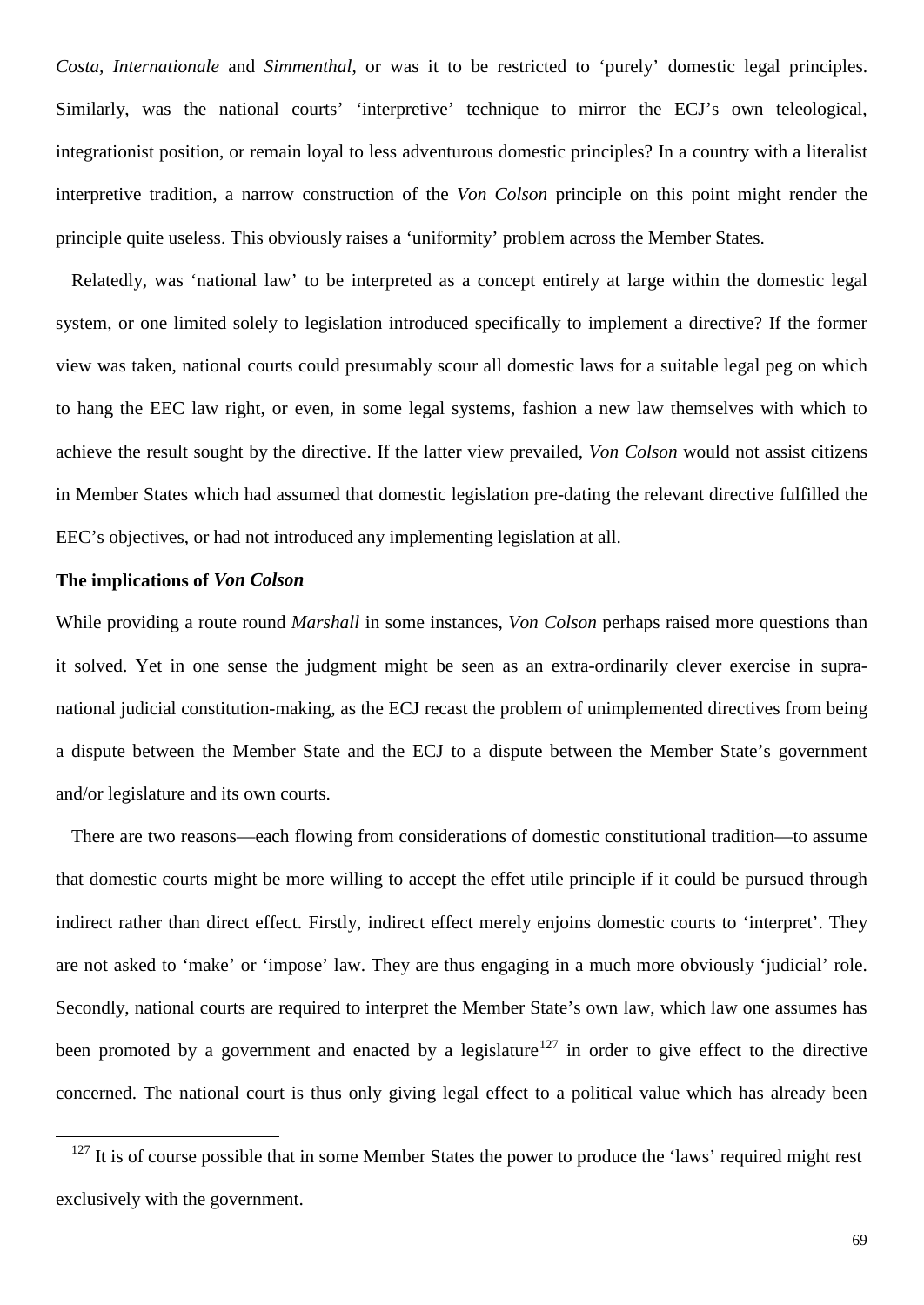accepted as legitimate by other governmental actors who have unwittingly failed properly to carry out the State's obligations.

Indirect and direct effect also have quite different implications for the nature of the relationship between the ECJ and national courts. Direct effect creates an ECJ/national court relationship which is in essence vertically hierarchical. Domestic courts are to all intents and purposes being told that they must simply apply laws whose meanings are determined exclusively by the ECJ. The national court is no more than an agent of the ECJ. Indirect effect accords much more authority and responsibility to national courts. The relationship the principle creates between the ECJ and the national might defensibly be portrayed as one of partnership rather than hierarchy; in which the ECJ is heavily dependent upon the creativity of national courts. *Von Colson* was perhaps intended to signal that the ECJ was radically rethinking the nature of its relationship with domestic courts. The ECJ perhaps further emphasised this point in *Johnston v Chief Constable of the Royal Ulster Constabulary*, when it held that a domestic court should invoke the direct effect of a directive against a government body only if it was unable to achieve the same result through creative interpretation of national law.[128](#page-69-0)

This gives rise to the inference that the ECJ's judgment in *Marshall* may have been prompted in part by an ECJ concern—in the light of *Solange (No 1)* and *Cohn-Bendit*—to offer reassurance to national courts which were unwilling even to allow domestic law to mirror the requirements of the effet utile doctrine that the ECJ was sensitive to their concerns. The *Conseil d'Etat*'s judgment in *Cohn-Bendit* presented the ECJ with a profound strategic difficulty. For the ECJ to have expressly criticised the *Conseil d'Etat* would likely have triggered an escalation in the disagreement between the two courts. Yet the ECJ could hardly be expected to reverse its own conclusion in *Van Duyn*; to do so would compromise the effet utile principle, undermine the ECJ's own jurisprudential integrity in a general sense, and send an invitation to other national courts to challenge the content of ECJ jurisprudence. *Marshall, Von Colson*, and *Johnston* can be seen as an ingenious middle way between those two unpalatable and impractical alternatives. *Marshall* signals an end to the seemingly inexorable onward march of the direct effect principle, and thus to the de facto subordination of national courts to the ECJ. The judgment, rooted largely in a literalist interpretation of Art

<span id="page-69-0"></span><sup>128</sup> Case 222/84: [1986] ECR 1651 at paras 53–54.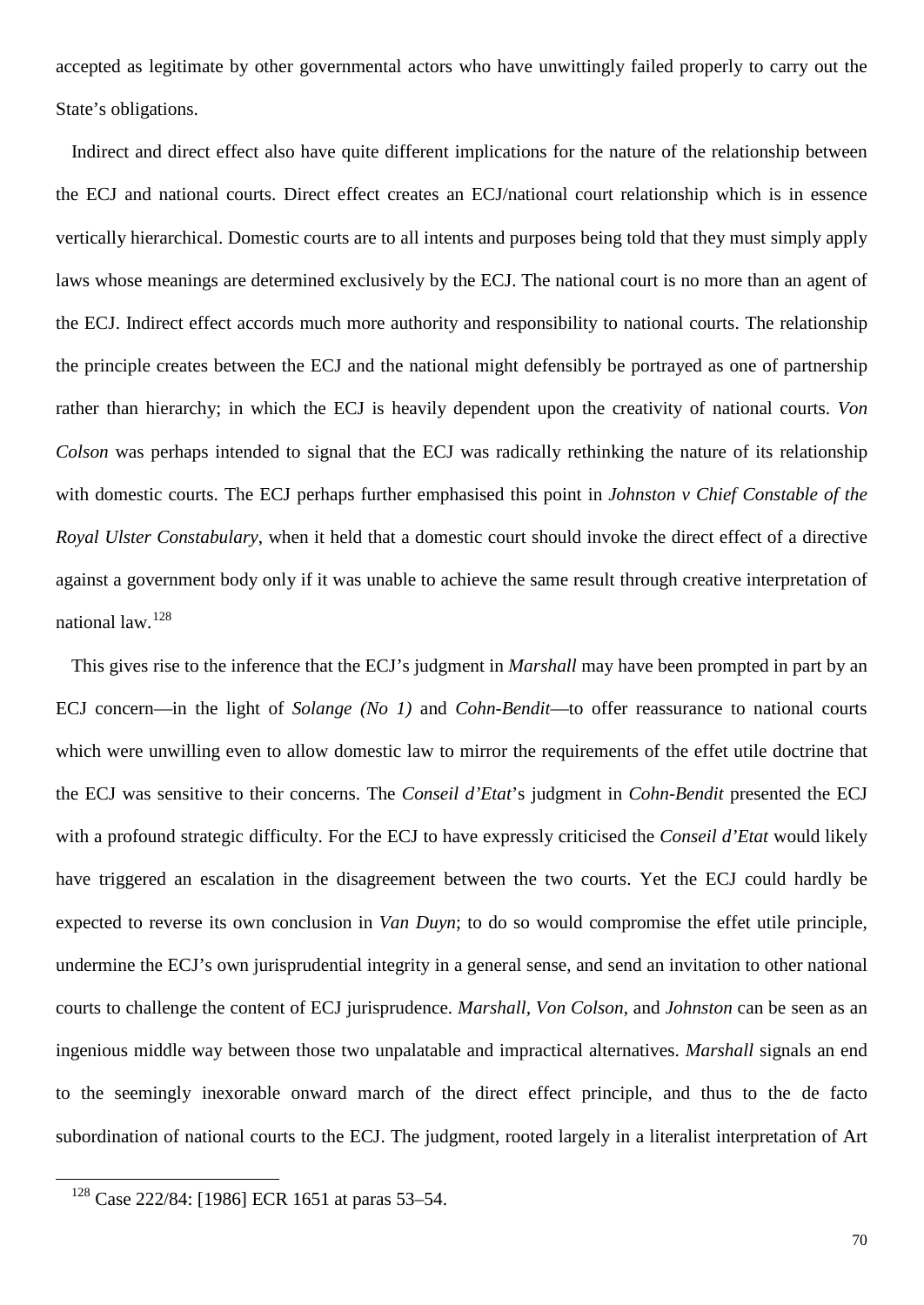189, makes a methodological nod to the *Conseil d'Etat*'s approach to Treaty construction in *Cohn-Bendit*. The obviously deleterious implications of *Marshall* for the uniform impact of EEC law are then partially ameliorated by *Von Colson*, in a fashion which enhances the role of national courts in determining the meaning of EEC law and offers national courts protection against domestic constitutional criticism. That enhancement is then promptly lent an extended reach in *Johnston*. Quite how this new phase of inter-judicial relationships would develop remained to be seen.

#### **An analytical overview: 'normative' and 'decisional' supra-nationalism**

The interplay of law and politics was a pervasive feature of the EEC's early constitutional development. In an influential critique in 1981, Joseph Weiler suggested that this process was best understood in terms of a distinction between what he termed 'normative' and 'decisional' supra-nationalism.<sup>[129](#page-70-0)</sup>

Normative supra-nationalism concerned the formal status of EEC law vis-à-vis the domestic law of the Member States. In decisions such as *Van Gend, Costa*, *Internationale*, and *Simmenthal*, the ECJ had fashioned principles which indicated that 'the relationship between the legal order of the Community and that of the Member States has come to resemble increasingly a fully fledged (USA type) federal system.<sup>[130](#page-70-1)</sup> Yet Weiler suggested that just the opposite trend was evident in respect of decisional supra-nationalism, which concerned the characteristics of the practical reality of institutional relations within the Community's legislative and administrative processes. In this sphere, the EEC had become increasingly intergovernmental in nature. The Luxembourg Accords exemplified this trend; as did the emergence of a body known as the 'European Council', a forum for regular summit meetings of heads of government of the Member States, which (like the Luxembourg Accords) existed entirely outside the Treaty's legal structure, but manifestly had an important influence on the conduct of Community business in the Council of Ministers. Weiler also suggested that a similar, albeit not obviously 'unconstitutional' result was produced by the growing influence of COREPER<sup>[131](#page-70-2)</sup> on the Commission's task of initiating legislation. The combined

<span id="page-70-0"></span><sup>129</sup> (1981) 'The Community system: the dual character of supra-nationalism' *Yearbook of European Law* 267.

<span id="page-70-1"></span> $130$  Ibid, at p 273.

<span id="page-70-2"></span> $131$  See fn 5, p 338.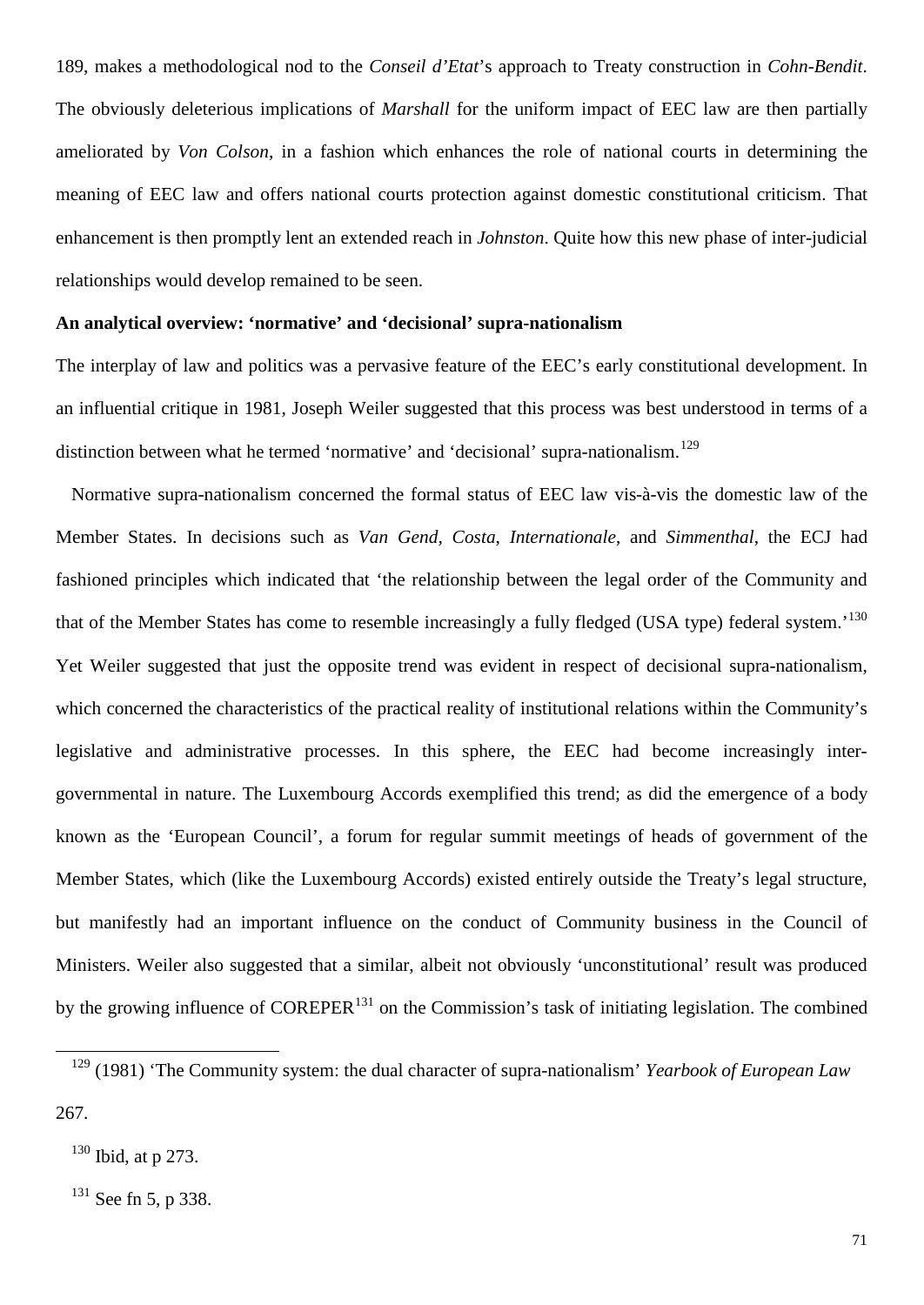effect of these developments was that the Council had become a forum for individual countries to engage in 'package deal decision-making' and 'high powered political horse-trading'.[132](#page-71-0) Moreover, the Commission and Parliament were ill-equipped to counter this trend, in part at least because of the community's so-called 'democracy deficit.' Without an electoral mandate from 'the people' of the EEC, neither institution could forcefully assert an integrationist agenda against the nationalist wishes of (elected) Member State governments.

Although this normative/decisional divergence presented an apparent paradox, in that the EEC was in one sense increasingly coming to resemble a pure form of federal constitutionalism, while in another it seemed no more than a loose association of entirely autonomous sovereign states, Weiler suggested that, on further consideration, the EEC could not, in the short term, have survived in any other way. By pulling in opposite directions, these forces had created:

an equilibrium which explains a seemingly irreconcilable equation: a large . . . and effective measure of transnational integration, coupled at the same time with the preservation of strong, unthreatened, national Member States.<sup>[133](#page-71-1)</sup>

Weiler's argument is a contentious one, and since it lies in the realm of constitutional and political theory, cannot be 'correct' in any definitive sense. But for our purposes, it is more important for the questions it raises than any answer it might provide. For if the EEC was by then established as a unique form of governmental authority, if it was indeed unlike anything with which Britain's 300-year-old constitution had previously dealt, one might wonder if the stage had not been set for Professor Wade's legal revolution to make its long-awaited appearance? That is a question addressed in chapter twelve.

#### **The reduction of the 'democratic deficit' and the emergence of human rights as general**

## **principles of EEC law**

Some tentative steps had been taken to address the Community's 'democratic deficit' in the 1970s, primarily by altering the powers and composition of the Parliament. A Treaty amendment which became effective in

<span id="page-71-0"></span> $132$  (1981) op cit at 288.

<span id="page-71-1"></span><sup>133</sup> Ibid, at 292.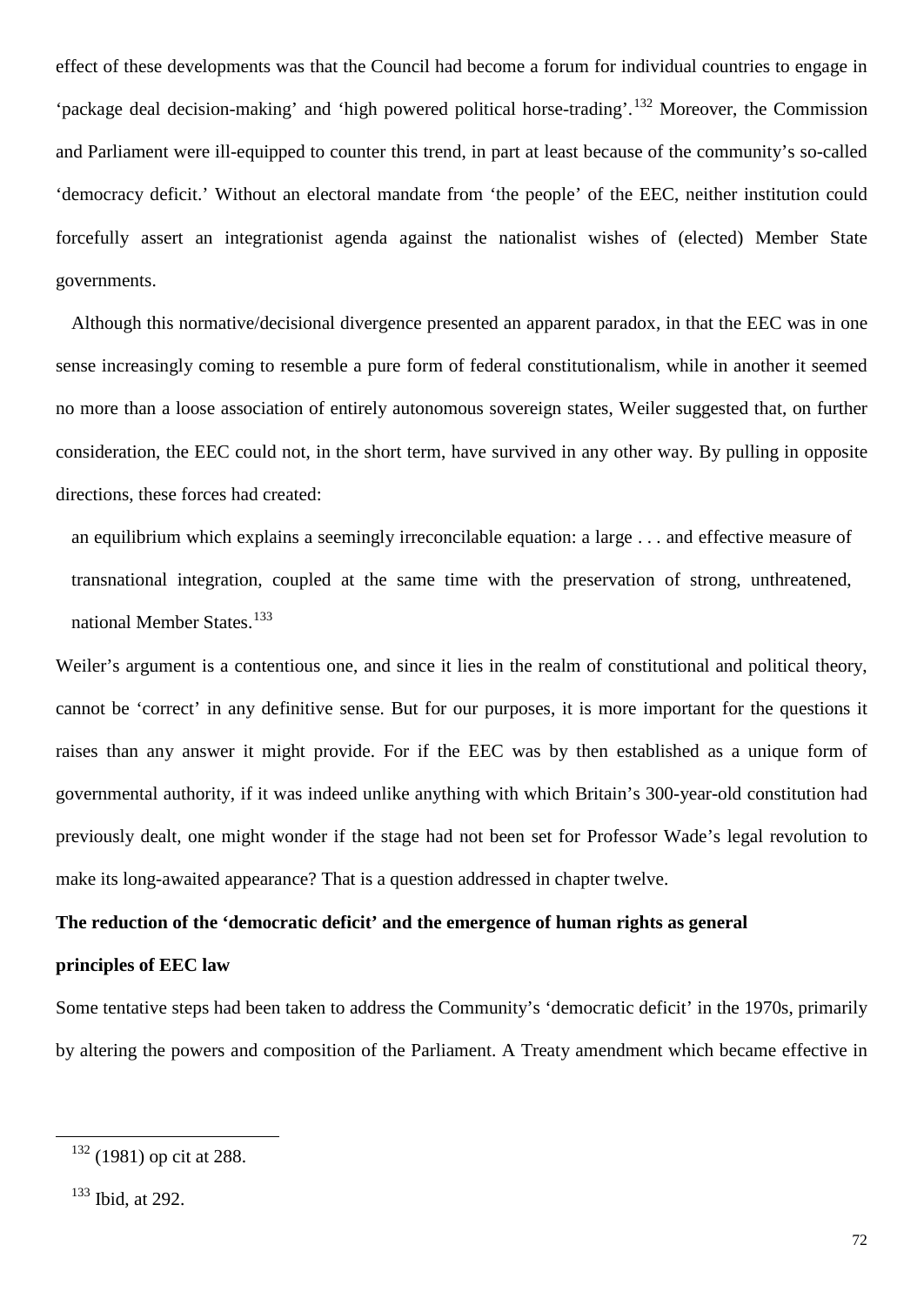1975 greatly enhanced the Parliament's role in the budgetary process.<sup>[134](#page-72-0)</sup> Perhaps more significantly, from 1979 onwards, the Parliament was to be composed of members directly elected by each nation's electorate, thereby providing it with a 'democratic' basis from which to argue that its powers within the Community's law-making process should be increased.<sup>[135](#page-72-1)</sup>

In the same period, the ECJ also sought to reassure domestic courts as to the substantive legitimacy of EEC law through a more enthusiastic and explicit embrace of an implied doctrine of human rights protection within the Treaty, fleshing out the skeletal jurisprudence adverted to in *Internationale*. In *Nold*, <sup>[136](#page-72-2)</sup> the ECJ suggested it would annul EEC secondary legislation which contravened fundamental constitutional principles common to the Member States, and also indicated it would draw on international human rights treaties for guidance as to what those principles might be. Subsequently, in *Hauer v Land Rheinland-*Pfalz,<sup>[137](#page-72-3)</sup> the ECJ explicitly referred to the European Convention on Human Rights in gauging the 'constitutionality' of EEC secondary legislation. The ECJ did not go so far as announcing the Convention's de facto incorporation into EEC law, yet that seemed an implicit consequence of its judgment. That implication did appear to satisfy Germany's Federal Constitutional Court. That court had never in fact exercised its self-proclaimed power to prevent domestic enforcement of EEC measures which contravened

<span id="page-72-0"></span><sup>134</sup> Ehlermann C (1975) 'Applying the new budgetary procedure for the first time' *CML Rev* 325; Lasok and Bridge op cit pp 258–264.

<span id="page-72-1"></span> $135$  British Labour MPs opposed to any such increase 'persuaded' the Callaghan government in 1978 to introduce a bill providing that any Treaty enhancing the EP's powers could not be ratified by the government unless approved by an Act of Parliament. This measure, enacted as s 6 of the European Parliamentary Elections Act 1978, had two effects. The first was to qualify the government's power to incorporate new Treaties into domestic law via Orders in Council. The second, more generally, was to place a clear statutory limit on the government's foreign policy prerogatives. It was not however clear then, some seven years before *GCHQ*, if this statutory limit would prove justiciable.

<span id="page-72-2"></span><sup>136</sup> Case 4/73: [1974] ECR 491.

-

<span id="page-72-3"></span><sup>137</sup> Case 44/79: [1979] ECR 3727.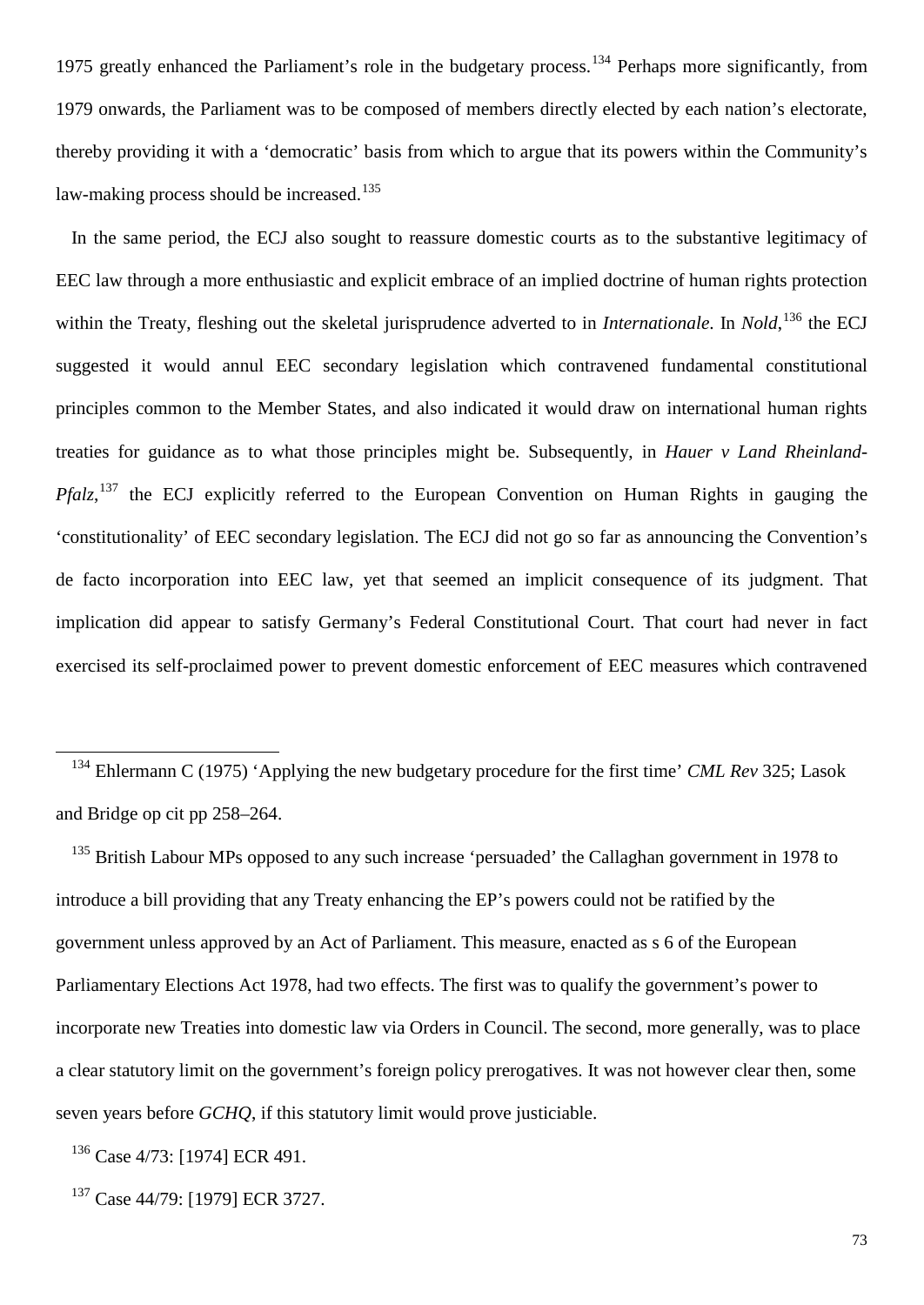the Basic Law, but in *Wünsche-Handelsgesellschaft*, [138](#page-73-0) it indicated that it was—in a manner similar to the position embraced a decade earlier by the Italian Constitutional Court in *Frontini* and reiterated in *Granital* in 1984—content to assume that the compatibility of EEC secondary legislation with basic human rights norms was now adequately policed by the ECJ.

## **Conclusion**

The combined effects of the preliminary 'democratisation' of the Community's institutional structure and the ECJ's continued attachment to the effet utile strategy were not in themselves sufficient, as Weiler had predicted, to maintain the Community's integrationist momentum. The European Parliament had promoted a Draft Treaty on European Union (DTEU) in 1984, which advocated a radical overhaul of Community institutions and (unsurprisingly) a substantial extension of its own powers. The initiative, which seemed to entail significant political as well as economic integration, was not embraced by the Member States. But by the mid-1980s, it had become evident that even the level of economic integration initially envisaged by the Treaty's framers had yet to be achieved. The Commission consequently sought to re-energise the Community, proposing a wide range of measures (both normative and decisional in nature) which eventually led to the first major amendment to the Treaty of Rome, some thirty years after its birth, in the shape of the Single European Act.

## **Suggested further reading**

## **Academic and political commentary**

- Jackson J (1992) 'Status of treaties in domestic legal systems . . .' *American Journal of International Law* 310
- Weiler J (1981) 'The Community system: the dual character of supra-nationalism' *Yearbook of European Law* 267
- Pescatore P (1983) 'The doctrine of direct effect: an infant disease of Community law' *European Law Review* 155
- Allan T (1983) 'Parliamentary sovereignty: Lord Denning's dexterous revolution' *OJLS* 22

Craig P (1992) 'Once upon a time in the west: direct effect and the federalisation of EEC law' *Oxford* 

<span id="page-73-0"></span>-

<sup>&</sup>lt;sup>138</sup> [1987] 3 CMLR 225.